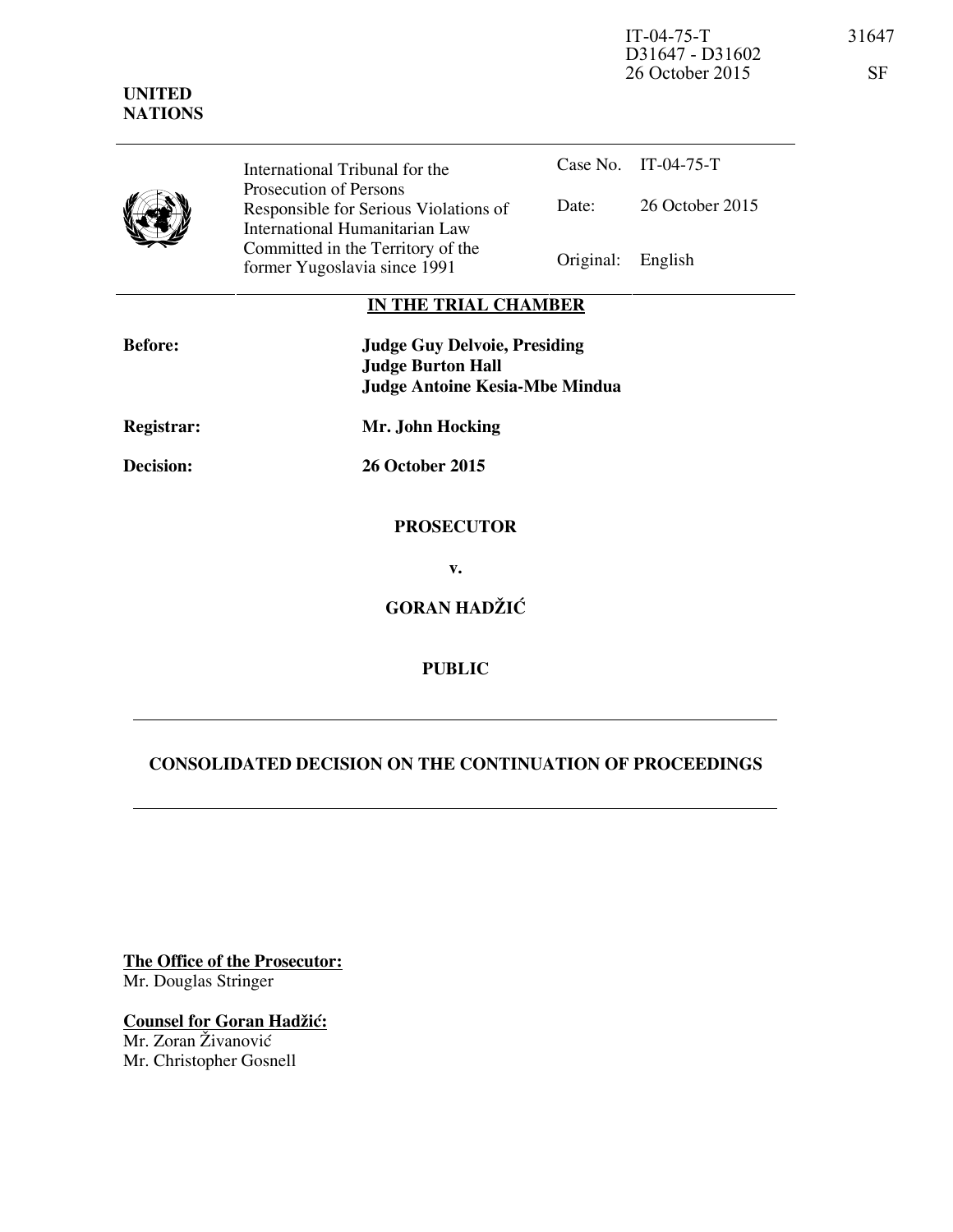1. **THIS TRIAL CHAMBER** of the International Tribunal for the Prosecution of Persons Responsible for Serious Violations of International Humanitarian Law Committed in the Territory of the former Yugoslavia since 1991 ("Tribunal") is seised of the "Prosecution Motion to Proceed with the Defence Case", filed on 2 March 2015 ("First Motion to Proceed"). The Defence filed its "Response to Motion to Proceed with the Defence Case" on 16 March 2015 ("First Motion to Proceed Response"). The "Prosecution Request for Leave to Reply and Reply to Defence Response to Motion to Proceed with Defence Case" was filed on 24 March 2015 ("First Motion to Proceed Reply").

2. The Chamber is also seised of the "Prosecution's Proposal for Expediting Presentation of the Defence Case", filed on 24 March 2015 ("Prosecution Proposal Motion"). The Defence confidentially filed its "Response to Prosecution's Proposal for Expediting Presentation of the Defence Case" on 7 April 2015 ("Prosecution Proposal Response"). The "Prosecution's Request for Leave to Reply and Reply to Defence Response to Prosecution's Proposal for Expediting Presentation of the Defence Case" was filed on 15 April 2015 ("Prosecution Proposal Reply").

3. The Chamber is further seised of the "Urgent Motion to Terminate, or for Stay of, Proceedings", filed confidentially by the Defence on 17 June 2015 ("Motion to Terminate or Stay Proceedings").<sup>1</sup> The "Prosecution Response to Urgent Motion to Terminate, or for a Stay, of Proceedings" was filed confidentially on 1 July 2015 ("Motion to Terminate or Stay Proceedings Response").<sup>2</sup> The Defence filed its "Reply Regarding Urgent Motion to Terminate, or for Stay of, Proceedings" on 8 July 2015 ("Motion to Terminate or Stay Proceedings Reply").

4. The Chamber is seised of the "Prosecution's Second Motion to Proceed with the Defence Case", filed on 19 June 2015 ("Second Motion to Proceed"). The Defence filed its "Response to Prosecution's Second Motion to Proceed with the Defence Case" on 3 July 2015 ("Second Motion to Proceed Response"). The "Prosecution Reply to Defence Response to Prosecution's Second Motion to Proceed with the Defence Case" was confidentially filed on 10 July 2015 ("Second Motion to Proceed Reply").<sup>3</sup>

5. Finally, the "Defence Submissions on Testimony of Medical Experts" and the "Prosecution's Submissions Concerning the Accused's Fitness to Stand Trial" were each confidentially filed on 25 August 2015 ("Defence Submissions on Fitness to Stand Trial" and

<sup>1</sup> *See also* Public Redacted Version of Urgent Motion to Terminate, or for Stay of, Proceedings, 17 June 2015.

<sup>&</sup>lt;sup>2</sup> See also Public Redacted Version of Prosecution Response to Urgent Motion to Terminate, or for a Stay, of Proceedings, 2 July 2015.

<sup>&</sup>lt;sup>3</sup> See also Prosecution Reply to Defence Response to Prosecution's Second Motion to Proceed with the Defence Case, (public redacted version), 10 July 2015.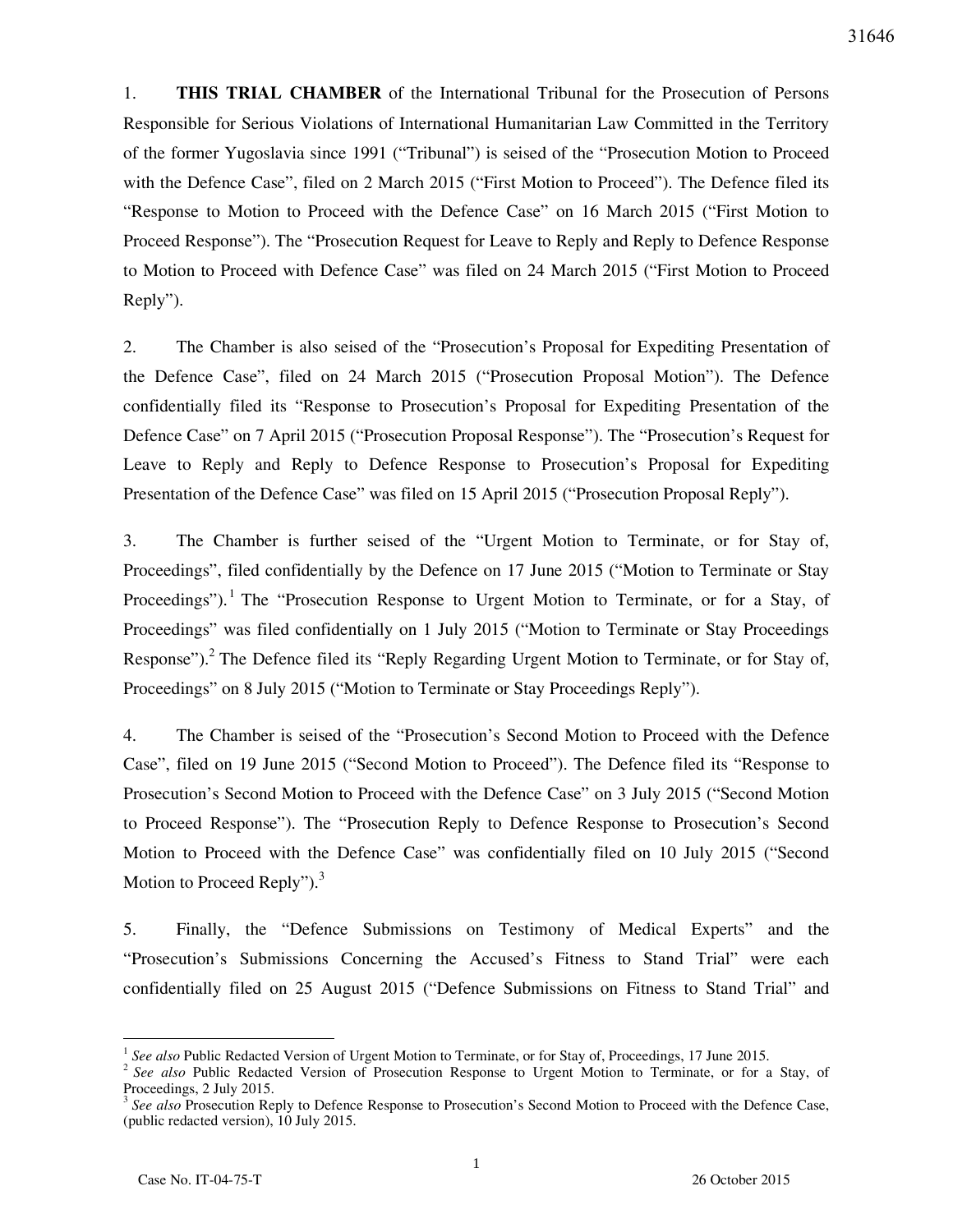31645

"Prosecution Submissions on Fitness to Stand Trial", respectively). On 31 August 2015, the "Response to Prosecution's Submissions Concerning the Accused's Fitness to Stand Trial" and the "Prosecution's Response to Defence Submissions on Testimony of Medical Experts" were each confidentially filed ("Defence Response to Prosecution Submissions on Fitness to Stand Trial" and "Prosecution Response to Defence Submissions on Fitness to Stand Trial", respectively).

# **A. Background**

6. Goran Hadžić was initially indicted before the Tribunal in May  $2004$ ,<sup>4</sup> but was not arrested and transferred to the Tribunal until July  $2011$ .<sup>5</sup> The Indictment in this case charges Hadžić with eight counts of crimes against humanity and six counts of violations of the laws or customs of war $<sup>6</sup>$ </sup> in relation to his actions, from 25 June 1991 through December 1993, as, successively, the leader of the Serbian National Council; President of the Government of the Serbian Autonomous District Slavonia, Baranja, and Western Srem ("SAO SBWS"); and President of the Republic of Serbian Krajina ("RSK").<sup>7</sup> On 24 August 2011, Hadžić pleaded not guilty to all of the charges against him.<sup>8</sup> The trial commenced on 16 October  $2012<sup>9</sup>$  and, with the exception of one witness, the Prosecution completed the presentation of its case on 17 October 2013.<sup>10</sup> Thereafter, on 20 February 2014, the Chamber issued a decision denying Hadžić's Rule 98 *bis* motion in its entirety.<sup>11</sup> The Defence began the presentation of its case on 3 July  $2014^{12}$  at which time Hadžić made a statement pursuant to Rule 84 *bis* of the Tribunal's Rules of Procedure and Evidence ("Rules") and was then called as the first Defence witness.<sup>13</sup> Hadžić testified for over 60 hours.<sup>14</sup> The Defence has, to date, presented

<sup>4</sup> Decision on Review of Indictment and Order for Non-Disclosure (confidential and *ex parte*), 24 May 2004; Decision on Review of Indictment and Order for Non-Disclosure (confidential and *ex parte*), 4 June 2004; Decision to Vacate the Order for Non-Disclosure Entered 4<sup>th</sup> June 2004, 16 July 2004.

<sup>5</sup> *See* Order for Detention on Remand, 21 July 2011; Initial Appearance, 25 July 2011, T. 1-8.

<sup>&</sup>lt;sup>6</sup> Specifically, Hadžić was charged with persecutions on political, racial, or religious grounds as a crime against humanity (Count 1), extermination as a crime against humanity (Count 2), murder as a crime against humanity (Count 3) and as a violation of the laws or customs of war (Count 4), imprisonment as a crime against humanity (Count 5), torture as a crime against humanity (Count 6) and a violation of the laws or customs of war (Count 8), inhumane acts as a crime against humanity (Count 7), cruel treatment as a violation of the laws or customs of war (Count 9), deportation as a crime against humanity (Count 10), inhumane acts (forcible transfer) as a crime against humanity (Count 11), wanton destruction of villages or devastation not justified by military necessity as a violation of the laws or customs of war (Count 12), destruction or willful damage done to institutions dedicated to education or religion as a violation of the laws or customs of war (Count 13), and plunder of public or private property as a violation of the laws or customs of war (Count 14). Notice of Filing of Second Amended Indictment, 22 March 2012, Annex ("Indictment"). 7 Indictment, paras 6, 13.

<sup>8</sup> Further Appearance, 24 August 2011, T. 11.

<sup>&</sup>lt;sup>9</sup> See Prosecution Opening Statement, 16 October 2012, T. 75.

<sup>10</sup> *See* Scheduling Order for Rule 98 *bis* Proceedings, 28 November 2013, para. 2.

<sup>11</sup> Rule 98 *bis* Judgement, 20 February 2014, T. 9102-9126.

<sup>&</sup>lt;sup>12</sup> Amended Scheduling Order for Preparation and Commencement of Defence Case, 30 May 2014.

<sup>&</sup>lt;sup>13</sup> See Defence Opening Statement, 3 July 2014, T. 9270-9309; Statement by the Accused, 3 July 2014, T. 9309-9321 (partly confidential); Goran Hadžić, 3 July 2014, T. 9322.

 $14$  Goran Hadžić, 3-25 July 2014 and 25 August-3 September 2014, T. 9322-10885.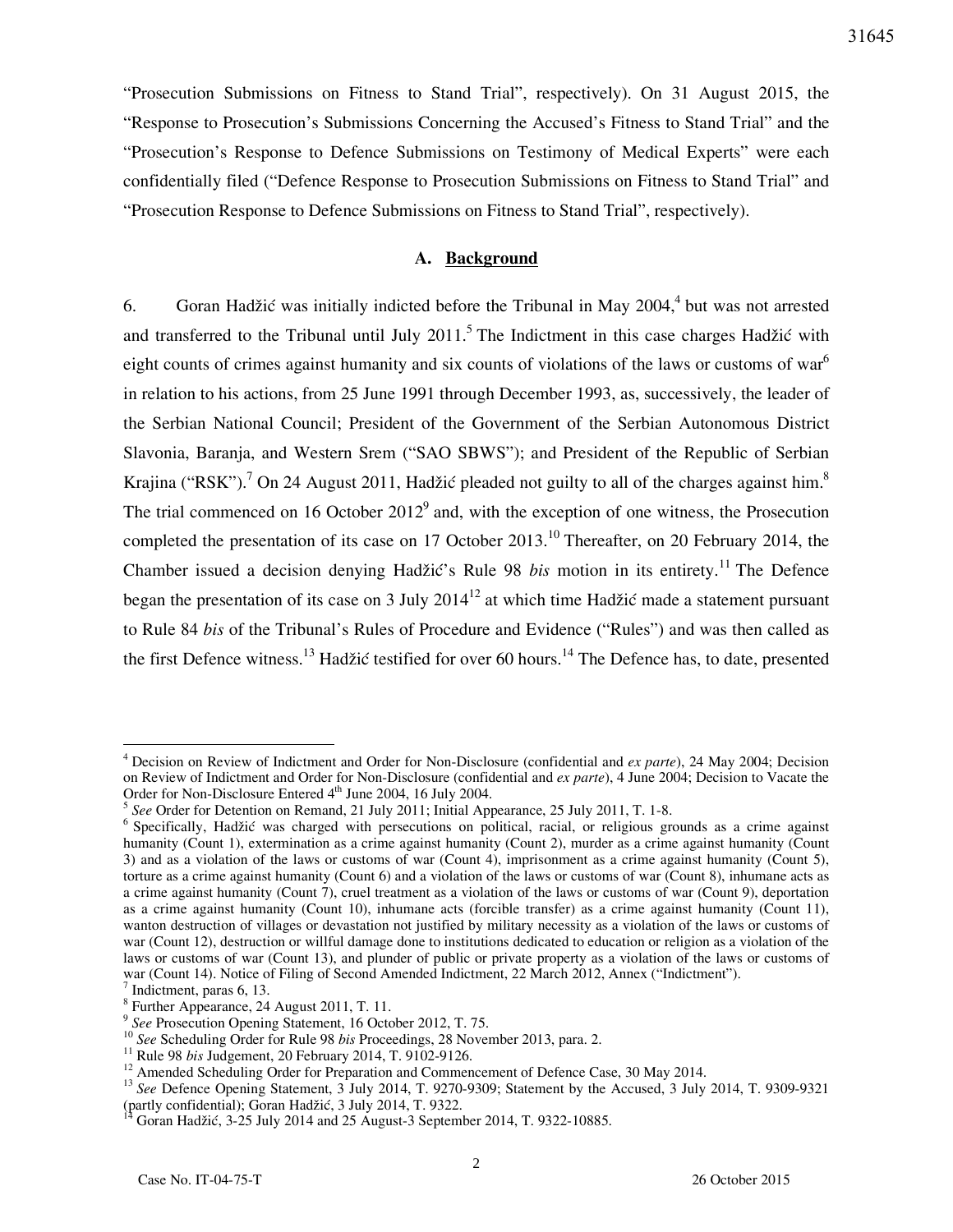the evidence of 21 witnesses,  $15$  using approximately 70 hours of the 140 hours allotted to it to present its case. $16$ 

7. The evidentiary hearings in this case, however, came to an abrupt halt on 20 October 2014 after Hadžić collapsed at the United Nations Detention Unit ("UNDU") and was transferred to a local hospital for diagnostic testing and treatment.<sup>17</sup> In November 2014, after a series of tests,<sup>18</sup> Hadžić was diagnosed with a malignant brain tumour, *glioblastoma multiforme*, with an estimated median survival rate of 12 months.<sup>19</sup> In December 2014, Hadžić began a prescribed plan for palliative treatment ("Treatment Plan"), which was to include (a) six weeks of daily radiotherapy and chemotherapy ("Combined Therapy"); (b) four weeks of recuperation; and (c) up to six cycles of chemotherapy consisting of five days of a high dose oral chemotherapy followed by a 23-day rest period ("Second Phase Treatment").<sup>20</sup> From the time of Hadžić's collapse at the UNDU throughout the treatment, the Reporting Medical Officer of the UNDU ("RMO") repeatedly reported that Hadžić was unable to attend trial proceedings.<sup>21</sup> Hadžić did not waive his right to be present<sup>22</sup> and evidentiary hearings were continuously suspended.<sup>23</sup>

<sup>&</sup>lt;sup>15</sup> Eleven witnesses have appeared in court, the evidence of three witnesses has been admitted pursuant to Rule 92 *bis* of the Rules, and the evidence of seven witnesses has been admitted pursuant to Rule 92 *quater* of the Rules. Decision on Defence Omnibus Motion for Admission of Evidence Pursuant to Rule 92 *bis*, 4 February 2015; Decision on Defence Omnibus Motion for Admission of Evidence Pursuant to Rule 92 *quater*, 26 October 2015.

<sup>&</sup>lt;sup>16</sup> Decision on the Application for Rule 73 *ter* (E) and on Defence Motion to Modify the Trial Schedule During the Testimony of Mr. Hadžić, 24 June 2014, paras 4-5, 11(a); Email from Chambers to the Parties, 4 November 2014.

<sup>&</sup>lt;sup>17</sup> Deputy Registrar's Submission of Medical Report (confidential), 20 October 2014, confidential Annex; Deputy Registrar's Submission of a Further Medical Report (confidential), 20 October 2014, confidential Annex. *See also*  Decision on Prosecution Request for a Medical Examination of the Accused Pursuant to Rules 54 and 74 *bis*, 16 January 2015, p. 1.

<sup>&</sup>lt;sup>18</sup> Deputy Registrar's Submission of Medical Report (confidential), 23 October 2014, confidential Annex ("22 October 2014 Medical Report"); Deputy Registrar's Submission of Medical Report (confidential), 29 October 2014, confidential Annex ("29 October 2014 Medical Report"); Deputy Registrar's Submission of Medical Report (confidential), 4 November 2014, confidential Annex ("4 November 2014 Medical Report"); Deputy Registrar's Submission of Medical Report (confidential), 6 November 2014, confidential Annex ("5 November 2014 Medical Report"); Deputy Registrar's Submission on the Treatment Plan of Goran Hadžić (confidential), 10 November 2014 ("10 November 2014 Medical Report"), paras 3-4; Deputy Registrar's Submission of Medical Report (confidential), 13 November 2014, confidential Annex ("13 November 2014 Medical Report"); Deputy Registrar's Submission on the Medical Situation of Goran Hadžić (confidential), 18 November 2014 ("18 November 2014 Medical Report"), para. 2; Deputy Registrar's Submission of Medical Report (confidential), 19 November 2014, confidential Annex.

<sup>&</sup>lt;sup>19</sup> Deputy Registrar's Submission of Medical Report (confidential), 26 November 2014, confidential Annex ("26 November 2014 Medical Report"), p. 1.

<sup>&</sup>lt;sup>20</sup> 26 November Medical Report, p. 1; Deputy Registrar's Submission of Medical Report (confidential), 12 February 2015, confidential Annex ("11 February Medical Report"), para. 3; Deputy Registrar's Submission of Reports of Medical Experts (confidential), 13 February 2015, confidential Annex III, "Report medically examination of Mr. G. Hadzic", Tatjana Seute, MD, PhD, dated 12 February 2015, pp. 1-2, 3.

<sup>21</sup> 22 October 2014 Medical Report; 29 October 2014 Medical Report; 4 November 2014 Medical Report; 5 November 2014 Medical Report; 10 November 2014 Medical Report, para. 5; 13 November 2014 Medical Report; 18 November 2014 Medical Report; 26 November 2014 Medical Report, p. 2; Deputy Registrar's Submission of Medical Report (confidential), 5 December 2014, confidential Annex; Deputy Registrar's Submission of Medical Report (confidential), 11 December 2014, confidential Annex; Deputy Registrar's Submission of Medical Report (confidential), 18 December 2014, confidential Annex; Deputy Registrar's Submission of Medical Report (confidential), 8 January 2015, confidential Annex; Deputy Registrar's Submission of Medical Report (confidential), 15 January 2015, confidential Annex; Deputy Registrar's Submission of Medical Report (confidential), 30 January 2015, confidential Annex ("30 January 2015 Medical Report"), para. 8; 11 February 2015 Medical Report, para. 6; Deputy Registrar's Submission of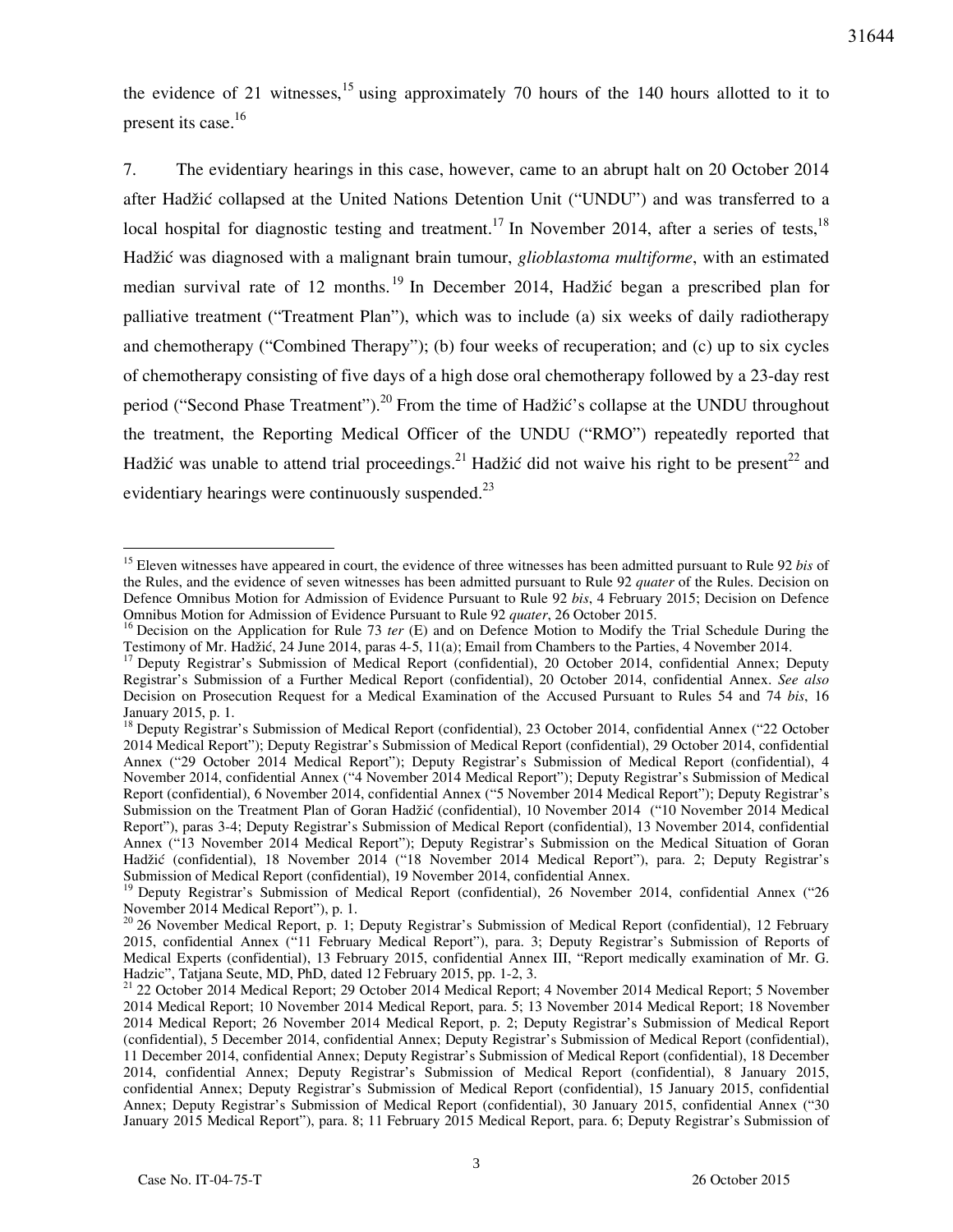8. At the end of March 2015, Hadžić completed the first cycle of the Second Phase Treatment, $24$  but the start of the second cycle was delayed due to a drop in his white blood cell count.<sup>25</sup> Hadžić did not resume chemotherapy thereafter.<sup>26</sup> On 18 March 2015, the Defence filed an "Urgent Motion for Daily Detailed Medical Monitoring and Reporting of Mr. Hadžić's Health Condition" in which it asserted that Hadžić was "incapacitated by terminal brain cancer and highdose chemotherapy" and was believed to be suffering from additional drastic weight loss, complete loss of appetite, severe disorientation, severe loss of short-term memory including forgetting recent conversations, difficulties speaking, an inability to take care of himself, and extreme fatigue.<sup>27</sup> The Chamber noted that the RMO and two medical experts appointed pursuant to Rule 74 *bis* of the Rules<sup>28</sup> had each reported that Hadžić did not exhibit any cognitive dysfunction.<sup>29</sup> Nevertheless, the Chamber considered that the Defence's motion raised the issue of Hadžić's fitness to stand trial and

Medical Report (confidential), 20 February 2015, confidential Annex, para. 7; Registrar's Submission of Medical Report (confidential), 27 February 2015, confidential Annex, para. 5; Deputy Registrar's Submission of Medical Report (confidential), 5 March 2015, confidential Annex ("5 March 2015 Medical Report"), para. 4; Deputy Registrar's Submission of Medical Report (confidential), 13 March 2015, confidential Annex ("13 March 2015 Medical Report"), para. 2.

 $^{22}$  Notice in Response to Trial Chamber Inquiry, 3 February 2015; Notice in Response to Trial Chamber Inquiry of 16 February 2015, 17 February 2015.

<sup>23</sup> *See* Decision on Prosecution Request for a Medical Examination of the Accused Pursuant to Rules 54 and 74 *bis*, 16 January 2015, p. 1.

<sup>&</sup>lt;sup>24</sup> Deputy Registrar's Submission of Medical Update (confidential), 2 March 2015, para. 1; 5 March 2015 Medical Report,, confidential Annex, para. 1; 13 March 2015 Medical Report, para. 3; Deputy Registrar's Submission of Medical Report (confidential), 20 March 2015, confidential Annex ("20 March 2015 Medical Report"), para. 2; Deputy Registrar's Submission of Medical Report (confidential), 26 March 2015, confidential Annex, para. 1.

<sup>&</sup>lt;sup>25</sup> Deputy Registrar's Submission of Medical Report (confidential), 2 April 2015, confidential Annex, para. 2. Certain aspects of the Treatment Plan had previously been suspended or delayed due a drop in Hadžić's white blood cell count and blood platelets. *See* 30 January 2015 Medical Report, confidential Annex, paras 1-2.

<sup>&</sup>lt;sup>26</sup>See Deputy Registrar's Submission of Medical Report (confidential), 17 April 2015, confidential Annex, para. 2; Deputy Registrar's Submission of Medical Report (confidential), 15 May 2015, confidential Annex, para. 2; Deputy Registrar's Submission of Further Medical Report (confidential), 22 May 2015, confidential Annex ("22 May 2015 Medical Report"), paras 2-3.

<sup>&</sup>lt;sup>27</sup> Urgent Motion for Daily Detailed Medical Monitoring and Reporting of Mr. Hadžić's Health Condition, 18 March 2015, para. 1. *See also* Correction and Supplement to Urgent Motion for Daily and Detailed Monitoring and Reporting of Mr. Hadžić's Health Condition, 19 March 2015; Deputy Registrar's Submission Regarding Defence Motion for Daily Detailed Medical Reporting, 24 March 2015; Prosecution Response to Defence Motion for Daily Detailed Medical Monitoring and Reporting, 25 March 2015; Reply Regarding Urgent Motion for Daily and Detailed Medical Monitoring and Reporting of Mr. Hadžić's Health Condition (confidential), 30 March 2015; Deputy Registrar's Further Submission Regarding Defence Motion for Daily Medical Reporting (confidential), 2 April 2015; Reply to Deputy Registrar's Further Submission Regarding Defence Motion for Daily and Detailed Medical Reporting (confidential), 7 April 2015; Decision on Urgent Motion for Daily Detailed Medical Monitoring and Reporting of Mr. Hadžić's Health Condition, 10 April 2015.

<sup>28</sup> On 16 January 2015, at the request of the Prosecution and pursuant to Rule 74 *bis* of the Rules, the Trial Chamber ordered the Registry to appoint an independent neurologist and an independent neuro-oncologist to examine Hadžić and to submit detailed written reports providing answers to enumerated questions related to Hadžić's ability to attend and participate in trial proceedings. Public Redacted Version of 16 January 2015 Decision on Prosecution Request for a Medical Examination of the Accused Pursuant to Rules 54 and 74 *bis*, 22 January 2015. Accordingly, on 13 February 2015, the Deputy Registrar submitted reports prepared by Professor Dr. Patrick Cras, a specialist in the field of neurology, and Dr. Tatjana Seute, a specialist in the field of neuro-oncology. Deputy Registrar's Submission of Reports of Medical Experts (confidential), 13 February 2015. *See also* Deputy Registrar's Notification of Appointment of Medical Experts (confidential), 26 January 2015, para. 2. Dr. Cras and Dr. Seute also testified before the Trial Chamber on 25 and 26 February 2015, respectively.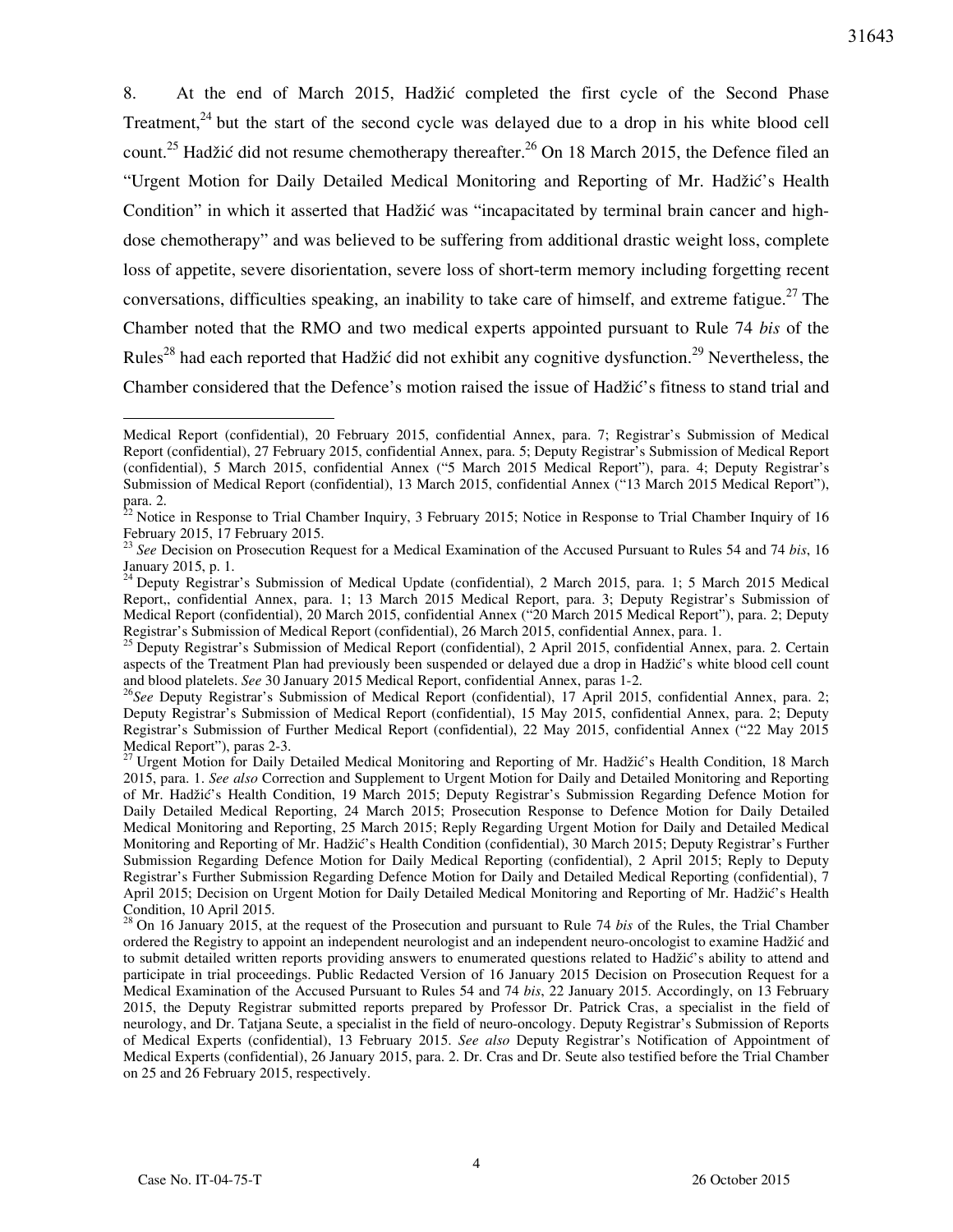on 1 April 2015 it ordered the Registry to appoint an independent neuro-psychologist to carry out in-depth test(s) to assist the Chamber in determining whether Hadžić is fit to stand trial.<sup>30</sup> The Chamber also ordered a second medical report from a neuro-oncologist addressing whether Hadžić was suffering from any cognitive dysfunctions and the effectiveness of the Treatment Plan.<sup>31</sup>

9. On 12 May 2015, Hadžić underwent an MRI scan which revealed that there had been further growth of his existing tumours and that there were a "few small new tumour-lesions".<sup>32</sup> The Treatment Plan, which had not been able to halt or reverse the progression of Hadžić's cancer, was discontinued by Hadžić. Hadžić additionally declined alternative treatment because it was unlikely that it would have an impact on the tumours and there were possible side-effects.<sup>33</sup> In light of the most recent MRI, the Chamber asked the appointed neuro-oncologist to address the current prognosis for Hadžić's life expectancy in his report.<sup>34</sup>

10. On 15 July 2015, the Deputy Registrar submitted a medical report prepared by Dr. Pol Specenier,<sup>35</sup> the appointed medical expert in neuro-oncology,<sup>36</sup> and Dr. Specenier testified before the Chamber on 21 August  $2015$ <sup>37</sup> The medical report of Dr. Daniel Martell, the appointed expert in neuro-psychology,  $38$  was submitted on 23 July 2015<sup>39</sup> and he testified before the Chamber on

<sup>&</sup>lt;sup>29</sup> Order for Further Medical Examination, 1 April 2015 ("First Order for Further Medical Examination"), p. 1; .*referring to* 20 March 2015 Medical Report, p. 1; Patrick Cras, 25 February 2015, T. 12583; Tatjana Seute, 26 February 2015, T. 12603.

<sup>&</sup>lt;sup>30</sup> First Order for Further Medical Examination, p. 2.

<sup>&</sup>lt;sup>31</sup> First Order for Further Medical Examination, p. 3; Further Order in Relation to Order for Further Medical Examination, 20 April 2015. The Chamber also asked the neuro-oncologist to address any physical side-effects of the Treatment Plan, but this question was subsequently withdrawn after Hadžić opted to discontinue the Treatment Plan. Decision on Defence Motion for Medical Examinations in Serbia and Motion to Cancel or Defer Medical Examinations (confidential), 19 June 2015, p. 4.

 $2^2$  22 May 2015 Medical Report, para. 2.

 $33$  In relation to the alternative treatment, the RMO stated that "because of the lack of efficacy of the previous chemotherapy-course on the tumors, there is only a chance of about twenty percent that this new agent will have an impact on the tumor." Hadžić felt that the possible benefits of the alternative treatment plan would not outweigh the side-effects and prolongation of suffering without the prospect of being cured. 22 May 2015 Medical Report, para. 3.

<sup>&</sup>lt;sup>34</sup> Decision on Defence Motion for Medical Examinations in Serbia and Motion to Cancel or Defer Medical Examinations (confidential), 19 June 2015, p. 5.

<sup>&</sup>lt;sup>35</sup> Deputy Registrar's Submission of Medical Report (confidential), 15 July 2015, confidential Annex ("Specenier Report").

<sup>36</sup> Deputy Registrar's Notification of Appointment of Medical Expert (confidential), 12 June 2015. *See also* Deputy Registrar's Submission of Medical Report and Further Update Concerning Ongoing Efforts to Appoint Additional Independent Medical Experts (confidential), 5 June 2015; Third Registry Submission Concerning Ongoing Efforts on Appointment of Additional Independent Medical Experts (confidential), 28 May 2015; Second Registry Submission Concerning Ongoing Efforts on Appointment of Additional Independent Medical Experts (confidential), 7 May 2015; Registrar's Submission Concerning Ongoing Efforts on Appointment of Additional Independent Medical Experts (confidential), 1 May 2015.

 $37$  Hadžić temporarily returned to the UNDU for a physical examination by Dr. Specenier which took place on 27 June 2015. *See* Decision on Defence Motion for Medical Examinations in Serbia and Motion to Cancel or Defer Medical Examinations (confidential), 19 June 2015. *See also Prosecutor v. Hadžić*, Case No. IT-04-75-AR65.2, Decision on Appeal on Suspension of Provisional Release (confidential), 24 June 2015.

<sup>38</sup> Deputy Registrar's Notification of Appointment of Medical Expert (confidential), 3 July 2015. *See also* Deputy Registrar's Submission of Medical Report and Further Update Concerning Ongoing Efforts to Appoint Additional Independent Medical Experts (confidential), 5 June 2015; Third Registry Submission Concerning Ongoing Efforts on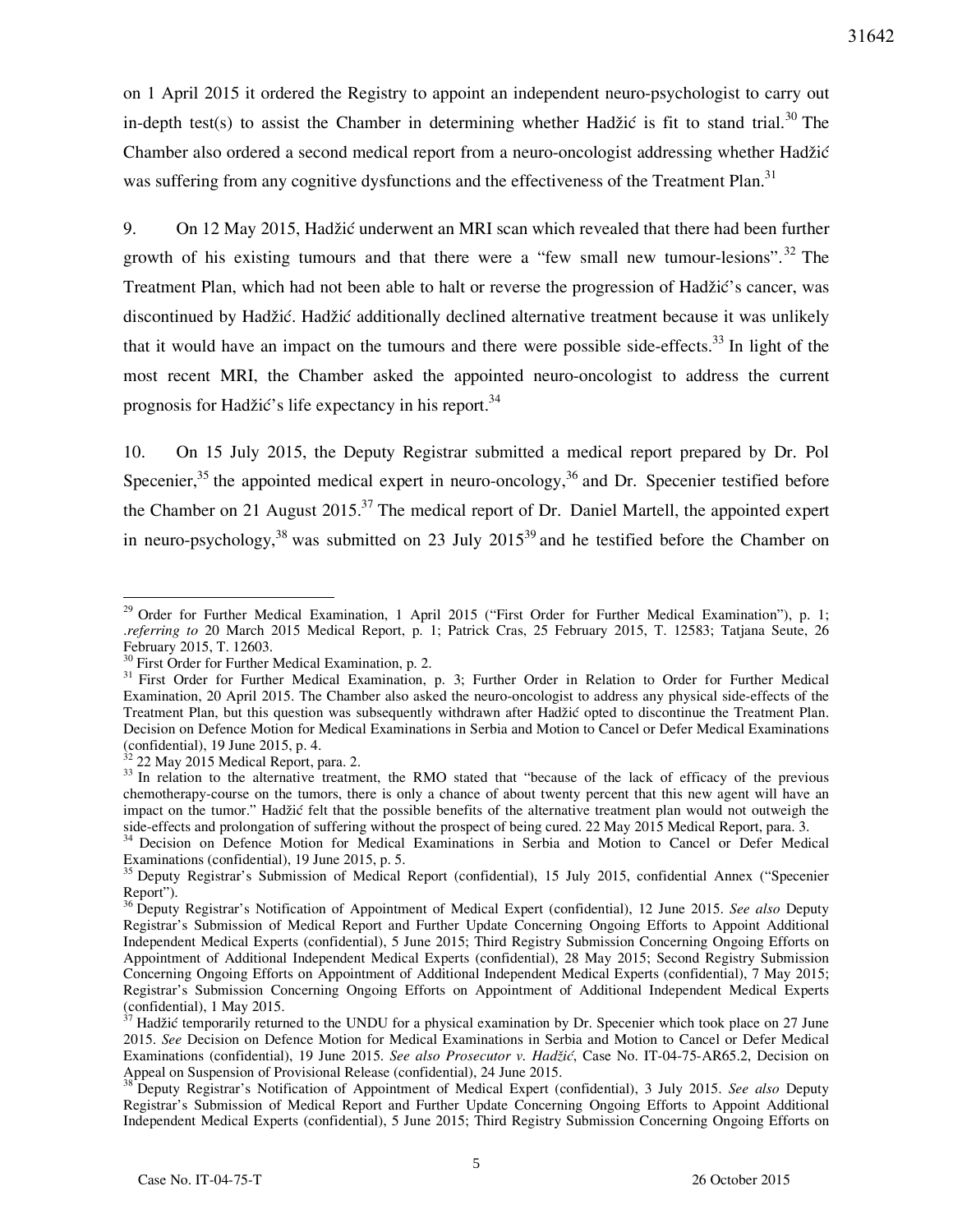29 July 2015.<sup>40</sup> The parties were ordered to file submissions on the issue of Hadžić's fitness to stand trial after the hearings.<sup>41</sup>

11. Hadžić has been granted provisional release to Serbia<sup>42</sup> under certain conditions including, *inter alia*, that (a) he shall remain within the confines of the City of Novi Sad, Serbia;  $43$  (b) he shall be confined to a specified residence between 11:00 p.m. and 7:00 a.m.;<sup>44</sup> (c) he shall have no contact whatsoever or in anyway interfere with victims or witnesses;  $45$  (d) he shall not discuss his case with anyone, including the media, other than his counsel; (e) police officers shall visit Hadžić on a daily basis and submit written reports confirming that Hadžić complies with all imposed conditions; and (f) the RMO shall file weekly medical reports after consultation with Hadžić's treating physician in Novi Sad.<sup>46</sup>

### **B. Submissions**

## 1. First Motion to Proceed

12. In the First Motion to Proceed, the Prosecution "requests that the Trial Chamber order the resumption of the trial in order to complete the Defence case, including, if necessary, conducting trial proceedings when the Accused is unable to attend."<sup>47</sup> The Prosecution asserts that an accused's right to be present for his trial is not absolute and may be restricted on the basis of substantial trial disruption, including disruptions resulting from an accused's state of health.<sup>48</sup> The Prosecution submits that the Appeals Chamber has recognized that the need to ensure a fair and reasonably

Appointment of Additional Independent Medical Experts (confidential), 28 May 2015; Registrar's Submission Concerning Ongoing Efforts on Appointment of Additional Independent Medical Experts (confidential), 1 May 2015.

<sup>39</sup> Registrar's Submission of Medical Report (confidential), 23 July 2015, confidential Annex ("Martell Report").

<sup>40</sup> Dr. Martell conducted an examination of Hadžić on 13 and 14 July 2015 in Serbia. Martell Report, p. 2. *See also*  Decision on Defence Motion for Medical Examinations in Serbia and Motion to Cancel or Defer Medical Examinations (confidential), 19 June 2015.

 $41$  First Order for Further Medical Examination, p. 4; Hearing, 29 July 2015, T. 12655-12656; Hearing, 21 August 2015, T. 12689.

<sup>42</sup> Decision on Urgent Motion for Provisional Release Filed on 28 April 2015, 21 May 2015 ("Provisional Release Decision of 21 May 2015"); *Prosecutor v. Hadžić*, Case No. IT-04-75-AR65.1, Decision on Urgent Interlocutory Appeal From Decision Denying Provisional Release, 13 April 2015; *Prosecutor v. Hadžić*, Case No. IT-04-75-AR65.1, Decision on Requests for Modification of the Conditions of Provisional Release (confidential), 20 April 2015.

<sup>&</sup>lt;sup>43</sup> The Chamber granted certain modifications to this condition. *See* Decision on Request for Minor Modification to Terms of Provisional Release (confidential), 18 August 2015. *See also* Decision on Urgent Request for Modification to Terms of Provisional Release (confidential), 11 August 2015.

<sup>44</sup> The Chamber granted modifications to this condition. *See* Decision on Request for Modification of Mr. Hadžić's Address While on Provisional Release (confidential), 28 May 2015; Decision on Second Request for Modification of Mr. Hadžić's Address While on Provisional Release (confidential), 17 June 2015; Decision on Third Request for Modification of Mr. Hadžić's Address While on Provisional Release (confidential), 24 July 2015; Decision on Fourth Request for Modification of Mr. Hadžić's Address While on Provisional Release (confidential), 8 October 2015.

<sup>&</sup>lt;sup>45</sup> The Chamber denied Defence requests for modification to this condition. *See* Decision on Motion to Modify Terms of Provisional Release (confidential), 16 July 2015; Decision on Urgent Request for Reconsideration of Decision on Motion to Modify Terms of Provisional Release (confidential), 24 August 2015.

<sup>&</sup>lt;sup>46</sup> Provisional Release Decision of 21 May 2015.

<sup>&</sup>lt;sup>47</sup> First Motion to Proceed, para. 1.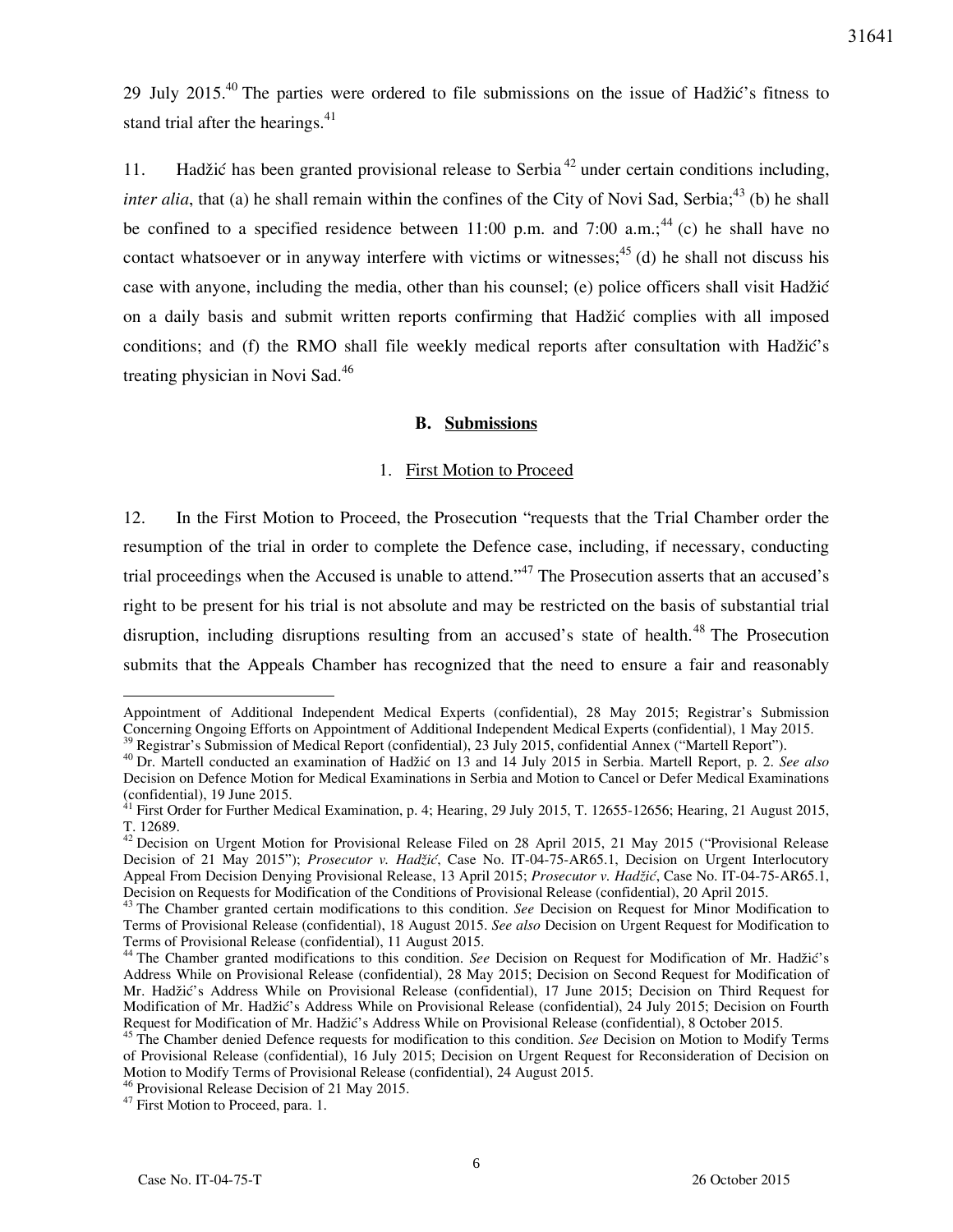expeditious trial is a sufficiently important objective to justify restrictions of an accused's right to be present.<sup>49</sup> The Prosecution further asserts that, under the present circumstances, it is in the interests of justice for the Chamber to exercise its discretion, under Articles 20 and 21 of the Statute of the Tribunal ("Statute") and Rules 54 and 80 of the Rules,<sup>50</sup> to proceed with the Defence case because (a) had Hadžić voluntarily surrendered to the Tribunal after he was indicted, this trial would have completed long ago;<sup>51</sup> (b) the proceedings are at an advanced stage;<sup>52</sup> (c) there is no reasonable alternative to proceeding when Hadžić is unable to attend;<sup>53</sup> and (d) any prejudice to Hadžić will be minimal, "given the late stage of the trial proceedings and the extent of his participation thus far."<sup>54</sup> The Prosecution submits that the Chamber should put in place specific procedures—such as the use of video-conference link, frequent telephone contact between Hadžić and his counsel, and the provision of videos and transcripts of the proceedings and copies of all filings for Hadžić's review—so as to ensure that Hadžić stays abreast of developments in the trial and to ensure that his fair trial rights are protected.<sup>55</sup>

13. In the First Motion to Proceed Response,<sup>56</sup> the Defence asserts that the Chamber has no discretion to proceed in the absence of an accused who is unfit to meaningfully participate in the trial proceedings because to do so would violate the accused's right to be "tried in his presence" and would impair his ability to effectively exercise other rights essential to a fair trial.<sup>57</sup> The Defence asserts that the jurisprudence cited by the Prosecution in the First Motion to Proceed does not provide support for proceeding in the absence of an accused who is ill,  $58$  and notes that trial chambers at the Tribunal have, "without exception, suspended proceedings whenever an accused is medically unfit and does not waive his right to participate in trial proceedings."<sup>59</sup> The Defence further argues that, contrary to what the Prosecution suggests, Hadžić's participation during the remaining portion of the Defence case is vital because the "presentation of evidence is much more unpredictable than challenging evidence", due in part to the "unpredictability and extemporaneousness" nature of an opposing party's cross-examination, and because the remaining witnesses are among the most important.<sup>60</sup> The Defence further asserts that the alternate procedures suggested by the Prosecution "would be nothing more than a mockery of a trial" and that, due to his

 $48$  First Motion to Proceed, paras 4-1 and citations made therein.

<sup>&</sup>lt;sup>49</sup> First Motion to Proceed, para. 5 and cases cited therein.

<sup>&</sup>lt;sup>50</sup> First Motion to Proceed, paras 4, 21.

<sup>&</sup>lt;sup>51</sup> First Motion to Proceed, para. 14.

<sup>&</sup>lt;sup>52</sup> First Motion to Proceed, paras 1, 21.

<sup>&</sup>lt;sup>53</sup> First Motion to Proceed, para. 15.

<sup>&</sup>lt;sup>54</sup> First Motion to Proceed, para. 16.

<sup>&</sup>lt;sup>55</sup> First Motion to Proceed, paras 18-20.

<sup>&</sup>lt;sup>56</sup> The Defence seeks leave to exceed the word-limit. First Motion to Proceed Response, fn. 3.

<sup>&</sup>lt;sup>57</sup> First Motion to Proceed Response, paras 1, 3-7.

<sup>&</sup>lt;sup>58</sup> First Motion to Proceed Response, paras 2, 8-17 and cases cited therein.

<sup>&</sup>lt;sup>59</sup> First Motion to Proceed Response, para. 4.

<sup>&</sup>lt;sup>60</sup> First Motion to Proceed Response, paras 19-20.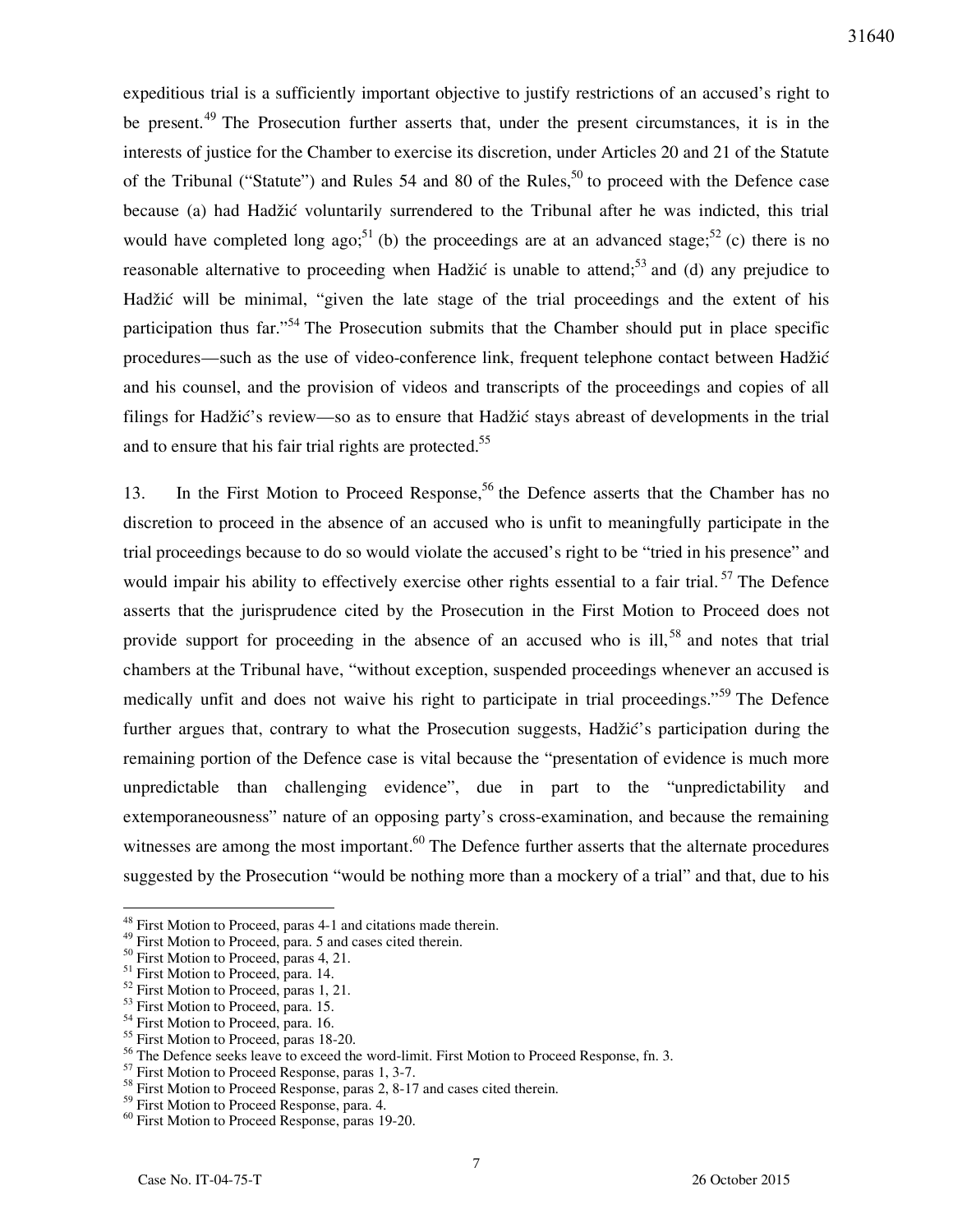illness, Hadžić is likely to experience cognitive dysfunction that will preclude his meaningful participation in the trial.<sup>61</sup> Finally, the Defence submits that "[e]ven assuming there might be brief windows available for participating in trial, […] keeping Mr. Hadžić locked up during chemotherapy in the faint hope of such brief windows would be disproportionate and inhumane."<sup>62</sup>

14. In the First Motion to Proceed Reply,  $63$  the Prosecution submits that (a) the Defence's reliance on "meaningful participation" erroneously conflates the right to be present with fitness to stand trial;<sup>64</sup> (b) the Appeals Chamber has affirmed the possibility of continuing proceedings in the absence of an accused if doing so serves a sufficiently important objective and the right to be present is impaired no more than necessary;  $65$  and (c) the assertion that "the presentation of evidence is much more unpredictable than challenging evidence' is a vague and unsupported opinion undermined by the fact that a substantial portion of Hadžić's remaining evidence is already approved for admission under Rule 92 *ter*" and the Chamber can manage the remainder of the Defence case to minimise any undue prejudice.<sup>66</sup>

#### 2. Prosecution Proposal Motion

15. In the Prosecution Proposal Motion, the Prosecution proposes measures which, it contends, "will significantly reduce the amount of time necessary to complete the evidentiary phase of this trial while at the same time preserving the Defence's ability to present its case and ensuring the fairness and integrity of these proceedings."<sup>67</sup> Specifically, the Prosecution proposes to waive crossexamination of enumerated witnesses if the Defence agrees to tender the witnesses' evidence entirely in written form.<sup>68</sup> If the Defence agrees to this proposal, the Prosecution will stipulate that the written statements "are entitled to the same evidentiary consideration as if the witnesses appeared in court for cross-examination", but notes that "as with all evidence, the Prosecution

 $\overline{a}$  $<sup>61</sup>$  First Motion to Proceed Response, paras 22-23.</sup>

<sup>&</sup>lt;sup>62</sup> First Motion to Proceed Response, paras 24-27.

<sup>&</sup>lt;sup>63</sup> The Prosecution requests leave to reply to the First Motion to Proceed Response. First Motion to Proceed Reply, paras 1, 15.

First Motion to Proceed Reply, paras 3-5.

<sup>&</sup>lt;sup>65</sup> First Motion to Proceed Reply, paras 6-10.

<sup>&</sup>lt;sup>66</sup> First Motion to Proceed Reply, paras 11-14. The Prosecution further submits that paragraphs 24 to 27 of the First Motion to Proceed Response "consist solely of provisional release arguments and are therefore inapposite to the Motion" and requests that the Chamber either disregard these paragraphs or strike them from the response. First Motion to Proceed Reply, para. 2. The Chamber denies this request of the Prosecution to strike paragraphs 24-27 of the First Motion to Proceed Response.

<sup>67</sup> Prosecution Proposal Motion, para. 2.

<sup>&</sup>lt;sup>68</sup> Prosecution Proposal Motion, paras 3, 6. Specifically, the Prosecution proposes to waive cross-examination of DGH-002, DGH-004, DGH-005, DGH-006, DGH-042, DGH-043, DGH-046, DGH-075, DGH-076, DGH-087, DGH-088, DGH-110, and DGH-112.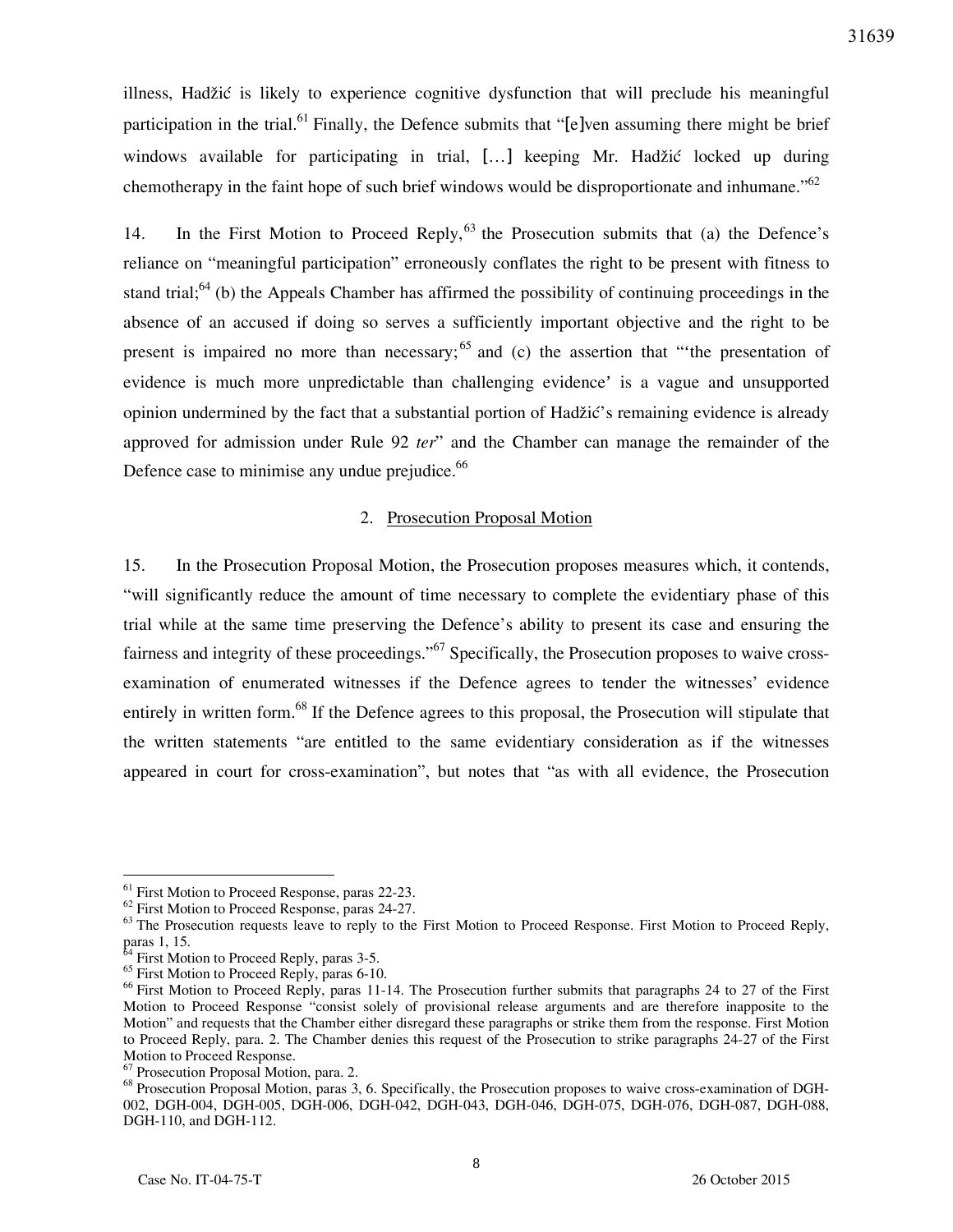maintains the ability to challenge the credibility of these witnesses and the reliability of their evidence on the content of their statements and the other evidence adduced during trial." $69$ 

16. The Defence asserts that the Prosecution's "proposals are manifestly disadvantageous to Mr. Hadžić and are not accepted."<sup>70</sup> First, the Defence submits that all of the enumerated witnesses give testimony about Hadžić's acts and conduct or "matters of vital significance in relation to proximate subordinates". Thus, even if the Defence were inclined to agree to the Prosecution's proposal, the evidence is inadmissible pursuant to Rule 92 *bis* and under Rule 92 *ter* the witnesses' evidence is not admissible without oral testimony.<sup>71</sup> Further, the Defence submits that it would not agree to waive the oral component of the witnesses' testimony because (a) evidence that is admitted without the appearance of the witness is accorded lower probative value<sup>72</sup> and (b) the Defence would be compelled to take supplemental statements from the relevant witnesses to adduce additional testimony currently expected to be heard *viva voce*, which would be "unduly burdensome".<sup>73</sup> The Defence adds that the Prosecution's "stipulation" that the evidence admitted as a result of its proposal is entitled to the same evidentiary consideration as if the witness had appeared in court, has no value because (a) it is for the Chamber, not the Prosecution, to determine the weight to be given to the evidence and (b) the Prosecution reserves the right to challenge the credibility and substance of the witness's testimony in its final trial brief, which would be a violation of Rule  $90(H)(ii)$  of the Rules.<sup>74</sup> Finally, noting that the Prosecution was not required to present its evidence under the conditions it proposes, the Defence submits that any judicial orders to enforce the Prosecution's proposals would violate Hadžić's right to "obtain the attendance and examination of witnesses on his behalf under the same conditions as witnesses against him."<sup>75</sup>

17. The Prosecution replies  $^{76}$  that none of the fair trial or procedural issues raised by the Defence present insurmountable barriers to the implementation of its proposals; "[r]ather, the Accused's wholesale rejection of the [Prosecution Proposal Motion]—without any indication of a willingness to explore avenues to advance proceedings—reflects his desire to impede the continuation, and ultimately the completion, of this trial."<sup>77</sup> The Prosecution asserts that the Defence does not have a right to have its witnesses cross-examined by the Prosecution, "either to

 $69$  Prosecution Proposal Motion, para. 4. The Prosecution further proposes that the Prosecution and Defence consider applying the above procedure to additional witnesses and discuss ways to reduce the time for direct and crossexamination of the remaining witnesses. Prosecution Proposal Motion, paras 7-9.

<sup>&</sup>lt;sup>0</sup> Prosecution Proposal Response, para. 2.

<sup>71</sup> Prosecution Proposal Response, paras 3-6.

<sup>72</sup> Prosecution Proposal Response, paras 7-9, 11-12.

<sup>73</sup> Prosecution Proposal Response, para. 10.

<sup>74</sup> Prosecution Proposal Response, paras 11-14.

<sup>75</sup> Prosecution Proposal Response, paras 15-19.

<sup>&</sup>lt;sup>76</sup> The Prosecution requests leave to reply to the Prosecution Proposal Response. Prosecution Proposal Reply, para. 1.

<sup>77</sup> Prosecution Proposal Reply, paras 2, 11.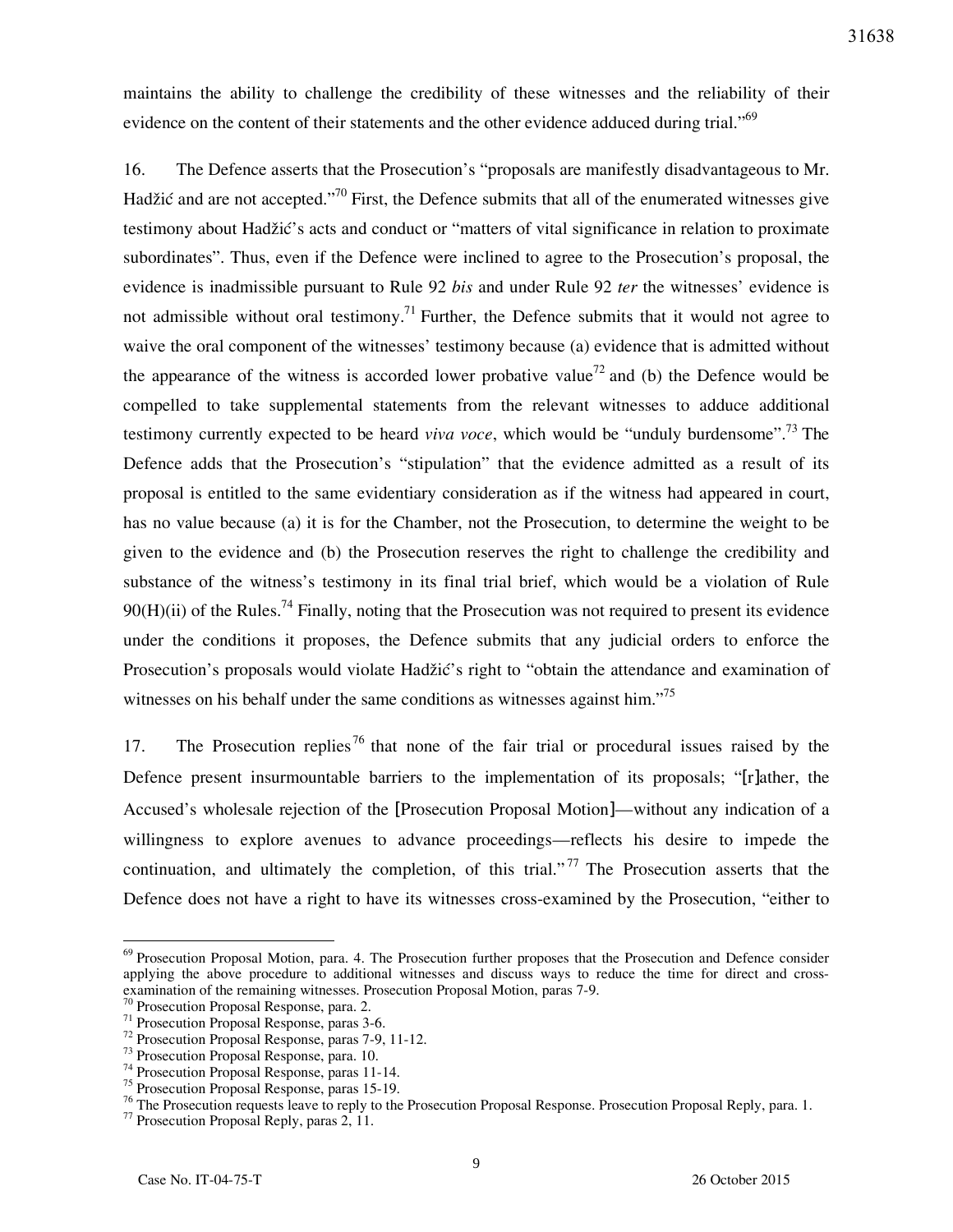enhance their credibility or to reveal the nature of the Prosecution's main challenges to their evidence".<sup>78</sup> Further, the Prosecution submits that it proposed waiving its right to cross-examination to address the Defence's claim that Hadžić's participation is vital to address issues raised during cross-examination.<sup>79</sup> Next, the Prosecution asserts that, as demonstrated by the practice of other trial chambers, Rule 92 *ter* of the Rules does not prevent the admission of written statements without the declaring witness's appearance in court, if the party entitled to cross-examination waived its right to do so.<sup>80</sup> However, the Prosecution submits that if the Chamber finds that the attendance of a witness cannot be waived pursuant to Rule 92 *ter*, it will agree to admission of the statements pursuant to Rule  $89(F)$  of the Rules. <sup>81</sup> Further, the Prosecution submits that Rule 90(H)(ii) of the Rules does not mandate that the Prosecution cross-examine the remaining Defence witnesses.<sup>82</sup> Finally, the Prosecution submits that Rule  $90(F)$  of the Rules gives the Chamber "the duty to exercise control over the mode and order of interrogating witnesses and presenting evidence in order to facilitate the 'ascertainment of the truth' and 'avoid needless consumption of time'" and thus the Chamber has the authority to impose the Prosecution's proposals.<sup>83</sup>

## 3. Motion to Terminate or Stay Proceedings

18. In the Motion to Terminate or Stay Proceedings, the Defence submits that, in light of Hadžić's current life expectancy, there is no reasonable prospect of bringing the criminal proceedings against him to completion.<sup>84</sup> It asserts, therefore, that the proceedings should be terminated, or in the alternative indefinitely stayed, because continuing proceedings without any reasonable prospect of completion serves no legitimate purpose, violates Hadžić's right to be presumed innocent, and is a waste of public resources.<sup>85</sup> The Defence argues that, contrary to a previous statement by the Chamber,  $86$  termination of proceedings is an available remedy under the Tribunal's jurisprudence.<sup>87</sup> In the alternative, the Defence submits that a stay of proceedings is the minimum appropriate remedy to prevent the human rights violation that would result from continuing the proceedings.<sup>88</sup> The Defence argues that stays of proceedings have been ordered at this Tribunal and other International Tribunals due to the illness or incapacity of an accused.<sup>89</sup> and

<sup>&</sup>lt;sup>78</sup> Prosecution Proposal Reply, para. 3.

<sup>79</sup> Prosecution Proposal Reply, para. 4.

<sup>&</sup>lt;sup>80</sup> Prosecution Proposal Reply, paras 5-7 and cases cited therein.

<sup>&</sup>lt;sup>81</sup> Prosecution Proposal Reply, para. 6 and cases cited therein.

<sup>82</sup> Prosecution Proposal Reply, paras 8-10.

<sup>83</sup> Prosecution Proposal Reply, para. 12.

<sup>84</sup> Motion to Terminate or Stay Proceedings, para. 1.

<sup>&</sup>lt;sup>85</sup> Motion to Terminate or Stay Proceedings, paras 1, 8, 11, 24.

<sup>86</sup> Motion to Terminate or Stay Proceedings, para. 5, *referring to* Decision on Motion for Voluntary Withdrawal or Disqualification of Judges from Adjudication of Motion to Proceed with the Defence Case, 21 April 2015, para. 14.

 $37$  Motion to Terminate or Stay Proceedings, paras 6-7 and cases cited therein.

<sup>88</sup> Motion to Terminate or Stay Proceedings, para. 9.

<sup>&</sup>lt;sup>89</sup> Motion to Terminate or Stay Proceedings, paras 9-10 and cases cited therein.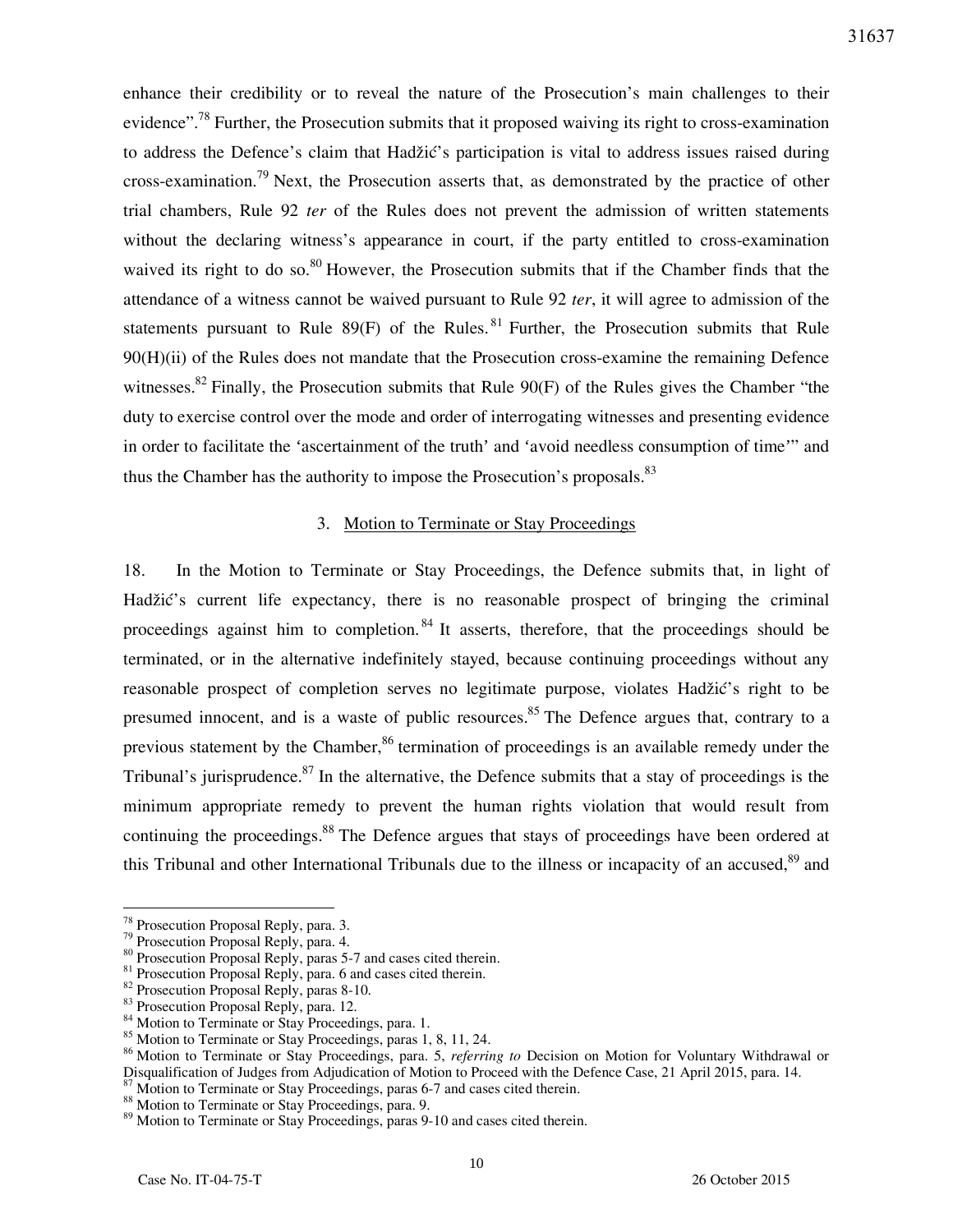indefinite stays of proceedings have been ordered where there was no reasonable possibility of an accused's recovery.<sup>90</sup> The Defence further argues that national jurisdictions have "almost always" terminated or stayed" proceedings where: (a) a defendant's life expectancy is too short to provide any reasonable prospect of completing the proceedings and imposing a meaningful sentence; (b) continuation would negatively effect a defendant's health; or (c) a defendant's capacity to exercise his or her rights over the course of proceedings is compromised by ill health.<sup>91</sup> The Defence submits that, given Hadžić's prognosis, he can no longer be subject to detention without violating basic human rights. $92$ 

19. The Prosecution responds that the Tribunal's jurisprudence shows that chambers have not terminated cases until the death of an accused<sup>93</sup> and that, with one exception, <sup>94</sup> none of the international or national cases cited in the Motion to Terminate or Stay Proceedings indicate that proceedings may be terminated due to an accused's poor health.<sup>95</sup> The Prosecution further submits that an indefinite stay of proceedings is "neither appropriate nor warranted in the current circumstances of the case<sup> $.96$ </sup> and that granting a stay of proceedings is fact-specific and requires a balancing of a number of factors including: (a) the extent to which an accused must participate in proceedings and whether such participation would create a substantial, unmanageable danger to an accused's life or health; (b) whether accommodations can be instituted to facilitate or obviate an accused's participation; (c) the existence of a public interest in a determination of the accused's responsibility; (d) the gravity of the charges against an accused; (e) the strength of the evidence against an accused; (f) whether proceedings are at an advanced stage; and (g) whether trial delays can be attributable to a particular party.<sup>97</sup> The Prosecution argues that a number of these factors distinguish Hadžić's case from the domestic cases relied upon by the Defence and weigh in favour of resuming trial proceedings expeditiously.<sup>98</sup> The Prosecution further argues that the Chamber has already granted a remedy to address Hadžić's humanitarian concerns—provisional release—and, in the event trial does resume, it has proposed measures that would rapidly bring the trial to

 $90$  Motion to Terminate or Stay Proceedings, para. 10 and cases cited therein.

<sup>&</sup>lt;sup>91</sup> Motion to Terminate or Stay Proceedings, paras 12-20 and cases cited therein.

<sup>&</sup>lt;sup>92</sup> Motion to Terminate or Stay Proceedings, paras 21-23 and cases cited therein.

<sup>&</sup>lt;sup>93</sup> Motion to Terminate or Stay Proceedings Response, paras 6-8 and cases cited therein. The Prosecution also submits that the Motion to Terminate or Stay proceedings is premature because: (a) it cannot be gleaned from the Deputy Medical Officer's report of 8 June 2015 whether the prognosis given in relation to Hadžić's life expectancy was based on an individual assessment of Hadžić or statistical data on similarly-situated patients; (b) expert evidence concerning Hadžić's medical condition must be taken into consideration; (c) Hadžić may wish to recommence treatment, which could further affect Hadžić's life expectancy; and (d) the Prosecution's proposals for efficiently completing the remainder of the Defence's case in a matter of weeks are still pending before the Chamber. Motion to Terminate or Stay Proceedings Response, paras 2-5.

<sup>94</sup> Motion to Terminate or Stay Proceedings Response, para. 8, *referring to* Motion to Terminate or Stay Proceedings, para. 20.

Motion to Terminate or Stay Proceedings Response, para. 8.

<sup>&</sup>lt;sup>96</sup> Motion to Terminate or Stay Proceedings Response, para. 9.

<sup>&</sup>lt;sup>97</sup> Motion to Terminate or Stay Proceedings Response, para. 11 and cases cited therein.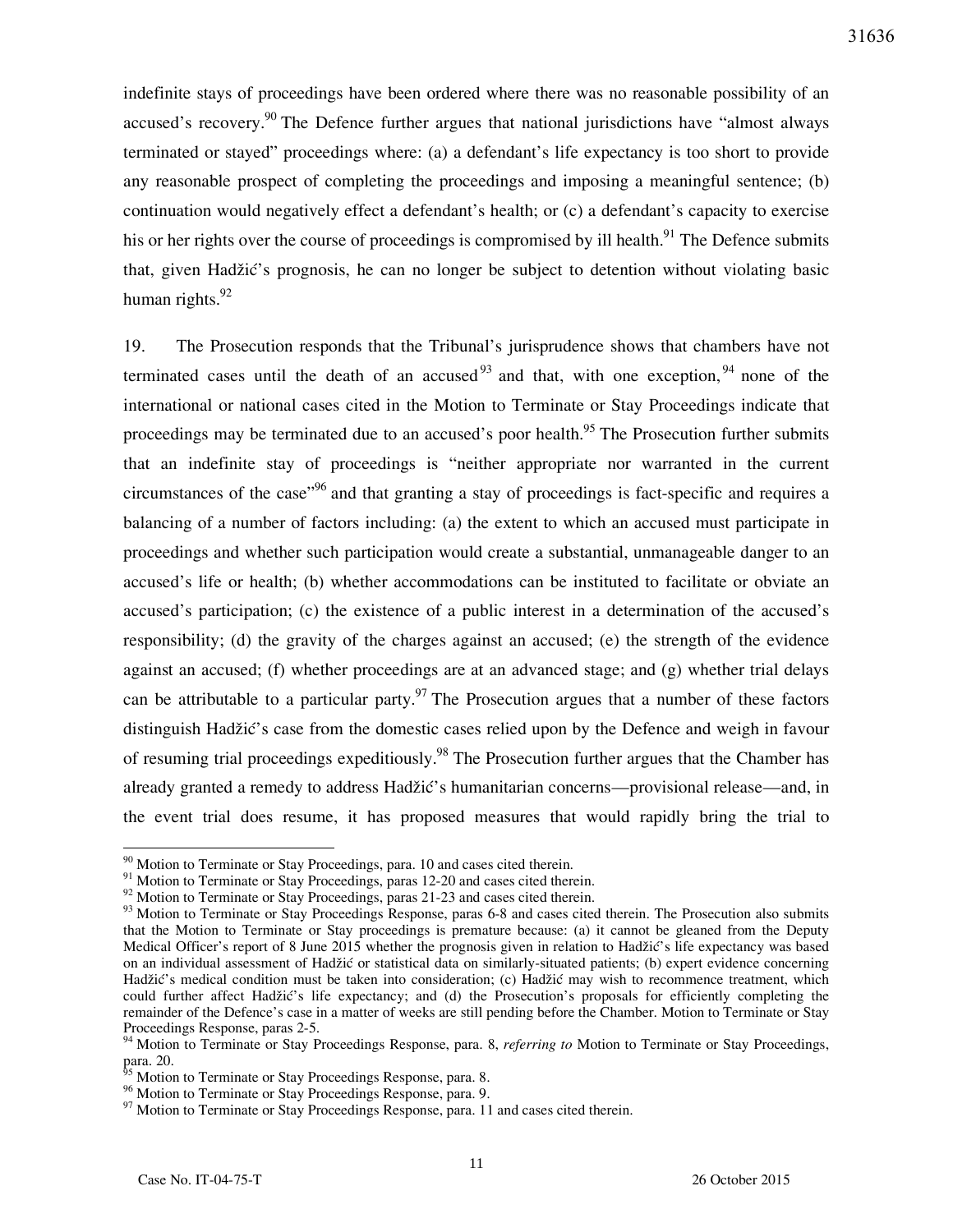completion without requiring Hadžić's physical presence. <sup>99</sup> The Prosecution submits that the Defence offers no explanation as to how the current state of affairs unduly prejudices Hadžić's rights.<sup>100</sup>

20. In the Motion to Terminate or Stay Proceedings Reply,  $101$  the Defence submits that the practice at the Tribunal of terminating proceedings after death does not mean that termination is only available in such circumstances; particularly, as no accused other than Hadžić seems to have sought a termination of proceedings prior to death.<sup>102</sup> The Defence further argues that (a) the continuation of proceedings, whether from the UNDU or elsewhere, would cause unacceptable mental stress and physical strain to Hadžić;<sup>103</sup> (b) all accused have a right to be tried in their presence and ill health does not constitute an implied waiver of that right;<sup>104</sup> (c) a termination or stay of proceedings would recognise Hadžić's irreversible medical situation and allow the Tribunal to adopt measures "in the interests of economy and judicial administration";  $^{105}$  (d) "allowing charges to remain outstanding in a situation where no fair trial is possible would be unfair and improper";  $106$  and (e) the absence of stays of proceedings in the midst of trials in domestic jurisdictions merely reflects the much shorter duration of such trials and the fact that the issue of stay or termination usually arises before trial or not at all.<sup>107</sup>

#### 4. Second Motion to Proceed

21. In the Second Motion to Proceed,  $108$  the Prosecution submits that the following factors militate in favour of resuming and completing this trial: (a) the gravity of the war crimes and crimes against humanity charges against Hadžić; (b) the strength of the evidence against Hadžić—as demonstrated by the Chamber's dismissal of the Rule 98 *bis* motion; (c) the Defence having completed 50% of its case and Hadžić having already testified; (d) the Defence having had ample

<sup>98</sup> Motion to Terminate or Stay Proceedings Response, paras 11-12.

<sup>&</sup>lt;sup>99</sup> Motion to Terminate or Stay Proceedings Response, paras 9-10, 13-14.

<sup>&</sup>lt;sup>100</sup> Motion to Terminate or Stay Proceedings Response, paras 9-10.

<sup>&</sup>lt;sup>101</sup> The Defence requests leave to reply to the Motion to Terminate or Stay Proceedings Response. Motion to Terminate or Stay Proceedings Reply, para. 1. The Defence also argues that the Motion to Terminate or Stay Proceedings is not premature because: (a) Hadžić's treating neuro-oncologist's prognosis is "self-evidently personalised" and based on the review of a MRI scan of Hadžić's brain conducted in May; (b) corroboration of the treating neuro-oncologist's prognosis is not required; (c) ongoing discussion about the resumption of treatment does not negate the validity of the treating neuro-oncologist's prognosis; and (d) the existence of other pending Prosecution proposals and motions does not make the Defence's Motion to Terminate or Stay Proceedings premature as all relevant pending motions could be decided simultaneously. Motion to Terminate or Stay Proceedings Reply, paras 2-6.

<sup>102</sup> Motion to Terminate or Stay Proceedings Reply, paras 7-9 and cases cited therein.

<sup>&</sup>lt;sup>103</sup> Motion to Terminate or Stay Proceedings Reply, para. 12.

<sup>&</sup>lt;sup>104</sup> Motion to Terminate or Stay Proceedings Reply, para. 11.

<sup>&</sup>lt;sup>105</sup> Motion to Terminate or Stay Proceedings Reply, para. 12.

<sup>106</sup> Motion to Terminate or Stay Proceedings Reply, para. 14.

<sup>&</sup>lt;sup>107</sup> Motion to Terminate or Stay Proceedings Reply, para. 14.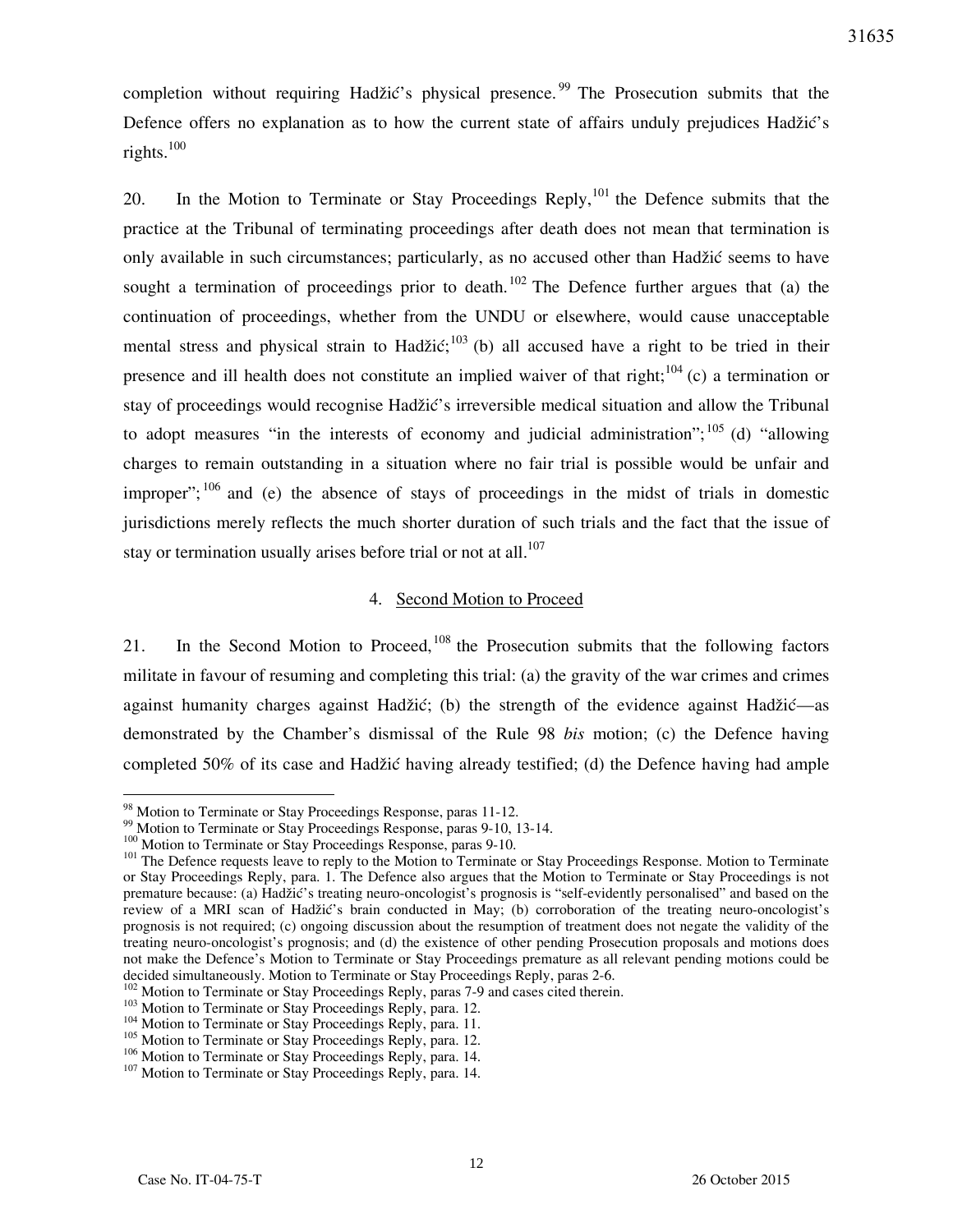time to prepare for its remaining witnesses; (e) the interests of the public—in particular the victims of the crimes charged in the Indictment; (f) the imperative to resume trial with all due haste if it is to be completed at all; (g) the delays in initiating and prosecuting this case resulting from Hadžić's misconduct in absconding for seven years; and (h) the measures which can be implemented to ensure the admission of the remainder of the Defence's evidence in a manner that is consistent with Hadžić's fair trial rights.<sup>109</sup> In order to resume and complete this trial as quickly as possible, the Prosecution, in addition to the measures proposed in its First Motion to Proceed, requests that the Trial Chamber (a) admit into evidence the written statements of all the remaining Rule 92 *ter* Defence witnesses;<sup>110</sup> (b) direct the Defence to file written statements of any remaining *viva voce* Defence witnesses;<sup>111</sup> (c) order an abbreviated schedule for the Defence's bar table motion and the parties' final trial briefs and closing submissions;  $12$  and (d) follow the precedent established by ICTR trial chambers and render an oral trial judgement, with a written trial judgement to follow in due course.<sup>113</sup> The Prosecution "unconditionally waives its right to cross-examine the remaining Defence witnesses, regardless of the mode through which their evidence is admitted", but "reserve[s] its right to challenge the relevance, probative value and/or weight of uncross-examined evidence in its final submissions."<sup>114</sup>

22. The Defence asserts that the implementation of the measures proposed in the Second Motion to Proceed would "flagrantly violate the right 'to be presumed innocent until proved guilty'; 'to be tried in [the defendant's presence]'; 'to obtain the attendance and examination of witnesses on [the defendant's] behalf under the same conditions [as] against him'; and to a trial that is 'fair'."<sup>115</sup> It asserts that "[n]either the public interest, nor the interests of the 'victims […] and their families,' would be served by a trial conducted in such egregious disregard of basic fairness and fundamental human rights."<sup>116</sup> The Defence asserts that obtaining witness statements from the remaining witnesses would be unduly burdensome and "forcing the Defence to do so without Mr. Hadžić having the capacity to give proper instructions may also place the Defence in an ethically untenable position."<sup>117</sup> The Defence further asserts that (a) the proposed "abbreviated" schedule is vague,

<sup>&</sup>lt;sup>108</sup> The Prosecution asks that the Chamber order the Defence to respond to the Second Motion to Proceed within one week and that it render a decision on an expedited basis. Second Motion to Proceed, para. 21. The Chamber denies the Prosecution request for an expedited response and determination in relation to the Second Motion to Proceed. <sup>109</sup> Second Motion to Proceed, para. 10.

 $110$  Second Motion to Proceed, paras 2, 13-14 and cases cited therein.

<sup>&</sup>lt;sup>111</sup> Second Motion to Proceed, paras 2, 15. The Prosecution argues that, to the extent the Chamber may deem it necessary that certain witnesses testify *viva voce*, the Chamber should order that the testimony of these witnesses be completed by the summer recess. Second Motion to Proceed, paras 15, 20.

<sup>&</sup>lt;sup>112</sup> Second Motion to Proceed, paras 2, 16-17.

<sup>&</sup>lt;sup>113</sup> Second Motion to Proceed, paras 2, 18 and cases cited therein.

<sup>&</sup>lt;sup>114</sup> Second Motion to Proceed, paras 3, 11, 15.

<sup>&</sup>lt;sup>115</sup> Second Motion to Proceed Response, paras 2, 4-6.

<sup>&</sup>lt;sup>116</sup> Second Motion to Proceed Response, para. 2.

<sup>&</sup>lt;sup>117</sup> Second Motion to Proceed Response, paras 10-12.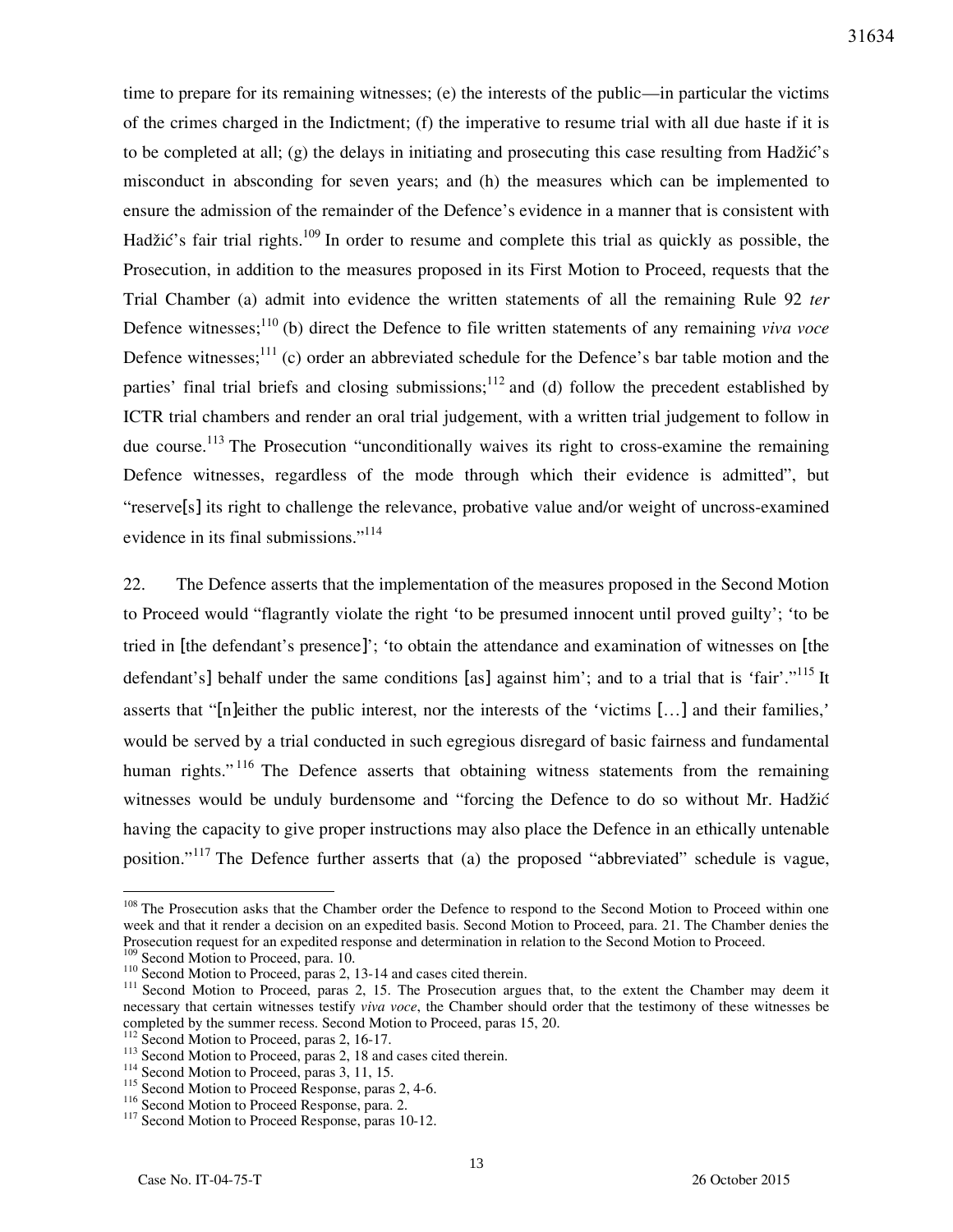premature, and would violate Hadžić's right to adequate time and facilities; $^{118}$  (b) rendering an oral trial judgement with written reasons to follow may result in Hadžić being convicted without ever having the opportunity to see or comprehend the written reasons;  $^{119}$  and (c) rendering a trial judgement, in full awareness that Hadžić would never be able to pursue an appeal if convicted, would violate his fundamental fair trial right to appeal.<sup>120</sup>

23. The Prosecution replies<sup>121</sup> that (a) the rights cited by the Defence are not absolute and may yield where the interests of justice favour expeditious completion of the trial;  $^{122}$  (b) the Prosecution's waiver of its right to cross-examination creates conditions that are more favourable for the presentation of Defence evidence than those applied to witnesses during the Prosecution case;<sup>123</sup> (c) the Defence's objection to the Prosecution maintaining its ability to challenge the evidence of witnesses in its final submissions is misguided—evidence admitted pursuant to Rules 92 *bis* and 92 *quater* is routinely challenged by parties in their final submissions;<sup>124</sup> (d) the Defence exaggerates the effort involved in taking statements from the remaining witnesses;  $^{125}$  (e) the Defence has already benefited from an "extremely generous" amount of time to prepare its case;  $126$ (f) arguments as to the date of the trial judgement are premature and speculative at this stage; $^{127}$  and (g) the possibility that an accused might die before appeal is present in every case and is no basis for abandoning issuance of a trial judgement.<sup>128</sup>

## 5. Prosecution Submissions on Fitness to Stand Trial

24. The Prosecution asserts that "[w]hen viewed overall and in a reasonable and commonsense manner, the record establishes that the Accused's present condition enables him to meaningfully participate in these proceedings."<sup>129</sup> First, the Prosecution submits that because Hadžić has already pleaded and testified, his ability to do so does not need to be considered when determining his fitness to stand trial. $130$ 

 $\overline{a}$ 

31633

<sup>&</sup>lt;sup>118</sup> Second Motion to Proceed Response, paras 13-14.

<sup>&</sup>lt;sup>119</sup> Second Motion to Proceed Response, paras 15-17.

<sup>&</sup>lt;sup>120</sup> Second Motion to Proceed Response, paras 18-19.

<sup>&</sup>lt;sup>121</sup> The Prosecution requests leave to reply to the Second Motion to Proceed Response. Second Motion to Proceed Reply, para. 1.

<sup>&</sup>lt;sup>122</sup> Second Motion to Proceed Reply, para. 4. The Prosecution further submits that, while the Defence makes claims about Hadžić's incapacity to participate in proceedings, it has not met its burden of showing that he lacks the mental fitness to stand trial. Second Motion to Proceed Reply, para. 3.

<sup>&</sup>lt;sup>123</sup> Second Motion to Proceed Reply, para. 6.

<sup>&</sup>lt;sup>124</sup> Second Motion to Proceed Reply, para. 7.

<sup>&</sup>lt;sup>125</sup> Second Motion to Proceed Reply, para. 8.

<sup>&</sup>lt;sup>126</sup> Second Motion to Proceed Reply, para. 9

<sup>&</sup>lt;sup>127</sup> Second Motion to Proceed Reply, para. 10.

<sup>&</sup>lt;sup>128</sup> Second Motion to Proceed Reply, para. 11.

<sup>&</sup>lt;sup>129</sup> Prosecution Submissions on Fitness to Stand Trial, para. 6.

<sup>&</sup>lt;sup>130</sup> Prosecution Submissions on Fitness to Stand Trial, para. 6.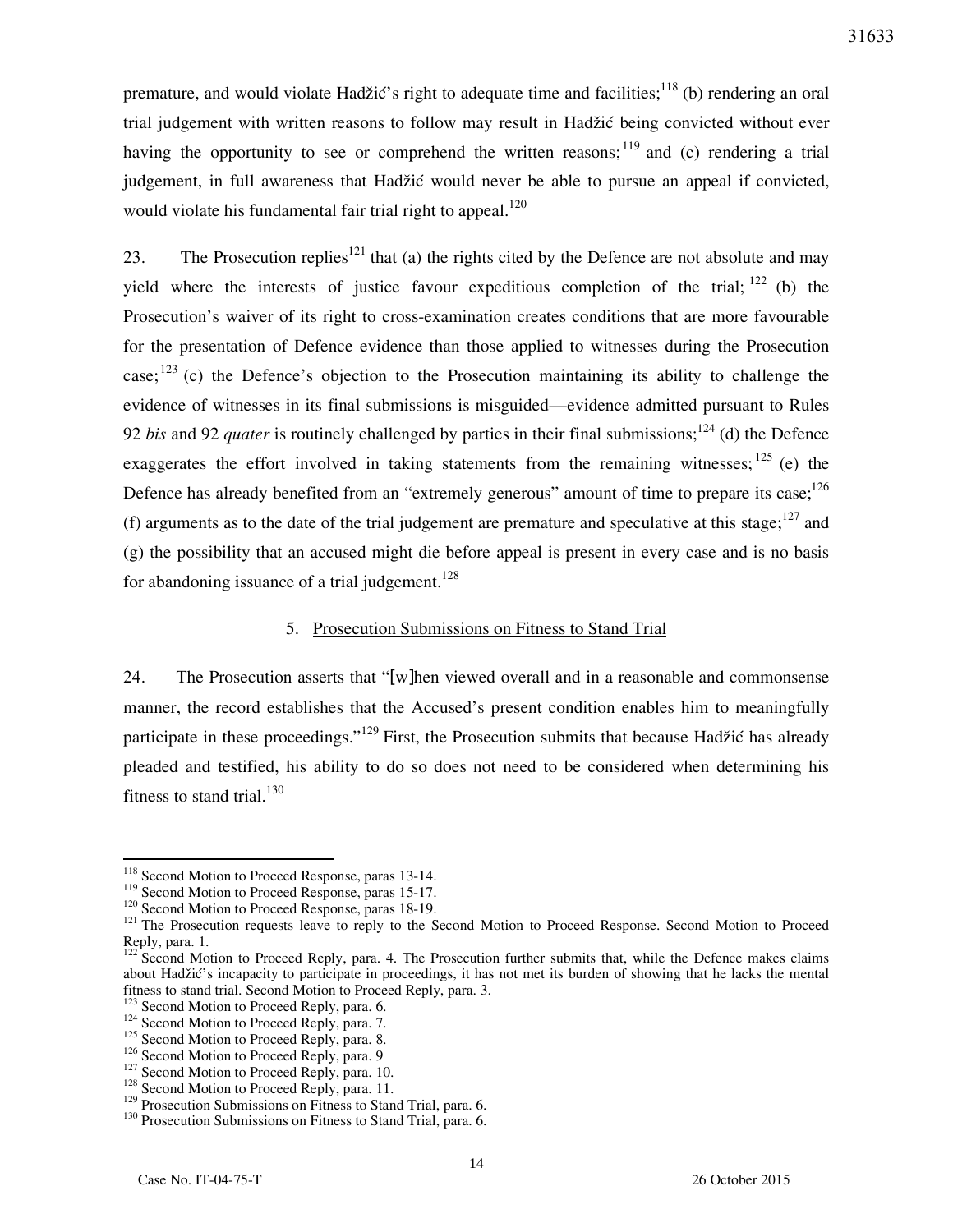25. Next, the Prosecution submits that Hadžić's ability to understand the charges, proceedings, and evidence in this case is confirmed by Dr. Martell's findings that (a) Hadžić could converse normally, demonstrated good reading comprehension, and "had no difficulty [understanding] verbal instruction";<sup>131</sup> (b) Hadžić's thoughts were "expressed in a logical, coherent, and goal-directed fashion", his "reality contact was good", and his insight was good"; $^{132}$  (c) Hadžić's ability to "set switch" from one idea to another and learn from mistakes was normal;<sup>133</sup> (d) Hadžić was able to understand the purpose of Dr. Martell's examination;  $134$  (e) Hadžić was able to recount details from the recent and distant past;<sup>135</sup> and (f) there were only two or three occasions during Dr. Martell's examination when the interpreter noted that Hadžić had used "abnormal word pronunciations and wrong word choices".<sup>136</sup> The Prosecution submits that Hadžić displayed these attributes "over the course of two days and nine hours of testing, during which he answered in a rationale manner hundreds of oral questions, as well as 567 written questions."<sup>137</sup> The Prosecution notes that Dr. Martell indicated that Hadžić's ability to understand the charges and the trial proceedings is not at issue<sup>138</sup> and that Dr. Specenier's report further shows that Hadžić has the ability to understand the charges, proceedings, and evidence in this case.<sup>139</sup> The Prosecution specifically notes that Dr. Specenier found (a) there was "no indication of cognitive dysfunction",  $^{140}$  (b) Hadžić was able to answer questions accurately and in "great detail" over the course of an 80 minute examination;<sup>141</sup> and (c) Hadžić was "well oriented in time and space". $142$ 

26. The Prosecution submits that Hadžić is also capable of instructing counsel as demonstrated by, in addition to the above described attributes, (a) the fact that he could make and communicate the decision for his counsel to represent him in his absence at the hearings of 29 July 2015 and 21 August 2015;<sup>143</sup> (b) Dr. Martell and Dr. Specenier's findings that Hadžić was fully cooperative and responsive during their examinations and was able to raise issues on his own initiative and express his thoughts;<sup>144</sup> and (c) Dr. Martell's finding that Hadžić has "preserved abstract reasoning

<sup>131</sup> Prosecution Submissions on Fitness to Stand Trial, paras 7, 8, *citing* Martell Report, p. 11.

<sup>132</sup> Prosecution Submissions on Fitness to Stand Trial, para. 7, *citing* Martell Report, p. 8.

<sup>133</sup> Prosecution Submissions on Fitness to Stand Trial, para. 7, *citing* Martell Report, p. 12.

<sup>134</sup> Prosecution Submissions on Fitness to Stand Trial, para. 8, *citing* Martell Report, pp. 2-3.

<sup>&</sup>lt;sup>135</sup> Prosecution Submissions on Fitness to Stand Trial, para. 9, *citing* Daniel Martell, 29 July 2015, T. 12636-12639.

<sup>136</sup> Prosecution Submissions on Fitness to Stand Trial, para. 9, *citing* Martell Report, p. 4, Daniel Martell, 29 July 2015, T. 12634-12635.

<sup>137</sup> Prosecution Submissions on Fitness to Stand Trial, para. 7, *citing* Daniel Martell, 29 July 2015, T. 12631, 12633- 12634, 12642-12643.

<sup>138</sup> Prosecution Submissions on Fitness to Stand Trial, para. 9, *citing* Daniel Martell, 29 July 2015, T. 12646.

<sup>&</sup>lt;sup>139</sup> Prosecution Submissions on Fitness to Stand Trial, para. 10.

<sup>140</sup> Prosecution Submissions on Fitness to Stand Trial, para. 10, *citing* Specenier Report, p. 9.

<sup>141</sup> Prosecution Submissions on Fitness to Stand Trial, para. 10, *citing* Specenier Report, p. 9, 11.

<sup>142</sup> Prosecution Submissions on Fitness to Stand Trial, para. 10, *citing* Specenier Report, p. 9.

<sup>&</sup>lt;sup>143</sup> Prosecution Submissions on Fitness to Stand Trial, para. 11.

<sup>144</sup> Prosecution Submissions on Fitness to Stand Trial, para. 12, *citing* Martell Report, p. 7; Daniel Martell, 29 July 2015, T. 12634, 12637-12638; Specenier Report, p. 9.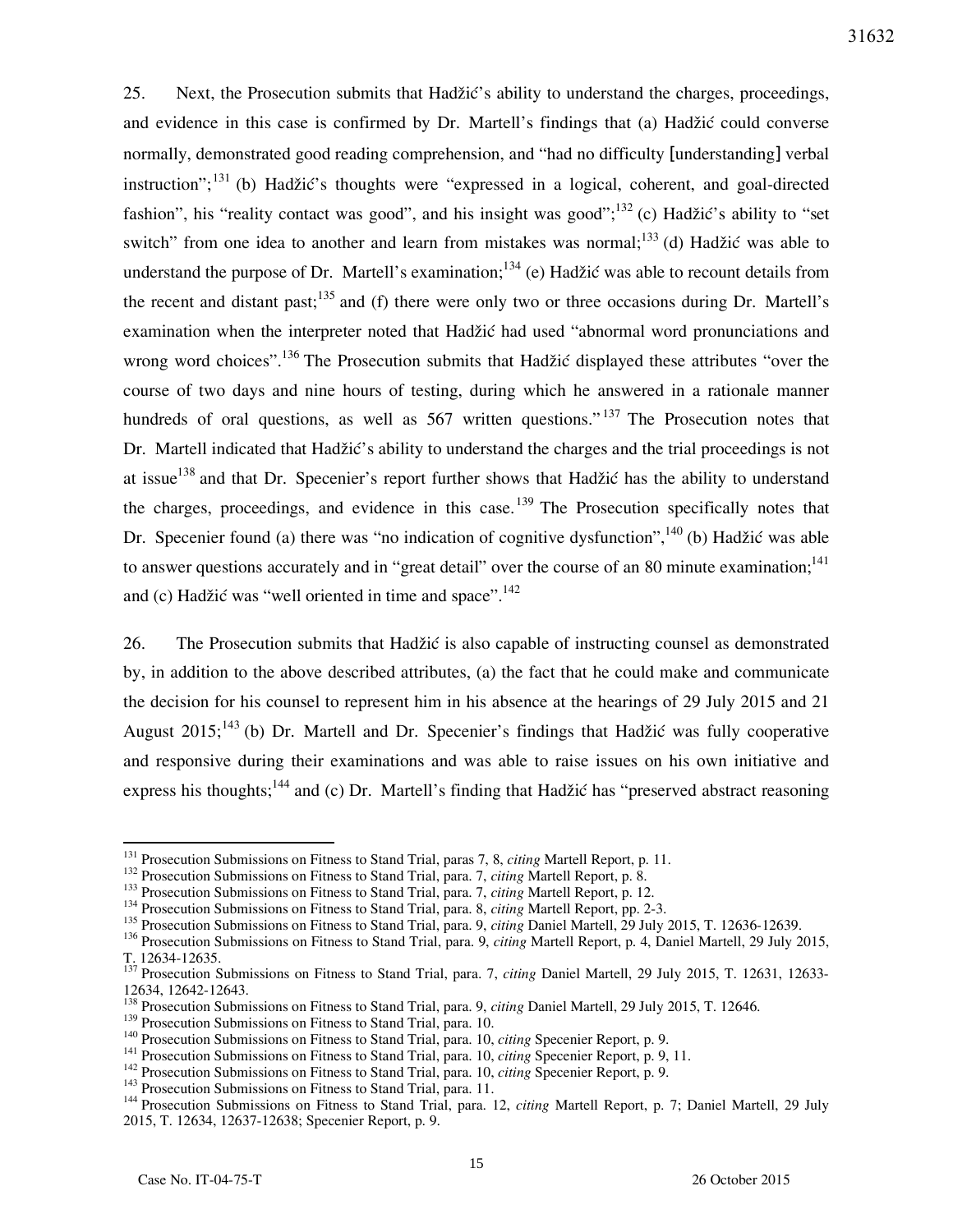31631

and abstract problem solving" and his executive decision making functions are intact.<sup>145</sup> The Prosecution also submits that, while Dr. Martell and Dr. Specenier raised concerns about Hadžić's stamina, they found that he was able to maintain attention during their examinations.<sup>146</sup> Finally, the Prosecution challenges Dr. Martell's conclusion that Hadžić's short-term memory is significantly impaired because it was based "on two brief tests, which were not repeated and were based solely upon the Accused's answers" without taking into consideration Hadžić's "consistently demonstrated ability to understand, remember and respond to the experts' questions". <sup>147</sup> The Prosecution asserts that even if Hadžić does have short-term memory problems, this would not render him unfit because the Appeals Chamber in assessing Milan Gvero's fitness held that the accused does not need to understand the complexities of the evidence, so long as he is able to understand the essentials of the proceedings. $148$ 

27. The Prosecution further submits that neither Dr. Martell nor Dr. Specenier were aware of its proposed modifications for the presentation of the remaining evidence when they examined Hadžić and submitted their reports, but they both "confirmed that such considerations are relevant to determining whether the Accused can adequately perform for purposes of trial."<sup>149</sup> "Dr. Martell indicated that had he been aware of these measures, they would have made a difference in his assessment regarding the Accused's fitness to stand trial."<sup>150</sup>

28. Finally, the Prosecution asserts that Dr. Martell's conclusion on Hadžić's fitness to stand trial does not need to be relied on because (a) it is for the Trial Chamber to decide the ultimate issue of whether Hadžić is competent to stand trial; (b) the conclusion was made without adequate understanding of the Tribunal's standard for legal competency, which he did not apply; and (c) he was not aware of the procedural history of this case—Hadžić already testified and is represented by counsel—or the Prosecution's proposals to accommodate Hadžić's condition.<sup>151</sup>

<sup>145</sup> Prosecution Submissions on Fitness to Stand Trial, para. 13, *citing* Martell Report, p. 14; Daniel Martell, 29 July 2015, T. 12648.

<sup>146</sup> Prosecution Submissions on Fitness to Stand Trial, para. 14, *citing* Martell Report, p. 7; Daniel Martell, 29 July 2015, T. 12635; Specenier Report, p. 11; Pol Specenier, 21 August 2015, T. 12662-12663.

<sup>&</sup>lt;sup>147</sup> Prosecution Submissions on Fitness to Stand Trial, para. 16.

<sup>148</sup> Prosecution Submissions on Fitness to Stand Trial, paras 17-19, *citing Prosecutor v. Popović et al.*, Case No. IT-05- 88-A, Decision on Request to Terminate Appellate Proceedings in Relation to Milan Gvero (confidential and *ex parte*), 30 November 2012 (*"Popović* 30 November 2012 Appeals Decision"), para. 22. *See also*, *Prosecutor v. Popović et al.*, Case No. IT-05-88-A, Public Redacted Version of 30 November 2012, Decision on Request to Terminate Appellate Proceedings in Relation to Milan Gvero, 16 January 2013 (*"*Public Redacted Version of *Popović* 30 November 2012 Appeals Decision").

<sup>&</sup>lt;sup>149</sup> Prosecution Submissions on Fitness to Stand Trial, para. 20, *citing Daniel Martell*, 29 July 2015, T. 12640-12641; Pol Specenier, 21 August 2015, T. 12663-12665.

<sup>&</sup>lt;sup>150</sup> Prosecution Submissions on Fitness to Stand Trial, para. 20, *citing Daniel Martell*, 29 July 2015, T. 12640-12641; Pol Specenier, 21 August 2015, T. 12663-12665.

<sup>&</sup>lt;sup>151</sup> Prosecution Submissions on Fitness to Stand Trial, para. 21.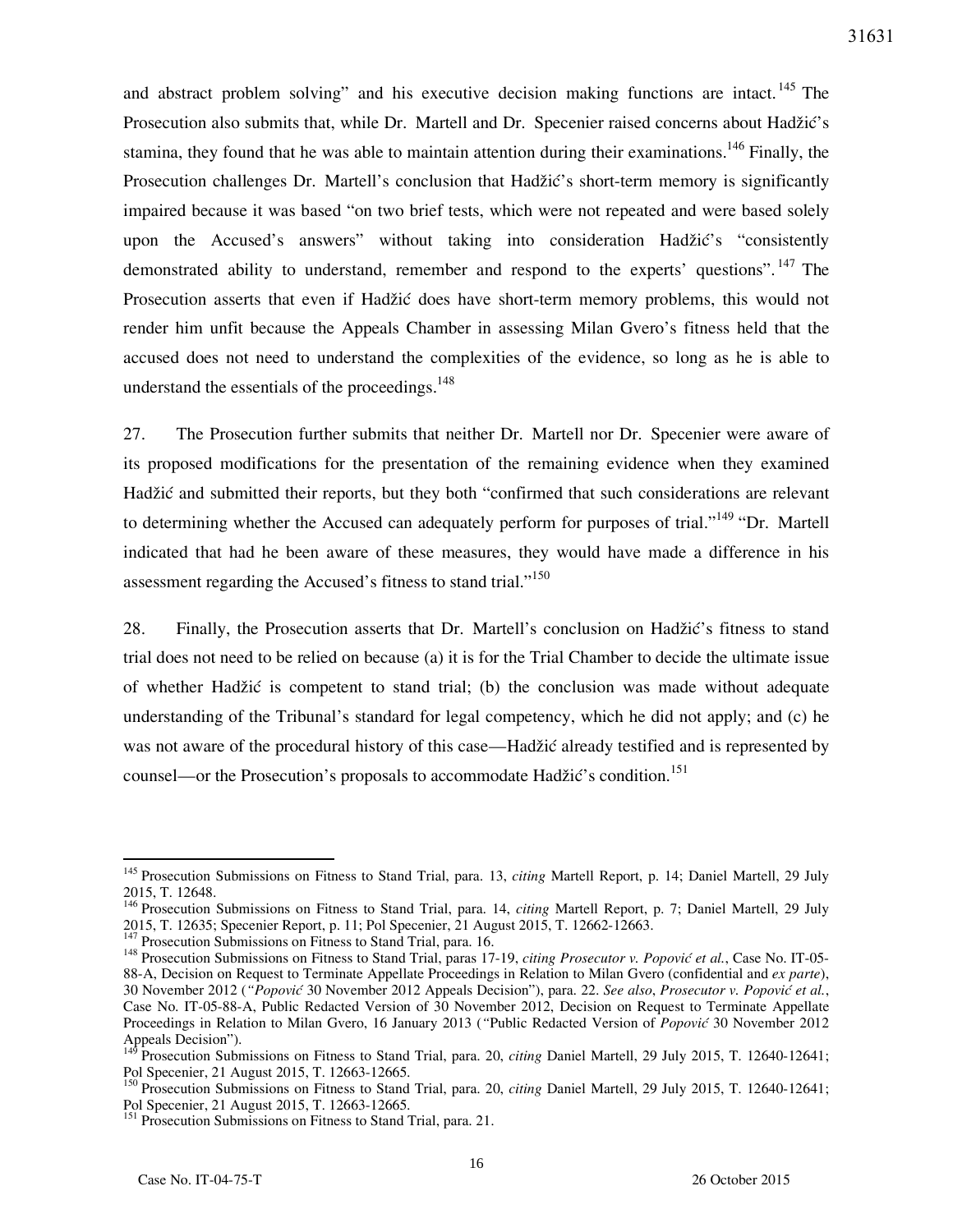29. In response, the Defence submits that the "Prosecution, for the most part, simply ignores the parts of Dr. Martell's report that it finds inconvenient. It then cherry-picks any positive adjective in the report, while ignoring Dr. Martell's testimony (as well as that of Dr. Specenier) explaining the inter-relationship between the cognitive functions." <sup>152</sup> The Defence asserts that Dr. Martell explained at length the severe deficiencies in Hadžić's cognitive functions and that they can coexist with his cognitive abilities.<sup>153</sup> The Defence further asserts that the Prosecution's disagreement with Dr. Martell's findings in relation to Hadžić's short-term memory functions is based on assumptions about brain function and neuro-psychological testing that are not confirmed by medical evidence and were not put to Dr. Martell.<sup>154</sup> The Defence also submits that in relying on Dr. Specenier's statement that there was "no indication of cognitive dysfunction", the Prosecution ignores the context in which Dr. Specenier made that observation as well as the further explanations he provided.<sup>155</sup> The Defence asserts that neither Hadžić's consent to the expert's medical examinations nor his waiver of his right to be present for their testimony indicates that he has the cognitive capacity to understand the course of trial proceedings or the details of evidence, or to instruct counsel.<sup>156</sup> The Defence submits that the Appeals Chamber's finding in relation to Milan Gvero is inapposite because fitness assessments are fact-specific and the determination of Gvero's fitness involved fitness in relation to appeal, rather than trial, proceedings.<sup>157</sup> Finally, the Defence asserts that the Prosecution unjustifiably ignored Dr. Specenier's evidence concerning Hadžić's life expectancy and asserts that the limited life expectancy "is a sufficient basis, in and of itself, for termination of the proceedings." <sup>158</sup> The Defence submits that Dr. Specenier's evidence that Hadžić's health will continue to decline is relevant to assessing whether Hadžić will be fit at the time the Chamber takes this decision as well as the extent to which further testing will be required to determine an accurate reflection of Hadžić's health at a particular time.<sup>159</sup>

#### 6. Defence Submissions on Fitness to Stand Trial

30. The Defence asserts that the "uncontradicted and unchallenged medical evidence" confirms that Had`i} is not fit to participate in trial proceedings; and that, even if he were fit to participate, he

<sup>&</sup>lt;sup>152</sup> Defence Response to Prosecution Submissions on Fitness to Stand Trial, para. 6.

<sup>&</sup>lt;sup>153</sup> Defence Response to Prosecution Submissions on Fitness to Stand Trial, para. 7.

<sup>&</sup>lt;sup>154</sup> Defence Response to Prosecution Submissions on Fitness to Stand Trial, paras 8-9.

<sup>&</sup>lt;sup>155</sup> Defence Response to Prosecution Submissions on Fitness to Stand Trial, paras 10-15.

<sup>&</sup>lt;sup>156</sup> Defence Response to Prosecution Submissions on Fitness to Stand Trial, para. 16.

<sup>&</sup>lt;sup>157</sup> Defence Response to Prosecution Submissions on Fitness to Stand Trial, para. 17.

<sup>&</sup>lt;sup>158</sup> Defence Response to Prosecution Submissions on Fitness to Stand Trial, paras 3, 18-21. The Defence asserts that the Prosecution's failure to address the prognosis in its Prosecution Submissions on Fitness to Stand Trial deprives the Defence of the opportunity to respond to any position that the Prosecution may take in this regard in its second round of submissions. The Defence, therefore, requests that the Chamber reject *in limine* any relevant submissions from the Prosecution it may include in its second round of submissions. Defence Response to Prosecution Submissions on Fitness to Stand Trial, para. 3. The Chamber denies this request of the Defence.

<sup>&</sup>lt;sup>159</sup> Defence Response to Prosecution Submissions on Fitness to Stand Trial, para. 22.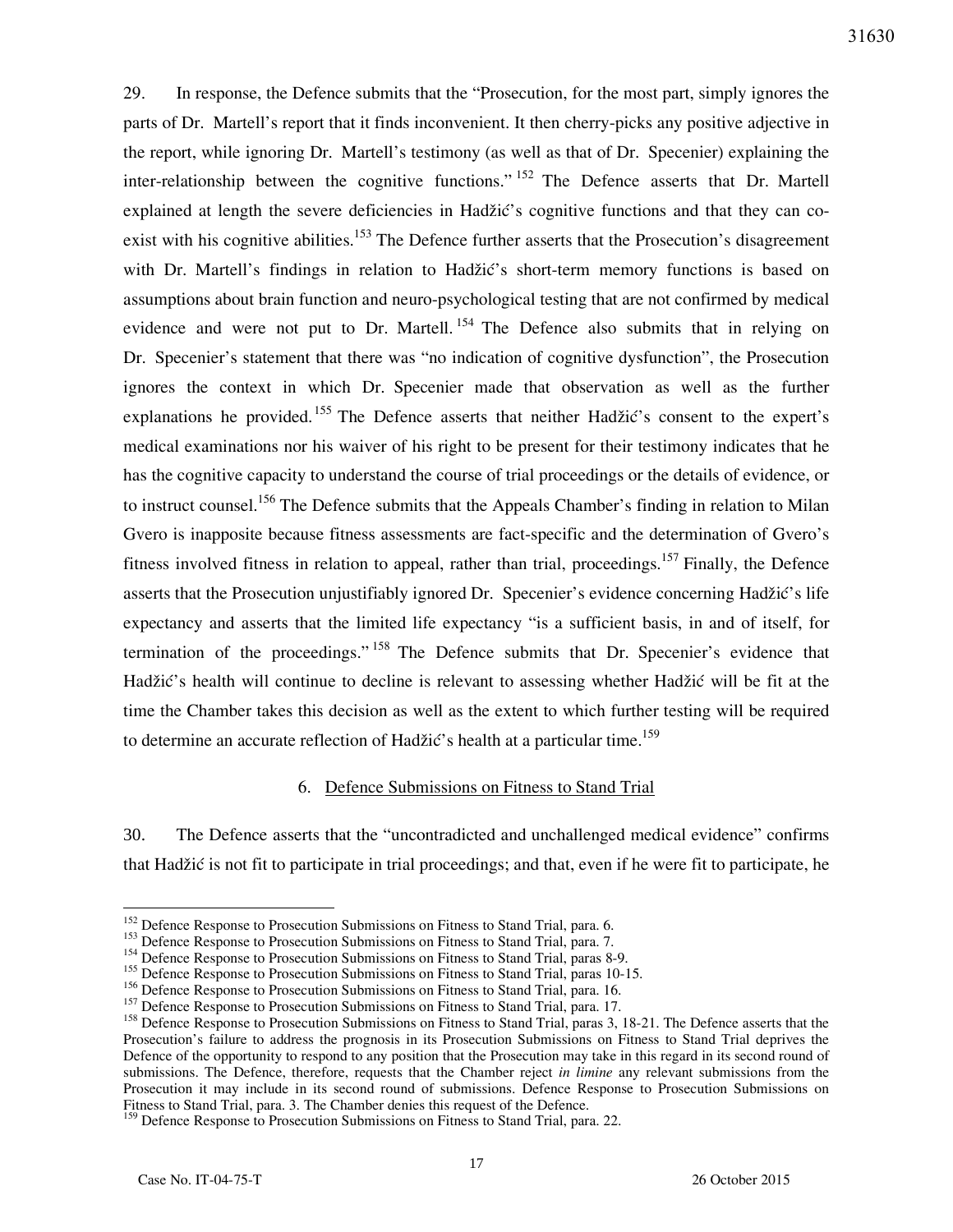will not survive long enough for the proceedings against him to continue.<sup>160</sup> The Defence first points to Dr. Martell's conclusion that Hadžić's "brain tumour has caused severe impairments in many of the core cognitive skills required for him to take part at such a level that it is possible for him to grasp the essentials and participate effectively in the proceedings, and sufficiently exercise his identified rights."<sup>161</sup> In reaching this conclusion, the Defence argues, Dr. Martell applied the correct standard for participation in proceedings.<sup>162</sup> According to the Defence, the Prosecution, during its cross-examination of Dr. Martell, limited its questions to inquiring about Hadžić's capacity to "understand the charges against him" and to understand "that he is involved in a trial and that he has proceedings against him."<sup>163</sup> Citing the Trial Chamber and Appeals Chamber in *Strugar*, the Defence asserts that "meaningful participation", which is necessary for an accused to be found fit to stand trial, "requires more than merely understanding the charges and the existence of trial proceedings".<sup>164</sup> The Defence submits that an accused must also be able to instruct counsel, which requires an understanding of the course of proceedings and the details of the evidence.<sup>165</sup> The Defence asserts that "[t]he participation of counsel is not, and cannot be, a substitute for participation of the accused."<sup>166</sup>

31. The Defence further submits that Dr. Martell, on the basis of his finding that Hadžić has cognitive deficits, concluded, "to a reasonable degree of neuropsychological certainty, that these deficits in turn would undermine his capacity to physically participate in the proceedings, and to communicate and consult effectively with counsel during the trial process."<sup>167</sup> Specifically, the Defence notes that Dr. Martell found, *inter alia*, that Hadžić has problems with stamina and the ability to maintain attention over time.<sup>168</sup> The Defence also points to Hadžić's performance on the "Cookie-Theft" test and submits that it demonstrates how a "profound cognitive impairment can be masked by a superficial appearance of verbal normalcy" showing that "a patient may be verbally intelligible, while at the same time entirely unable to grasp an essential and obvious point."<sup>169</sup> The Defence asserts that the "deficit described would evidently be incompatible with an ability to properly follow proceedings, let alone provide any meaningful instructions to counsel."<sup>170</sup> The

<sup>&</sup>lt;sup>160</sup> Defence Submissions on Fitness to Stand Trial, para. 3.

<sup>161</sup> Defence Submissions on Fitness to Stand Trial, para. 8, *citing* Martell Report, p. 15.

<sup>&</sup>lt;sup>162</sup> Defence Submissions on Fitness to Stand Trial, paras 9, 12-14.

<sup>&</sup>lt;sup>163</sup> Defence Submissions on Fitness to Stand Trial, para. 9.

<sup>164</sup> Defence Submissions on Fitness to Stand Trial, para. 10, *citing Prosecutor v. Strugar,* Case No. IT-01-42-A, Judgement, 17 July 2008 ("*Strugar* Appeal Judgement"), para. 55; *Prosecutor v. Strugar*, Case No. IT-01-42-T, Decision Re the Defence Motion to Terminate Proceedings, 26 May 2004 ("*Strugar* 26 May 2004 Decision"), para. 36. <sup>165</sup> Defence Submissions on Fitness to Stand Trial, para. 11.

<sup>&</sup>lt;sup>166</sup> Defence Submissions on Fitness to Stand Trial, para. 11.

<sup>167</sup> Defence Submissions on Fitness to Stand Trial, paras 8, 16, *citing* Martell Report, p. 15.

<sup>168</sup> Defence Submissions on Fitness to Stand Trial, para. 18, *citing* Daniel Martell, 29 July 2015, T. 12648-12649. *See also* Defence Submissions on Fitness to Stand Trial, para. 15.

<sup>169</sup> Defence Submissions on Fitness to Stand Trial, paras 19-20, *citing* Daniel Martell, 29 July 2015, T. 12643-12644.

<sup>&</sup>lt;sup>170</sup> Defence Submissions on Fitness to Stand Trial, para. 20.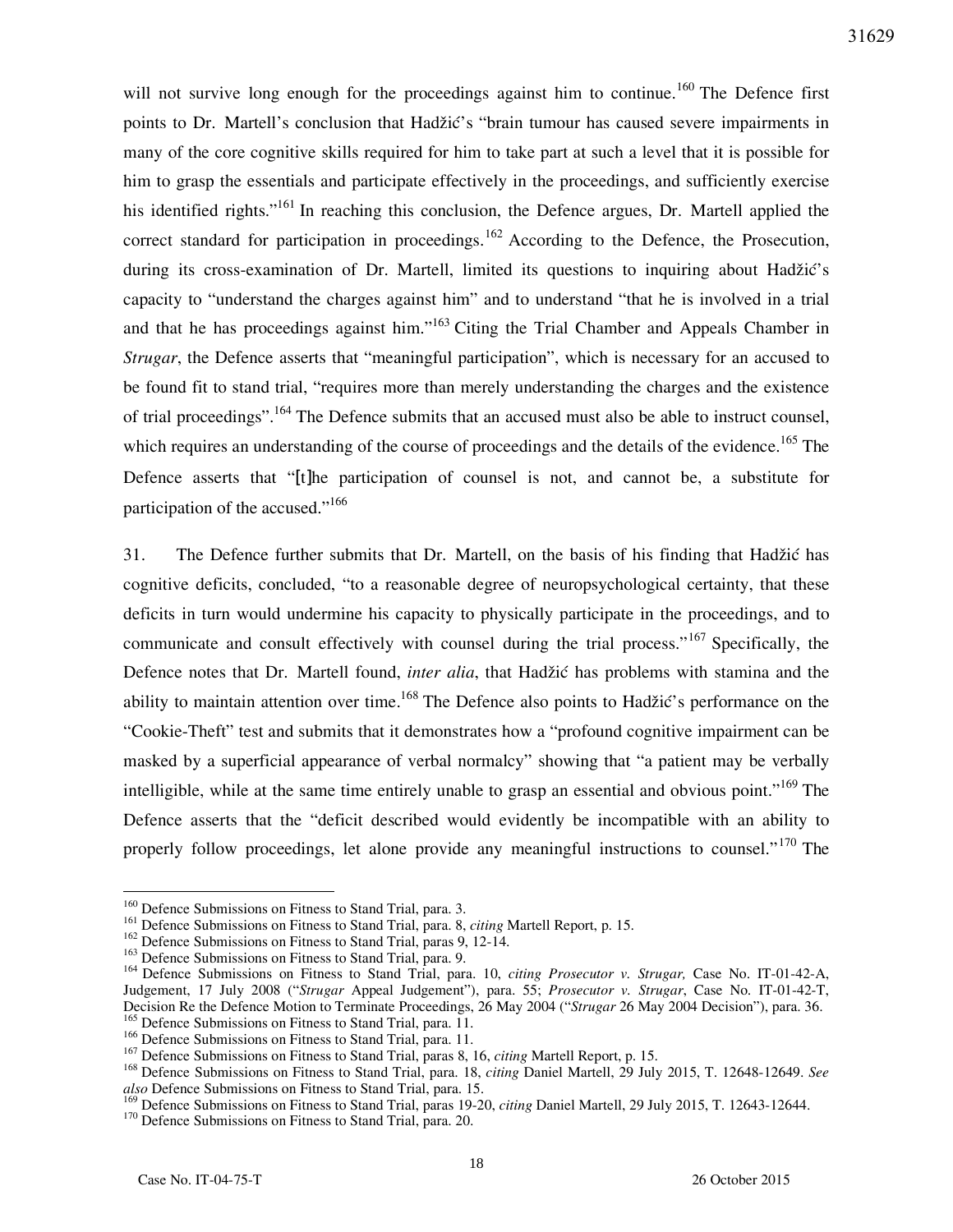Defence submits that, despite having had "every opportunity" to do so, the Prosecution did not challenge Dr. Martell's findings concerning Hadžić's cognitive deficits, and asserts that, therefore, "Dr. Martell's conclusion has been tacitly accepted by the Prosecution."<sup>171</sup> The Defence further asserts that Dr. Martell's findings are corroborated by Hadžić's treating neuro-psychiatrist in Novi Sad, Dr. Nadj, who observed that Hadžić could not respond adequately to complex questions.<sup>172</sup> In the Defence's view, Hadžić's neuro-psychological deficits cannot be remedied through accommodation, and in particular not through the use of video-conference link, as Dr. Martell indicated that this would worsen Hadžić's cognitive deficiencies. <sup>173</sup> Furthermore, Hadžić's documented low levels of concentration and fatigue make the conduct of proceedings impracticable.<sup>174</sup>

32. The Defence submits that Hadžić's disease has progressed despite treatment and asserts that his condition will likely further decline before his death.<sup>175</sup> It notes Dr. Specenier's testimony that "[w]hen the disease worsens, it is very likely that the symptoms and deficits will increase" and that Hadžić's condition could be expected to worsen rapidly, possibly from one week to the next.<sup>176</sup> According to the Defence, recent medical reports confirm that this decline is taking place.<sup>177</sup> The Defence further submits that Dr. Taphoorn, Hadžić's treating neuro-oncologist in The Hague, and Dr. Specenier indicate that cognitive testing could be damaging to Hadžić's health,  $^{178}$  and that a reasonable inference from this is that the "much more exigent and stressful task of following criminal proceedings" would be more damaging to Hadžić than neurological testing.<sup>179</sup> Finally, the Defence submits that both Dr. Specenier and Dr. Taphoorn indicate that Hadžić's life expectancy is very limited.<sup>180</sup>

33. The Defence concludes that, in these circumstances, proceedings should be terminated<sup>181</sup> because (a) given Hadžić's estimated life-expectancy, there is no prospect of completing the trial and that a continuation of proceedings, therefore, serves no legitimate purpose; (b) unlike in other cases before this Tribunal where chambers have declined to terminate proceedings, Hadžić is suffering from an incurable disease with no medical possibility of recovery;  $182$  and (c) Hadžić has

<sup>&</sup>lt;sup>171</sup> Defence Submissions on Fitness to Stand Trial, paras 2, 15-16.

<sup>&</sup>lt;sup>172</sup> Defence Submissions on Fitness to Stand Trial, para. 17.

<sup>&</sup>lt;sup>173</sup> Defence Submissions on Fitness to Stand Trial, para. 21.

<sup>&</sup>lt;sup>174</sup> Defence Submissions on Fitness to Stand Trial, para. 22.

<sup>&</sup>lt;sup>175</sup> Defence Submissions on Fitness to Stand Trial, paras 23, 29-33.

<sup>176</sup> Defence Submissions on Fitness to Stand Trial, para. 29, *citing* Specenier Report, p. 12.

<sup>&</sup>lt;sup>177</sup> Defence Submissions on Fitness to Stand Trial, para. 31.

<sup>&</sup>lt;sup>178</sup> Defence Submissions on Fitness to Stand Trial, para. 32.

<sup>&</sup>lt;sup>179</sup> Defence Submissions on Fitness to Stand Trial, para. 33.

<sup>&</sup>lt;sup>180</sup> Defence Submissions on Fitness to Stand Trial, paras 1, 23-28.

<sup>&</sup>lt;sup>181</sup> Defence Submissions on Fitness to Stand Trial, paras 3, 37.

<sup>&</sup>lt;sup>182</sup> Defence Submissions on Fitness to Stand Trial, para. 34.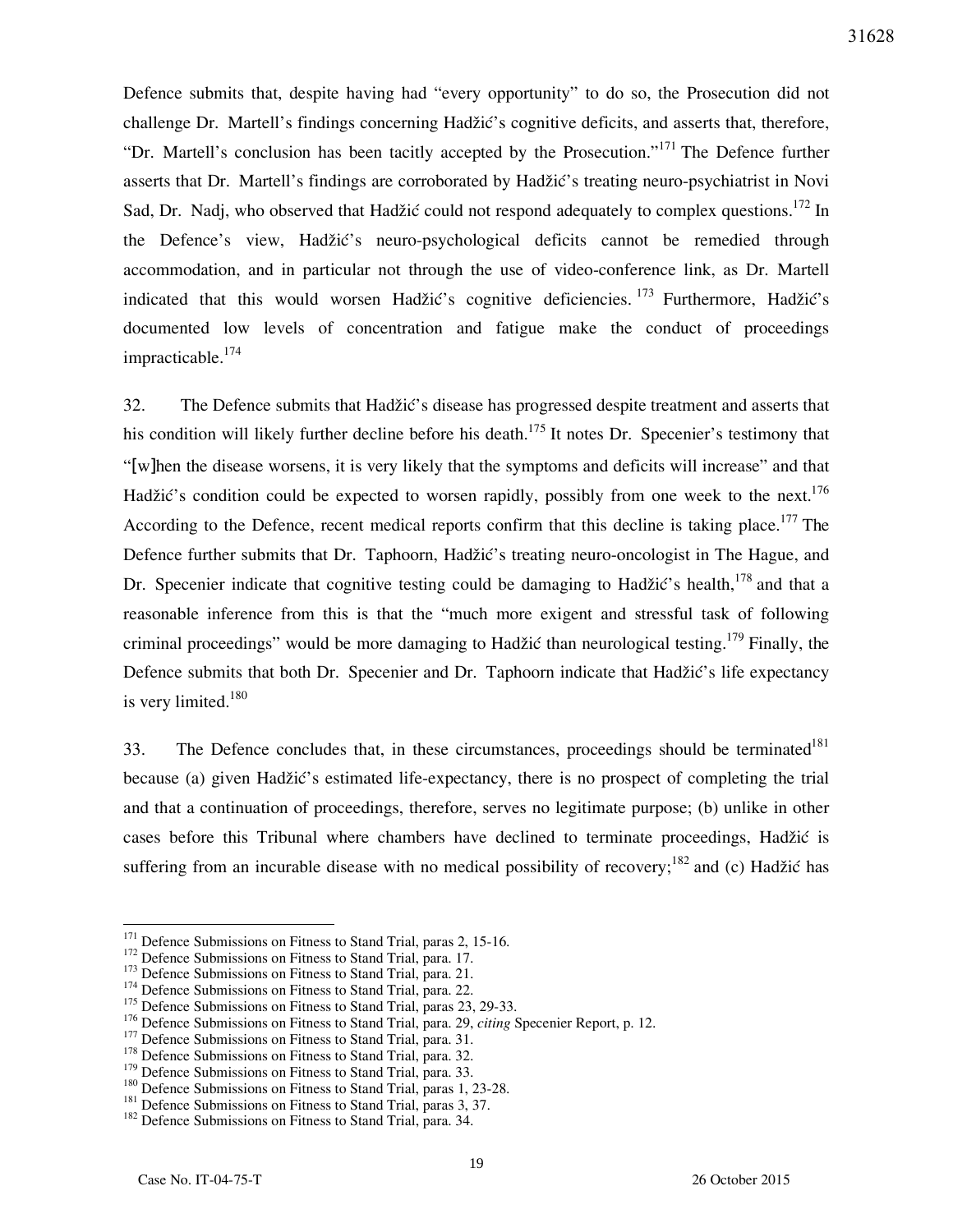not been convicted of any crime and there is no possibility of such a conviction.<sup>183</sup> In the alternative, the Defence requests that the Chamber order that the proceedings against Hadžić be stayed and all restrictions of provisional release be removed.<sup>184</sup>

34. The Prosecution responds that the Defence "misapplies the standard for determining competency, asserting the Accused must possess a higher degree of cognitive ability than is required".<sup>185</sup> The Prosecution asserts that an accused "need only possess an 'understanding of the essentials of the proceedings'" and that "[o]nce it is established that the Accused can understand relevant case and trial matters—which is clearly the case here—the capacity to instruct counsel requires only the ability to communicate and cooperate with counsel."<sup>186</sup> It submits that the examinations by both Dr. Martell and Dr. Specenier show that Hadžić is fully cooperative and responsive.<sup>187</sup> According to the Prosecution, if the same criteria are applied to this case as those applied by the Appeals Chamber in assessing Milan Gvero's capacities, then it is clear that Hadžić has the capability to instruct counsel.<sup>188</sup>

35. The Prosecution further asserts that "the Defence has considered the Accused's capabilities in isolation, failing to address or even acknowledge the Prosecution's Proposals [to move the trial forward]."<sup>189</sup> It submits that the proposed modalities would allay Dr. Martell's concerns regarding Hadžić's short-term memory and stamina and would remove the need for Hadžić to be physically present at hearings.<sup>190</sup> It further notes that Dr. Specenier indicated that the modalities would be relevant when assessing Hadžić's capabilities, and Dr. Martell concluded that "shorter court days and accommodations for his physical disabilities would advance his fitness".<sup>191</sup>

36. The Prosecution further submits that (a) the Defence relies on inadmissible medical evidence from Dr. Nadj, whom neither the Prosecution nor the Chamber has had the opportunity to review the qualifications of or to question;  $192$  (b) it rejects the Defence submission that by not

<sup>&</sup>lt;sup>183</sup> Defence Submissions on Fitness to Stand Trial, para. 35.

<sup>&</sup>lt;sup>184</sup> Defence Submissions on Fitness to Stand Trial, paras 36-37. The Defence also requests: (a) an expeditious determination of the request for termination of proceedings and (b) leave to exceed the word-limit. Defence Submissions on Fitness to Stand Trial, paras 7, 36. The Chamber denies the Defence request for an expedited determination of request for termination of proceedings, but will grant leave to exceed the word-limit.

<sup>&</sup>lt;sup>185</sup> Prosecution Response to Defence Submissions on Fitness to Stand Trial, para. 1.

<sup>&</sup>lt;sup>186</sup> Prosecution Response to Defence Submissions on Fitness to Stand Trial, para. 3.

<sup>&</sup>lt;sup>187</sup> Prosecution Response to Defence Submissions on Fitness to Stand Trial, para. 4.

<sup>188</sup> Prosecution Response to Defence Submissions on Fitness to Stand Trial, paras 3-4, *citing Popović* 30 November 2012 Appeals Decision, para. 23.

<sup>&</sup>lt;sup>189</sup> Prosecution Response to Defence Submissions on Fitness to Stand Trial, para. 5.

<sup>190</sup> Prosecution Response to Defence Submissions on Fitness to Stand Trial, para. 5.

<sup>191</sup> Prosecution Response to Defence Submissions on Fitness to Stand Trial, para. 6, *citing* Pol Specenier, 21 August 2015, T. 12664-12665; Daniel Martell, 29 July 2015, T. 12640-12641.

<sup>&</sup>lt;sup>192</sup> Prosecution Response to Defence Submissions on Fitness to Stand Trial, para. 7.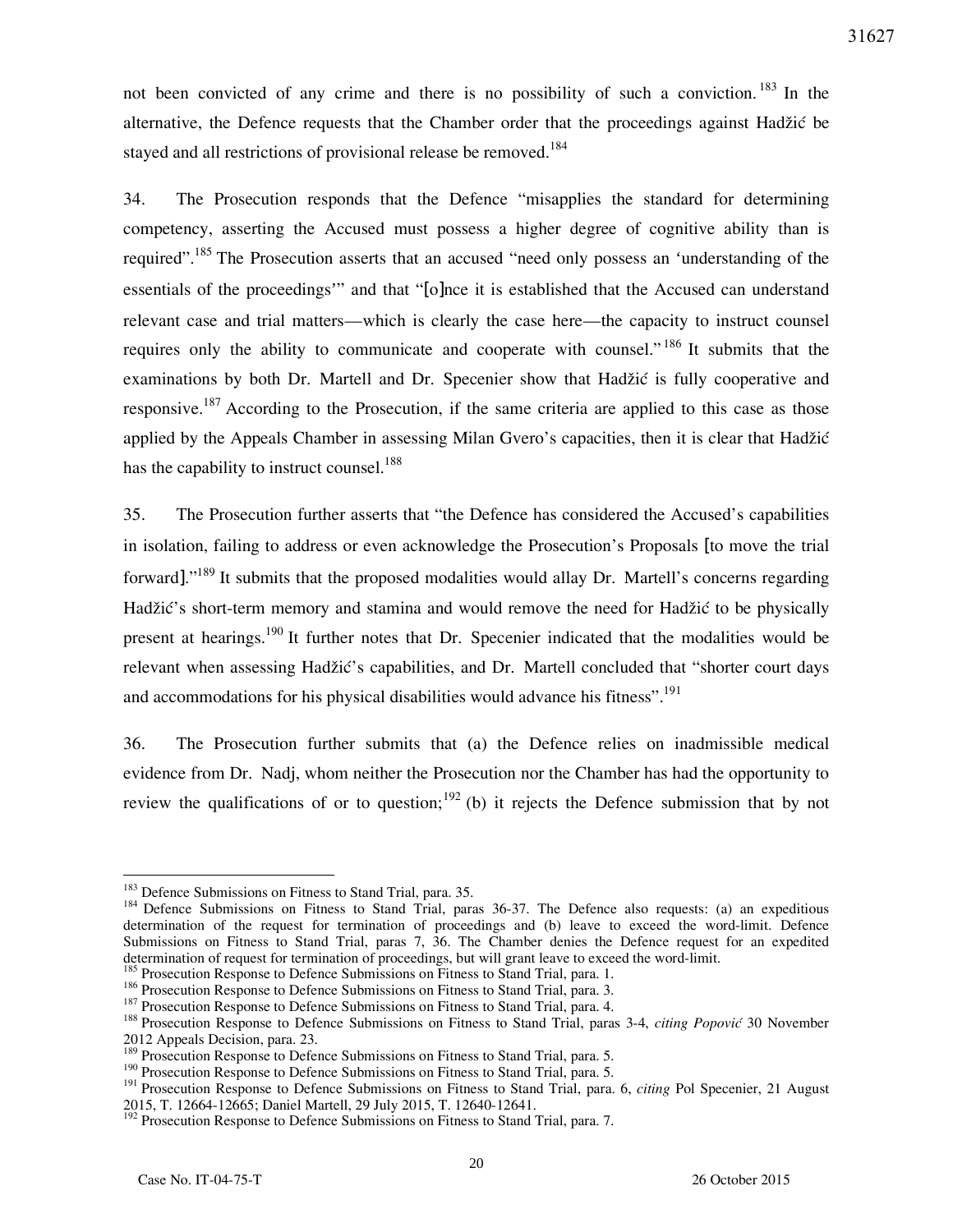examining Dr. Martell on some of his findings it has tacitly accepted them;<sup>193</sup> (c) Hadžić's life expectancy and disease progression are not relevant to the assessment of Hadžić's fitness to stand trial at this time;  $194$  (d) the Defence distorts Dr. Specenier's evidence regarding Hadžić's life expectancy;  $195$  (e) it is impossible to predict when and to what extent Hadžić's health will worsen;<sup>196</sup> and (f) there is no evidence that resuming the trial, in the manner it has proposed, will

aggravate Hadžić's medical condition.<sup>197</sup>

### **C. Applicable Law**

37. While there is no express provision in the Statute addressing the fitness of an accused to stand trial, the exercise of an accused's procedural rights found in Articles 20 and 21 of the Statute implicitly requires that an accused demonstrates a requisite level of mental and physical capacity.<sup>198</sup> Articles 20 and 21 of the Statute provide that the Trial Chamber must ensure a fair and expeditious trial (Article 20(1)), with the Accused understanding the indictment against him (Article 20(3)). The Accused is also entitled to, *inter alia*, be informed in a language which he understands of the nature and cause of the charges against him (Article  $21(4)(a)$ ), to have adequate facilities for the preparation of a defence and to communicate with counsel  $(A$ rticle  $21(4)(b)$ ), to be tried in his presence and to defend himself in person or through legal assistance (Article 21(4)(d)), and to examine the witnesses against him and to obtain the attendance and examination of witnesses on his behalf under the same conditions as witnesses against him (Article 21(4)(e)). A necessary implication of the Statute is that, where there is any question whether an accused is fit to stand trial, a Trial Chamber is tasked with determining whether an accused possesses the necessary capacities to exercise his rights. $199$ 

38. In determining the fitness of an accused to stand trial, the jurisprudence of the Tribunal has set out a non-exhaustive list of capacities to be evaluated. These capacities include an accused's ability to: (a) plead, (b) understand the nature of the charges, (c) understand the course of the

<sup>&</sup>lt;sup>193</sup> Prosecution Response to Defence Submissions on Fitness to Stand Trial, paras 8-9.

<sup>&</sup>lt;sup>194</sup> Prosecution Response to Defence Submissions on Fitness to Stand Trial, paras 1, 10.

<sup>&</sup>lt;sup>195</sup> Prosecution Response to Defence Submissions on Fitness to Stand Trial, paras 11-12.

<sup>&</sup>lt;sup>196</sup> Prosecution Response to Defence Submissions on Fitness to Stand Trial, para. 13.

<sup>&</sup>lt;sup>197</sup> Prosecution Response to Defence Submissions on Fitness to Stand Trial, para. 14.

<sup>&</sup>lt;sup>198</sup> Strugar Appeal Judgement, para. 41; *Strugar* 26 May 2004 Decision, paras 21, 36. *See also Prosecutor v. Popović et al*., Case No. IT-05-88-A, Decision on Motion by Counsel Assigned to Milan Gvero Relating to His Present Health Condition (confidential), 13 December 2010 ("*Popović* 13 December 2010 Decision"), para. 11; *Prosecutor v*. *Kovačević*, Case No. IT-01-42/2-I, Public Version of the Decision on Accused's Fitness to Enter a Plea and Stand Trial, 12 April 2006 ("*Kovačević* 12 April 2006 Decision"), para. 21.

<sup>199</sup> *See Strugar* 26 May 2004 Decision, paras 24-26.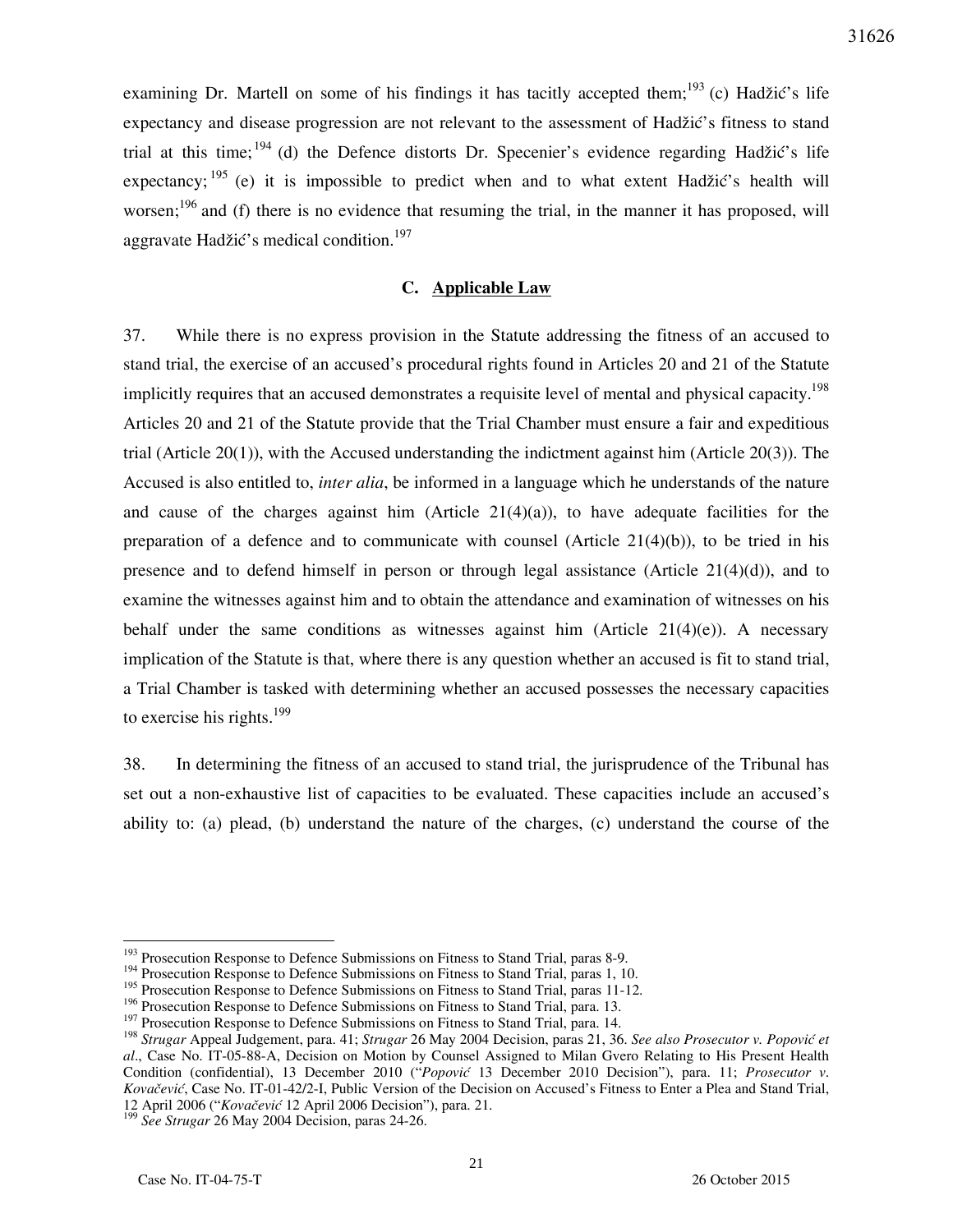proceedings, (d) understand the details of the evidence, (e) instruct counsel, (f) understand the consequences of the proceedings, and  $(g)$  testify.<sup>200</sup>

39. In assessing an accused's capacities, the standard to be applied is that of "meaningful participation which allows the accused to exercise his fair trial rights to such a degree that he is able to participate effectively in his trial, and has an understanding of the essentials of the proceedings."<sup>201</sup> An accused's ability to participate in his trial should be assessed by looking at whether his capacities are, "viewed overall and in a reasonable and commonsense manner, at such a level that it is possible for [him or her] to participate in the proceedings (in some cases with assistance) and sufficiently exercise the identified rights." $202$ 

40. The level at which an accused must be able to exhibit these capacities in order to exercise his rights need not be at his "notionally highest level, or at the highest level that a particular accused has ever enjoyed in respect of each capacity."<sup>203</sup> Rather, the Accused must have an understanding of the "essentials" of the proceedings,<sup>204</sup> with the processing of the wealth of complex information inherent in international criminal proceedings remaining the role of defence counsel.  $^{205}$ Consequently, there is no need for an accused to *fully* comprehend the course of proceedings.<sup>206</sup> An accused represented by counsel cannot be expected to have the same understanding of the material related to his case as a qualified and experienced lawyer.<sup>207</sup> "What is required from an accused to be deemed fit to stand trial is a standard of overall capacity allowing for a meaningful participation in trial, provided that he or she is duly represented by counsel.<sup>"208</sup> Effective participation requires a "broad understanding" of the trial process with a comprehension of the "general thrust" of what is said in court.<sup>209</sup>

<sup>&</sup>lt;sup>200</sup> Strugar Appeal Judgement, para. 55; *Strugar* 26 May 2004 Decision, para. 36. *See also Kovačević* 12 April 2006 Decision, para. 29; *Prosecutor v. Stanišić and Simatović*, Case No. IT-03-69-PT, Decision on Stanišić Defence's Motion on the Fitness of the Accused to Stand Trial with Confidential Annexes, 27 April 2006, p. 4.

<sup>201</sup> *Strugar* Appeal Judgement, para. 55.

<sup>202</sup> *Strugar* Appeal Judgement, para. 55, *citing Strugar* 26 May 2004 Decision, para. 37. *See also* Public Redacted Version of *Popović* 30 November 2012 Decision, para. 21.

<sup>203</sup> *Strugar* 26 May 2004 Decision, para. 37; *Strugar* Appeal Judgement, para. 55.

<sup>204</sup> *Strugar* Appeal Judgement, para. 55; *Karemera et al*. *v. The Prosecutor,* Case No. ICTR-98-44-T, Decision on Remand Regarding Continuation of Trial, 10 September 2009, para. 18.

<sup>&</sup>lt;sup>55</sup> Public Redacted Version of *Popović* 30 November 2012 Decision, para. 22.

<sup>206</sup> *Strugar* Appeal Judgement, para. 60 (emphasis added).

<sup>&</sup>lt;sup>207</sup> *Strugar* Appeal Judgement, para. 60.

<sup>208</sup> *Strugar* Appeal Judgement, para. 60.

<sup>209</sup> *See Strugar* Appeal Judgement, para. 47.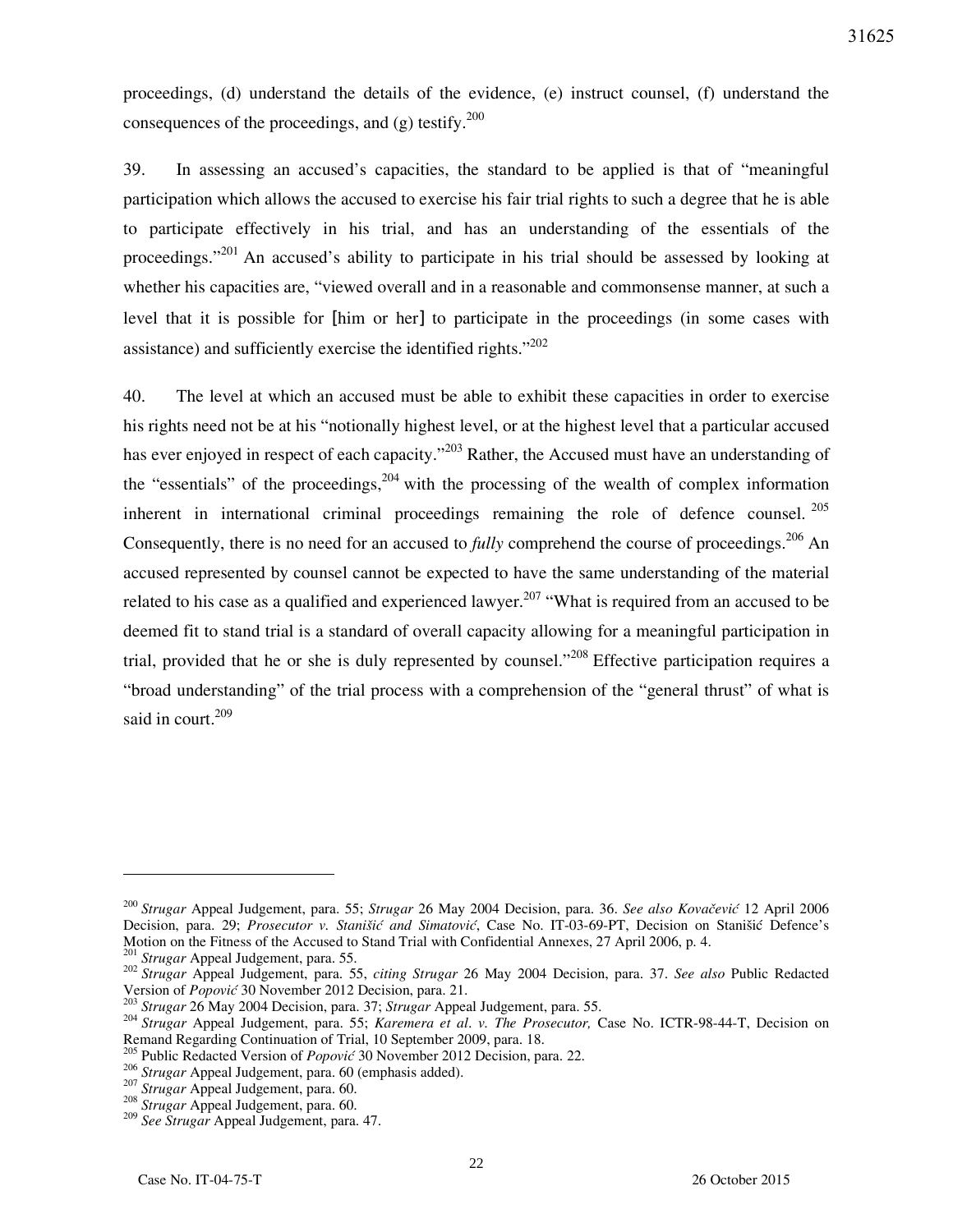41. A finding that an accused has a certain health condition will not automatically render him unfit to stand trial, but rather the question must be directed to whether he "is able to exercise effectively his rights in the proceedings against him. $^{210}$ 

42. An accused claiming to be unfit to stand trial bears the burden of so proving by a preponderance of the evidence.<sup>211</sup> This burden is discharged if the party which alleges an accused's unfitness to stand trial shows its claim on the balance of the probabilities.<sup>212</sup>

## **D. Discussion**

43. In determining whether Hadžić is currently fit to stand trial, the Chamber has been assisted by the evidence of Dr. Martell, a practitioner in the field of forensic psychology and neuropsychology, who has previous experience as a medical expert at the Tribunal. <sup>213</sup> Dr. Martell performed a series of neuropsychological tests on 13 and 14 July 2015, for approximately three hours each day, in Hadžić's home in Novi Sad, Serbia.<sup>214</sup> Dr. Martell conducted the examinations with the assistance of a translator who provided a literal, word-for-word translation of Hadžić's answers.<sup>215</sup> Dr. Martell took care to further address language and cross-cultural issues by, for example, selecting tests that were either already available in the Serbian or Croatian languages or were easily translatable.<sup>216</sup> He testified that he aimed to conduct the tests in a non-stressful situation so as to "extract the best possible performance" from Hadžić, but noted that some patients find the examination inherently stressful.<sup>217</sup> Dr. Martell also indicated that he took several measures of Hadžić's effort and tested for malingering and found that Hadžić was "putting forth his best effort, and that the resulting scores of the remainder of the test battery are suitable for interpretation."<sup>218</sup> The Chamber is satisfied of the quality and thoroughness of Dr. Martell's examination.

44. The Chamber has also been assisted by the evidence of Dr. Specenier, an expert in neurooncology.<sup>219</sup> Dr. Specenier, over the course of 80 minutes on 27 June 2015, interviewed Hadžić and conducted a physical examination.<sup>220</sup> He also reviewed Hadžić's medical history, including the

<sup>210</sup> *Strugar* 26 May 2004 Decision, para. 35.

<sup>211</sup> *Strugar* Appeal Judgement, para. 56.

<sup>212</sup> *Strugar* Appeal Judgement, para. 56.

<sup>&</sup>lt;sup>213</sup> Deputy Registrar's Notification of Appointment of Medical Expert (confidential), 3 July 2015, confidential Annex; Daniel Martell, 29 July 2015, T. 12629.

<sup>214</sup> Martell Report, pp. 2-3; Daniel Martell, 29 July 2015, T. 12631.

<sup>215</sup> Martell Report, pp. 3-4.

<sup>216</sup> Martell Report, pp. 3-4.

<sup>&</sup>lt;sup>217</sup> Daniel Martell, 29 July 2015, T. 12634.

<sup>218</sup> Martell Report, p. 9; Daniel Martell, 29 July 2015, T. 12650-12651.

<sup>&</sup>lt;sup>219</sup> Deputy Registrar's Notification of Appointment of Medical Expert (confidential), 12 June 2015, confidential Annex.

<sup>220</sup> Specenier Report, pp. 9, 11; Pol Specenier, 21 August 2015, T. 12659-12660.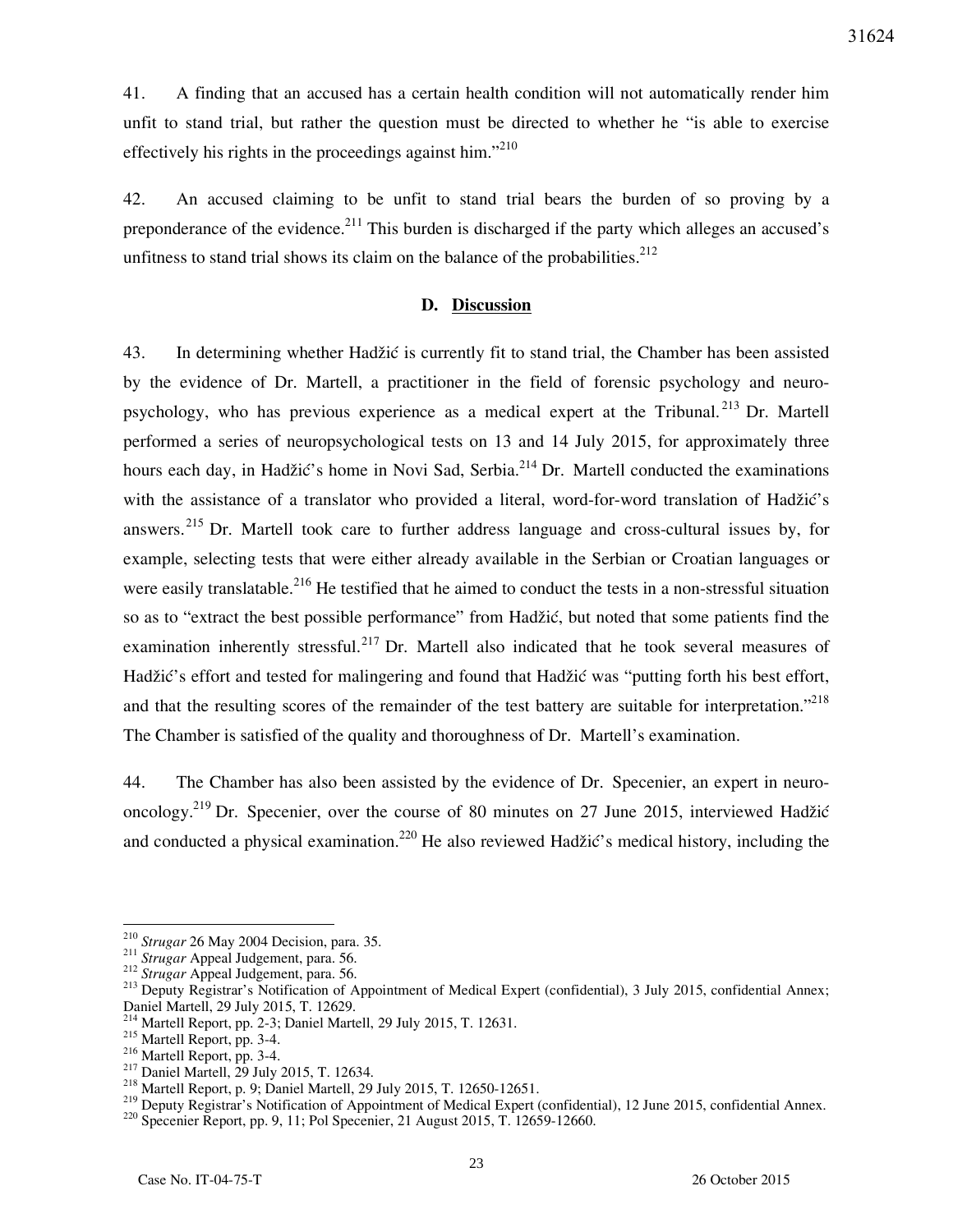results of the MRI performed on 12 May 2015.<sup>221</sup> The Chamber is satisfied of the quality and thoroughness of Dr. Specenier's examination.

45. Dr. Martell concluded that the impairments Hadžić exhibited "would undermine his capacity to physically participate in proceedings, and to communicate and consult effectively with counsel during the trial process." <sup>222</sup> Dr. Specenier concluded that Hadžić's "neurological examination was normal except for unsure gait" and that "at the time of [his] examination, [Hadžić] was well oriented in time and space and there were no signs of impaired memory."<sup>223</sup> The Chamber notes Dr. Martell's and Dr. Specenier's conclusions and their expertise in neuro-psychology and neurology, respectively, and will give their expert findings due consideration. The Chamber affirms, however, the principle that, while required to give due consideration to the expert opinions, it bears the responsibility to apply the legal standard to the facts at hand and to determine whether, on a balance of probabilities, Hadžić is fit to stand trial.

46. The Chamber turns first to the question of Hadžić's capacity to understand the essentials of the proceedings, including understanding the nature of the charges, the course of the proceedings, the details of the evidence, and the consequences of the proceedings.<sup>224</sup> Dr. Specenier determined that, during an extensive interview with Hadžić over the course of 80 minutes, in which Hadžić answered questions accurately and in great detail regarding his family history, medical history, personal details of a previous expert, a prior incident with Croatian police, and his expectations for the future,  $225$  Hadzic was well orientated in time and space with no signs of impaired memory.  $226$ 

47. Dr. Martell confirms that in his estimation Hadžić understands the charges against him, that he is on trial, and that trial proceedings are ongoing.<sup>227</sup> For his part, Hadžić has "[p]reserved abstract reasoning and abstract problem solving."<sup>228</sup> Hadžić's performance on a test of abstract problem solving was within normal limits and it was found that Hadžić could "set switch" from one idea to another and learn from mistakes.<sup>229</sup> In evaluating his written language comprehension, Dr. Martell concluded that Hadžić has good reading comprehension.<sup>230</sup> Dr. Martell further states

 $221$  Specenier Report, pp. 2-5, 9-10; Pol Specenier, 21 August 2015, T. 12659-12660.

 $222$  Martell Report, p. 15.

<sup>223</sup> Specenier Report, p. 10.

 $224$  The current proceedings are in the Defence phase of the case and 50% of the time allotted for the Defence case has been used. Hadžić has already pleaded and testified. The Trial Chamber will therefore not evaluate Hadžić's capacity to exercise such rights.

Specenier Report, pp. 9, 11.

 $226$  Specenier Report, p. 10.

<sup>&</sup>lt;sup>227</sup> Daniel Martell, 29 July 2015, T. 12639-12640.

<sup>228</sup> Martell Report, p. 14.

<sup>229</sup> Martell Report, p. 12.

<sup>230</sup> Martell Report, p. 11.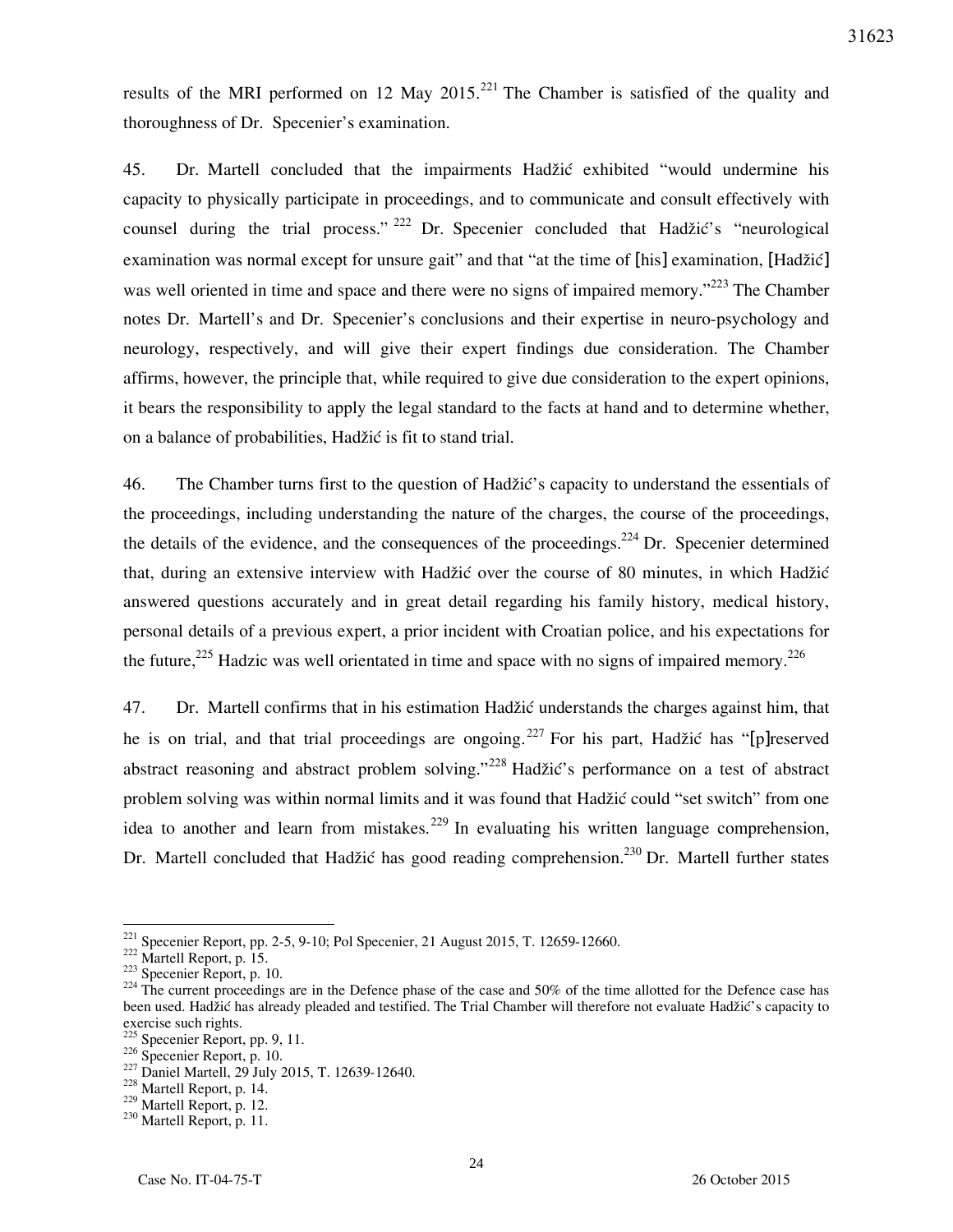that Hadžić's "reality contact was good" and that there is currently no evidence of psychosis.<sup>231</sup> Dr. Martell also states in his report that Hadžić's brain tumour has caused "severe impairments in many of the core cognitive skills required for him to take part at such a level that it is possible for him to grasp the essentials and participate effectively in the proceedings."<sup>232</sup> However, when asked about the various aspects of the Tribunal's standard for fitness during his hearing, Dr. Martell clarified that, in Hadžić's case, the central issue is not whether he understands "the charges against him and what happens in the court proceedings", but whether he can co-operate with counsel and assist in his defence.<sup>233</sup> Accordingly, the Chamber finds that Hadžić's condition does not impair his ability to understand the essentials of the proceedings.

48. In turning to Hadžić's ability to communicate and consult with counsel as well as provide instruction, the Chamber notes that Dr. Martell found that Hadžić's language abilities were generally intact.<sup>234</sup> Hadžić spoke at a normal rate and volume with "clear articulation"<sup>235</sup> and has "no difficulty understanding verbal instructions, or conversing in a normal fashion." <sup>236</sup> He expresses his thoughts "in a logical, coherent, and goal-directed fashion with no evidence of formal thought disorder."<sup>237</sup> During an extensive interview with Dr. Specenier, Hadžić was able to provide detailed answers to his questions.<sup>238</sup> Dr. Martell noted that Hadžić is able to raise issues on his own initiative, both in relation to past events, such as his shoulder injury in the UNDU and his time as a fugitive, and future events like the planning of his estate.<sup>239</sup> Dr. Specenier similarly stated that Hadžić provided detailed answers to questions without any help or suggestion over an 80 minute period.<sup>240</sup> According to Dr. Martell, Hadžić's executive functioning, which includes one's ability to take initiative, is by and large intact.<sup>241</sup> As Dr. Martell explains, the tumour in Hadžić's brain has not greatly affected his frontal lobes, an area of the brain that is responsible for abstract reasoning, critical thinking, decision making, problem solving, some language function, and monitoring one's social skills.<sup>242</sup> A practical result of these findings is that neither expert noted any concern regarding Hadžić's ability to provide informed consent for his examinations or waive his right to be present at their hearings. $243$ 

- <sup>236</sup> Martell Report, p. 11.
- <sup>237</sup> Martell Report, p. 8.
- <sup>238</sup> Specenier Report, p. 9.
- <sup>239</sup> Daniel Martell, 29 July 2015, T. 12636-12638.
- <sup>240</sup> Specenier Report, pp. 9, 11.
- <sup>241</sup> Daniel Martell, 29 July 2015, T. 12648.
- <sup>242</sup> Daniel Martell, 29 July 2015, T. 12644-12645, 12648; Martell Report, p. 14.

 $231$  Martell Report, p. 8.

<sup>&</sup>lt;sup>232</sup> Martell Report, p. 15.

<sup>&</sup>lt;sup>233</sup> Daniel Martell, 29 July 2015, T. 12646.

<sup>234</sup> Martell Report, pp. 10, 14.

<sup>&</sup>lt;sup>235</sup> Martell Report, p. 8.

<sup>&</sup>lt;sup>243</sup> Specenier Report, p. 9; Martell Report, p. 3; Daniel Martell, 29 July 2015, T. 12632-12633.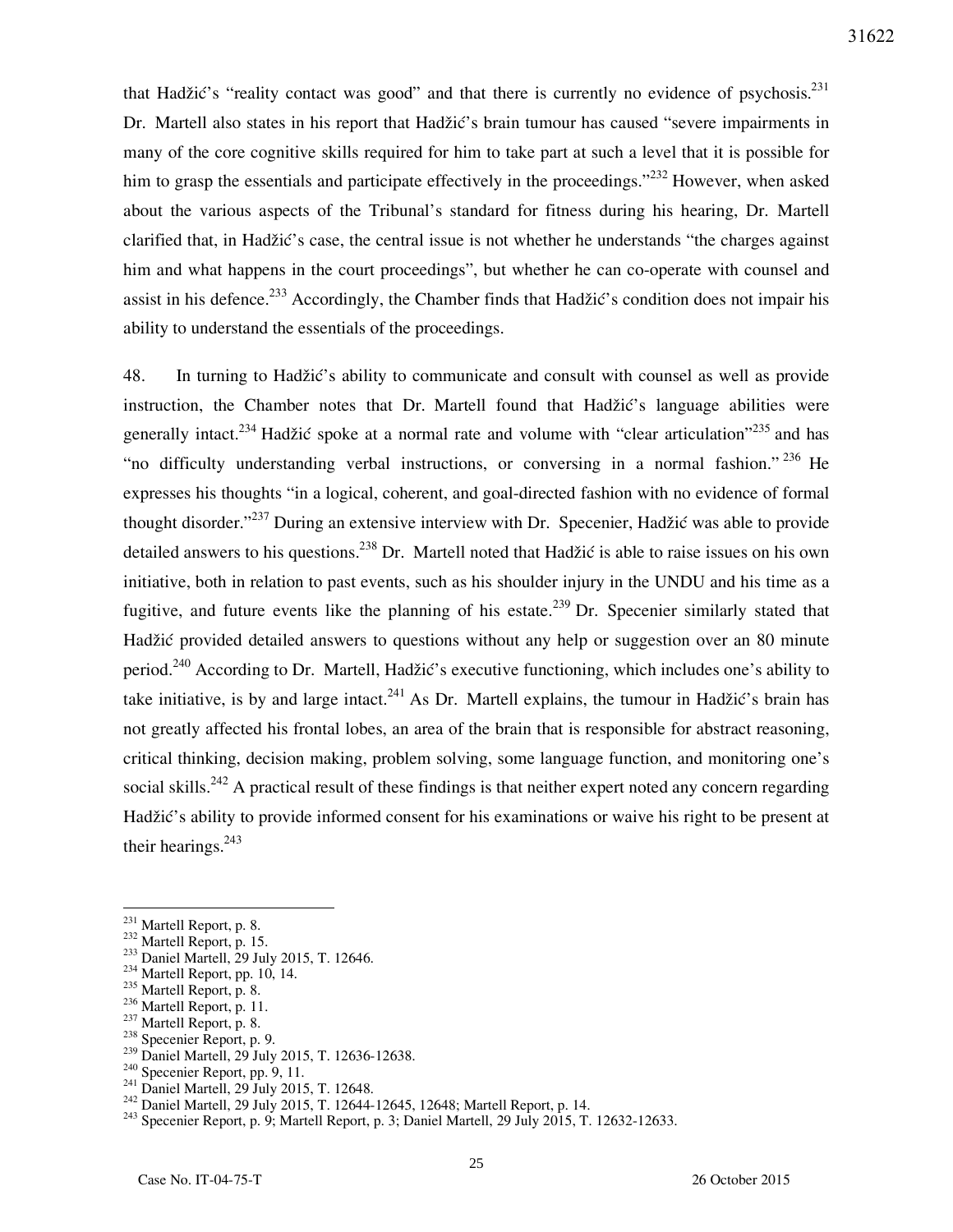49. Dr. Martell, however, expressed concern with Hadžić's overall stamina, ability to maintain focus, his short term memory, and processing speed.<sup>244</sup> Hadžić complained to Dr. Martell of intermittent headaches in the morning and afternoon and periods of vertigo, which Hadžić deals with by taking naps that consequently recharge him for two or three hours.<sup>245</sup> Dr. Martell reported that his examination of Hadžić was discontinued after two and a half hours of effort in order to allow Hadžić to rest.<sup>246</sup> Dr. Specenier gave Hadžić an ECOG rating of two, suggesting that Hadžić cannot carry out any work activities.<sup>247</sup>

50. The Chamber does not seek to ignore these elements of Hadžić's current health condition, but rather, finds that some of the experts' concerns result from a misunderstanding of the procedural history of the case and what is required of Hadžić in the context of the trial proceedings. Dr. Specenier noted that his interview of Hadžić was not completely comparable to a stressful cross-examination "or a situation where multiple people intervene." <sup>248</sup> During his hearing, Dr. Specenier clarified that he was not aware that Hadžić had already testified and would not be subject to further cross-examination, nor was he aware that Hadžić is represented by two Defence counsel and therefore would not be conducting direct-examinations, making oral arguments, or making written submissions himself.<sup>249</sup> Dr. Specenier agreed that these facts would be relevant to assessing Hadžić's ability to function for the purposes of the trial and would make it "a little easier" for Hadžić to function in the context of a trial.<sup>250</sup> Dr. Martell also stated that he was not aware that Hadžić had already testified or that there were possibilities for accommodation for his lack of physical endurance.<sup>251</sup> Dr. Martell testified that "shorter court days and accommodations for his physical disabilities would advance [Hadžić's] fitness."<sup>252</sup> The Chamber finds that the experts' concerns regarding Hadžić's stamina and focus can largely be addressed by allowing for shorter court hearings. The Chamber notes that Dr. Martell remarked that on the second day of testing Hadžić was less focused and less engaged in testing after having spent two and a half hours the previous morning being interviewed and then spending the afternoon and evening completing a 567 question written test.<sup>253</sup> Allowing hearings for, perhaps, only two and a half hours each morning<sup>254</sup>

<sup>244</sup> Martell Report, pp. 14-15; Daniel Martell, 29 July 2015, T. 12647-12648. *See also* Pol Specenier, 21 August 2015, T. 12661-12664.

<sup>&</sup>lt;sup>245</sup> Martell Report, p. 9. <sup>246</sup> Martell Report, p. 9.

 $247$  Specenier Report, p. 10, fn. 6. The ECOG performance status are scales and criteria used by doctors and researchers to determine appropriate treatment and prognosis and to assess how a patient's disease is progressing and affects the daily living abilities of the patient. Specenier Report, fn. 6.

<sup>&</sup>lt;sup>248</sup> Specenier Report, p. 11.

<sup>&</sup>lt;sup>249</sup> Pol Specenier, 21 August 2015, T. 12663-12664.

<sup>&</sup>lt;sup>250</sup> Pol Specenier, 21 August 2015, T. 12664-12665.

<sup>&</sup>lt;sup>251</sup> Daniel Martell, 29 July 2015, T. 12640-12641.

<sup>252</sup> Daniel Martell, 29 July 2015, T. 12641.

<sup>253</sup> Daniel Martell, 29 July 2015, T. 12635-12636.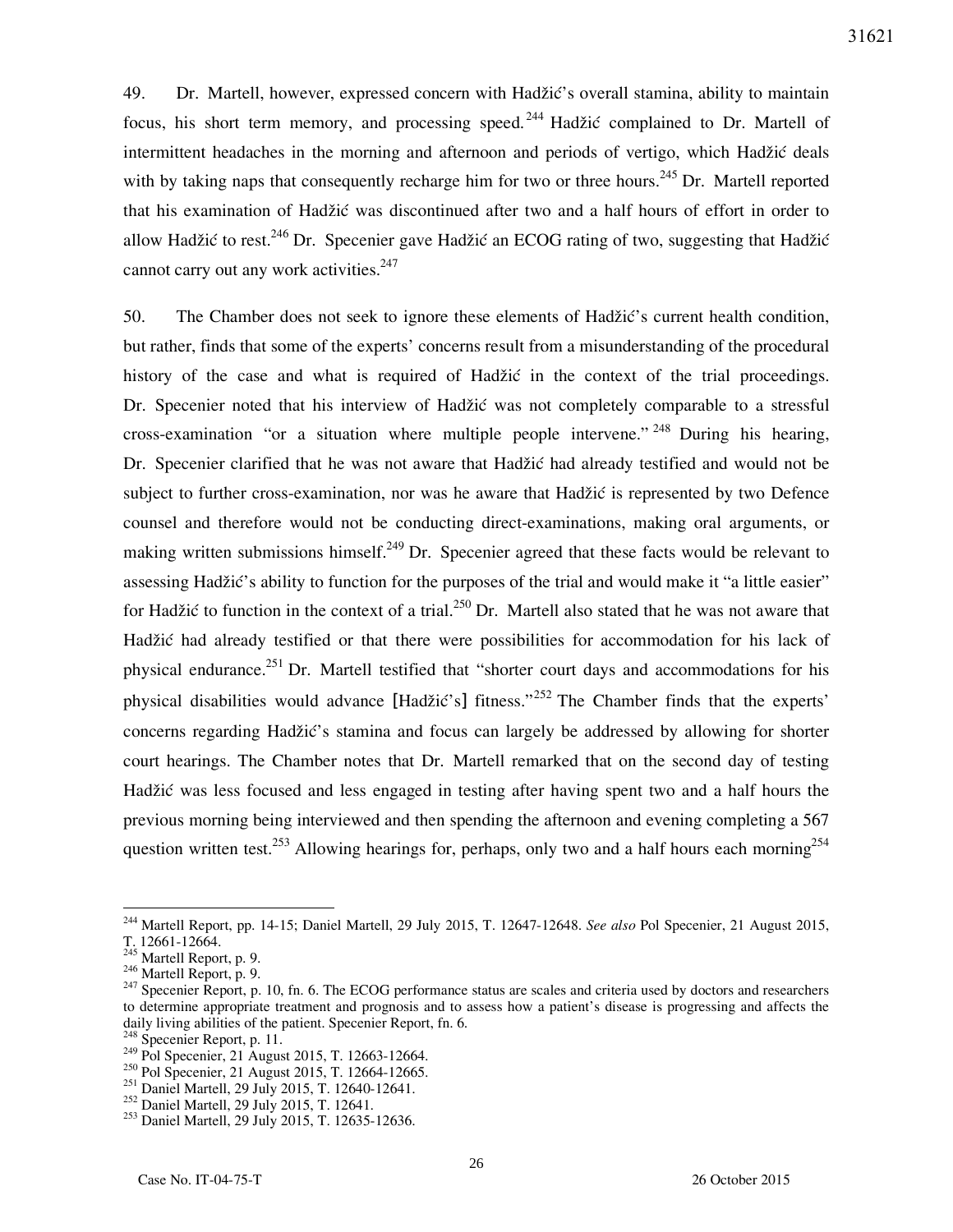would not overly tax Hadžić and would allow him ample time to rest and recuperate for the remainder of the day and prevent fatigue from carrying over to the next day's proceedings.

51. The most recent test of Hadžić's strength and endurance is his performance and participation in the experts' examinations. At the time of Dr. Specenier's examination, hearings in the present case had been suspended since October 2014 and Hadžić had not yet been examined by Dr. Martell.<sup>255</sup> In this context, Hadžić was given an ECOG rating of two by Dr. Specenier.<sup>256</sup> When questioned as to the ECOG rating he gave Hadžić and the fact that Hadžić could answer 567 questions over an approximately three-hour period during Dr. Martell's examination, Dr. Specenier confirmed that Dr. Martell's examination would qualify as "work" under the ECOG rating scheme.<sup>257</sup> Dr. Specenier further clarified during the hearing that he based the designated ECOG rating on Hadžić's self reporting of the activities he was currently taking part in during the day.<sup>258</sup> The Chamber accordingly does not find Dr. Specenier's ECOG rating a decisive measure of Hadžić's ability to work or his fitness to stand trial.<sup>259</sup>

52. Unlike the expert examinations conducted by Drs. Martell and Specenier, Hadžić does not have to experience the trial on his own as he is represented by counsel. The Chamber notes that "[p]rocessing the wealth of complex information inherent in international criminal proceedings is the role of defence counsel, in order to advise their clients."<sup>260</sup> As the Appeals Chamber has stated,

[a]n accused represented by counsel cannot be expected to have the same understanding of the material related to his case as a qualified and experienced lawyer. Even persons in good physical and mental health, but without advanced legal education and relevant skills, require considerable legal assistance, especially in cases of such complex legal and factual nature as those brought before the Tribunal. $^{261}$ 

In the present case, the assistance of Hadžić's defence team will be invaluable in keeping Hadžić attuned to the most relevant matters he must weigh in on through the duration of his Defence case thereby preventing him from overly exerting himself.

 $254$  The Defence has 70 hours of their case remaining. Conducting hearings for 2.5 hours a day, five days a week, would result in the Defence using the 70 hours in 6 weeks time. Conducting hearings for 2.5 hours a day, four days a week, would result in the Defence using the 70 hours in 7 weeks time.

<sup>255</sup> *See* Martell Report, p. 2; Specenier Report, p. 9.

 $256$  Specenier Report, p. 10, fn. 6.

 $257$  Pol Specenier, 21 August 2015, T. 12662-12663.

<sup>258</sup> Pol Specenier, 21 August 2015, T. 12661.

<sup>&</sup>lt;sup>259</sup> Dr. Specenier noted that Hadžić's endurance and health condition could fluctuate day-to-day and worsen rapidly. Pol Specenier, 21 August 2015, T. 12664. Should the need arise, the Trial Chamber in these instances can work with the parties and the Registry to accommodate these fluctuations in any number of ways, including further shortening the length of hearings or temporarily suspending hearings. As regards any rapid deterioration of Hadžić's health condition, the timing of such deterioration is unknown and the way in which it will manifest is unknown. *See* Daniel Martell, 29 July 2015, T. 12653-12654. The Trial Chamber can only assess Hadžić's fitness to stand trial with the information it currently has before it.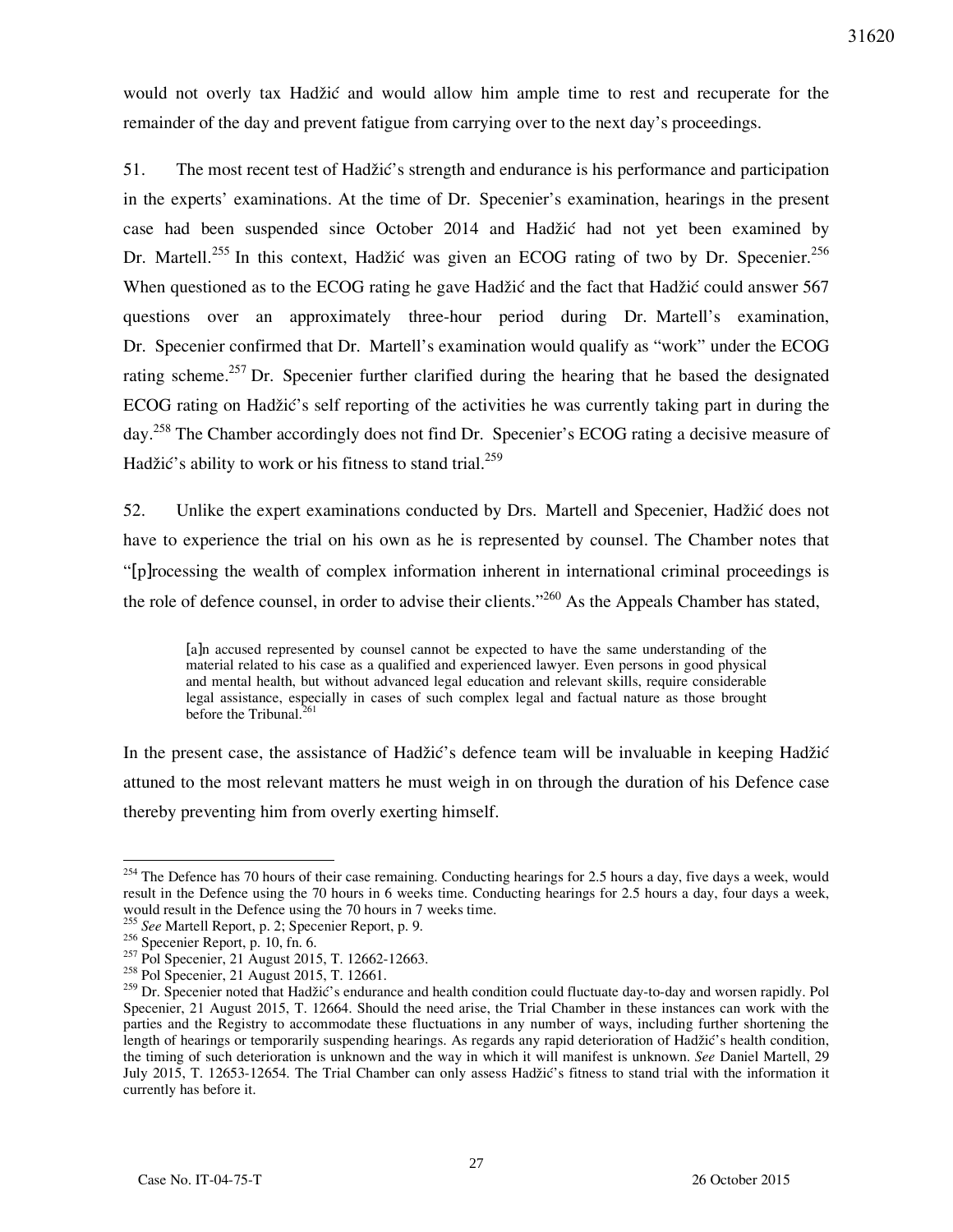53. The Chamber notes that Dr. Martell found that, while Hadžić's long-term memory was intact, Hadžić's short-term memory was significantly impaired,<sup>262</sup> and he had a severely impaired capacity for sustained attention and concentration.  $263$  Hadžić's short-term memory deficit manifested itself during two tests administered by Dr. Martell—a verbal memory test in which Hadžić was required to remember 15 words and a visual memory test in which Hadžić was required to remember 15 geometric figures.<sup>264</sup> Hadžić had difficulty maintaining focus when he had to generate words beginning with specific letters during one minute trials.<sup>265</sup> Hadžić's short-term memory deficit and impaired capacity to focus did not, however, manifest itself during the conversations he had with either Dr. Specenier or Dr. Martell. Hadžić consistently demonstrated an ability to understand and respond to the expert's questioning in a detailed manner.<sup>266</sup> The Chamber accordingly finds that Hadžić's short-term memory impairment does not currently interfere with his ability to communicate. As noted above, Hadžić's executive function also remains intact.<sup>267</sup> Hadžić's tumour has not affected his capacities for abstract reasoning, critical thinking, decision making, or problem solving,  $268$  nor has it affected his ability to take initiative.  $269$  The Chamber therefore finds that Hadžić maintains his ability to communicate, engage in abstract reasoning, think critically, make decisions, problem solve, and take initiative, thereby indicating that he is able to communicate with counsel in such a way that counsel is able to adequately present Hadžić's position with respect to matters relevant to the case. In light of the foregoing, the Chamber concludes that, while Hadžić is suffering from some impairments, he is still able to communicate and instruct counsel.

54. Having found that Hadžić understands the essentials of the proceedings and has the ability to communicate with and instruct counsel, the Chamber turns to whether the impairment of Hadžić's processing speed, short-term memory, and difficulties focusing prevent his meaningful participation in the present proceedings. Dr. Martell noted Hadžić's severely impaired cognitive processing speed, in particular the difficulty Hadžić would have remembering the testimony he hears or sees or processing events effectively in real time.<sup>270</sup> In this regard, the Chamber recalls that an accused need not operate at his notionally highest level, or at the highest level the accused has

<sup>&</sup>lt;sup>260</sup> Public Redacted Version of *Popović* 30 November 2012 Decision, para. 22. *See also*, *Strugar* Appeal Judgement, para. 60.

<sup>&</sup>lt;sup>51</sup> *Strugar* Appeal Judgement, para. 60.

<sup>262</sup> Martell Report, pp. 10, 14; Daniel Martell, 29 July 2015, T. 12639.

<sup>263</sup> Martell Report, pp. 10, 11-12, 14.

<sup>264</sup> Martell Report, p. 10.

<sup>265</sup> Martell Report, p. 10.

<sup>266</sup> Martell Report, p. 8, 11; Specenier Report, p. 9; Daniel Martell, 29 July 2015, T. 12636-12638.

<sup>&</sup>lt;sup>267</sup> Daniel Martell, 29 July 2015, T. 12648.

<sup>268</sup> Daniel Martell, 29 July 2015, T. 12644-12645, 12648; Martell Report, p. 14.

<sup>&</sup>lt;sup>269</sup> Daniel Martell, 29 July 2015, T. 12648.

<sup>270</sup> Martell Report, pp. 14-15.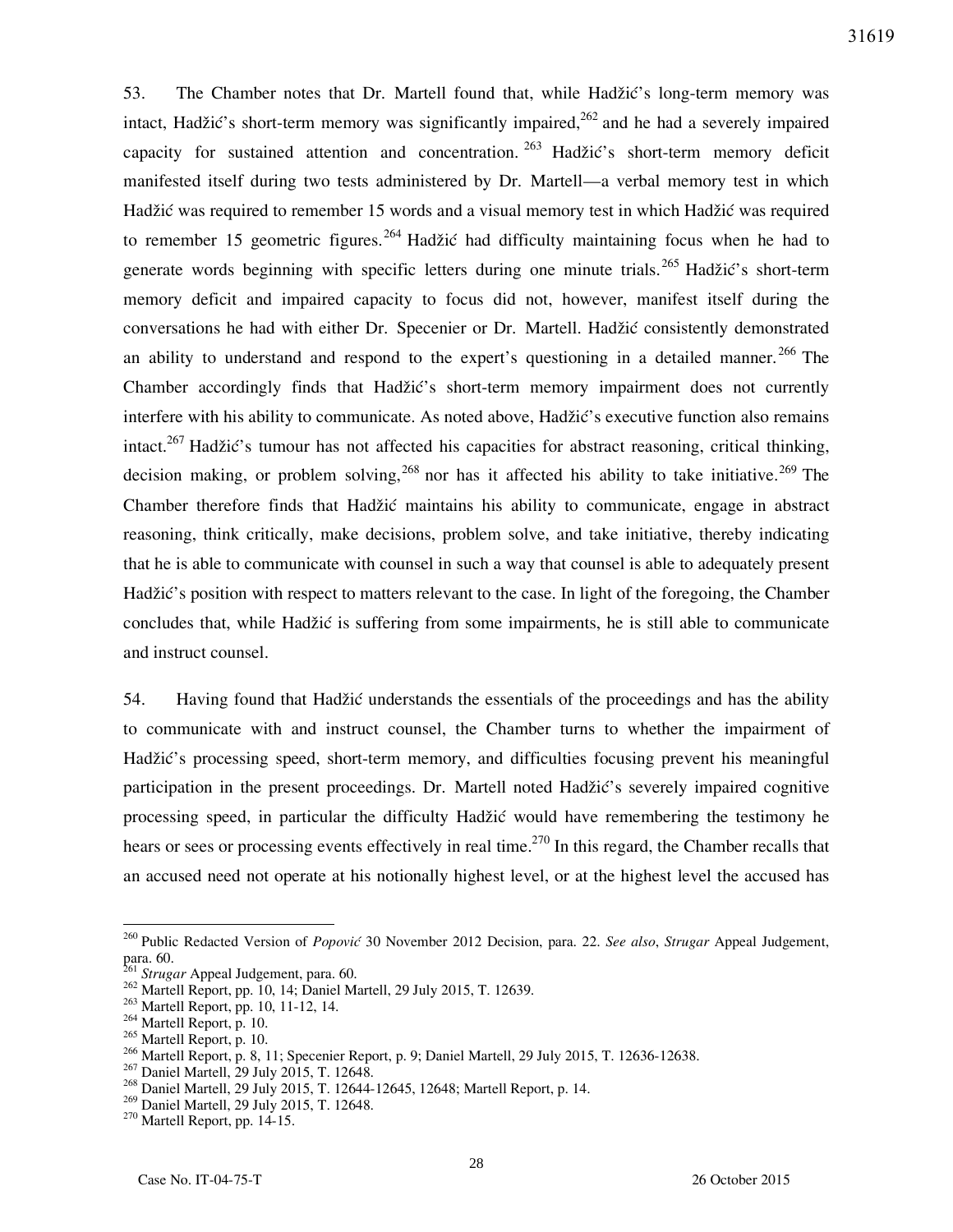ever enjoyed, in order to be found able to exercise his rights to a fair trial.<sup>271</sup> Effective participation requires a "broad understanding" of the trial process with a comprehension of the "general thrust" of what is said in court.<sup>272</sup> Hadžić need not process evidence in real time or comprehend all the details of the evidence. It is the job of Hadžić's counsel to respond or object to evidence as it is being adduced in court. Should Defence counsel need to consult with Hadžić during proceedings, they may request time to do so and request additional time if needed. During the examination of Hadžić by Dr. Martell, Dr. Martell was able to redirect Hadžić's attention when necessary.<sup>273</sup> Accordingly, should Defence counsel find it important that Hadžić provide his insight on a particular issue they may draw his attention to the matter and brief him on the issue. Having completed 50% of his defence case, Hadžić has already accomplished the most difficult aspects of presenting his case before the Tribunal. Hadžić has already testified, and he and his Defence team have already strategised lines of Defence, chosen witnesses, and collected statements. What remains is for Hadžić's chosen witnesses, who have not already appeared in court, to give evidence in his defence before the Chamber. Hadžić and his Defence team, in presenting their own case, will be well aware of the evidence to be adduced at trial even before the remaining witnesses take the stand. Surprises during direct examination will likely be a rarity, however should those rare instances present themselves, the Defence may request extra time to review the relevant transcript and consult with Hadžić, and, if necessary, request additional time to question the witness(es).  $274$  In this manner, the Chamber finds that Hadžić, with the assistance of Defence counsel, is able to continue to meaningfully participate in the remaining half of his defence case and has exhibited the requisite broad understanding of the trial and its significance.

55. As noted above, the Chamber finds that Hadžić is currently able to effectively exercise his rights in the present proceedings with the assistance of counsel. Having established that Hadžić understands the essentials of the proceedings, has the ability to communicate and instruct counsel, and has the requisite broad understanding of the trial and its significance to meaningfully participate in the proceedings, the Chamber finds, Judge Burton Hall dissenting, that the Defence has not discharged its burden of proving that Hadžić is unfit to stand trial.

56. While the Chamber has found, Judge Burton Hall dissenting, that the Defence has not discharged its burden of proving that Hadžić is unfit to stand trial, a question still remains as to

<sup>271</sup> *Strugar* 26 May 2004 Decision, para. 37; *Strugar* Appeal Judgement, para. 55.

<sup>272</sup> *Strugar* Appeal Judgement, para. 47.

 $273$  Martell Report, p. 11.

 $274$  Similarly, should issues arise during cross-examination that require Defense counsel to consult with Hadžić, Defence counsel may ask for adequate time for consultation. The Trial Chamber notes, in this regard, however, that the Prosecution has unconditionally waived its right to cross-examine Defence witnesses. Accordingly, for the time being, it seems that these instances involving cross-examination will not present themselves. *See* Second Motion to Proceed, para. 3.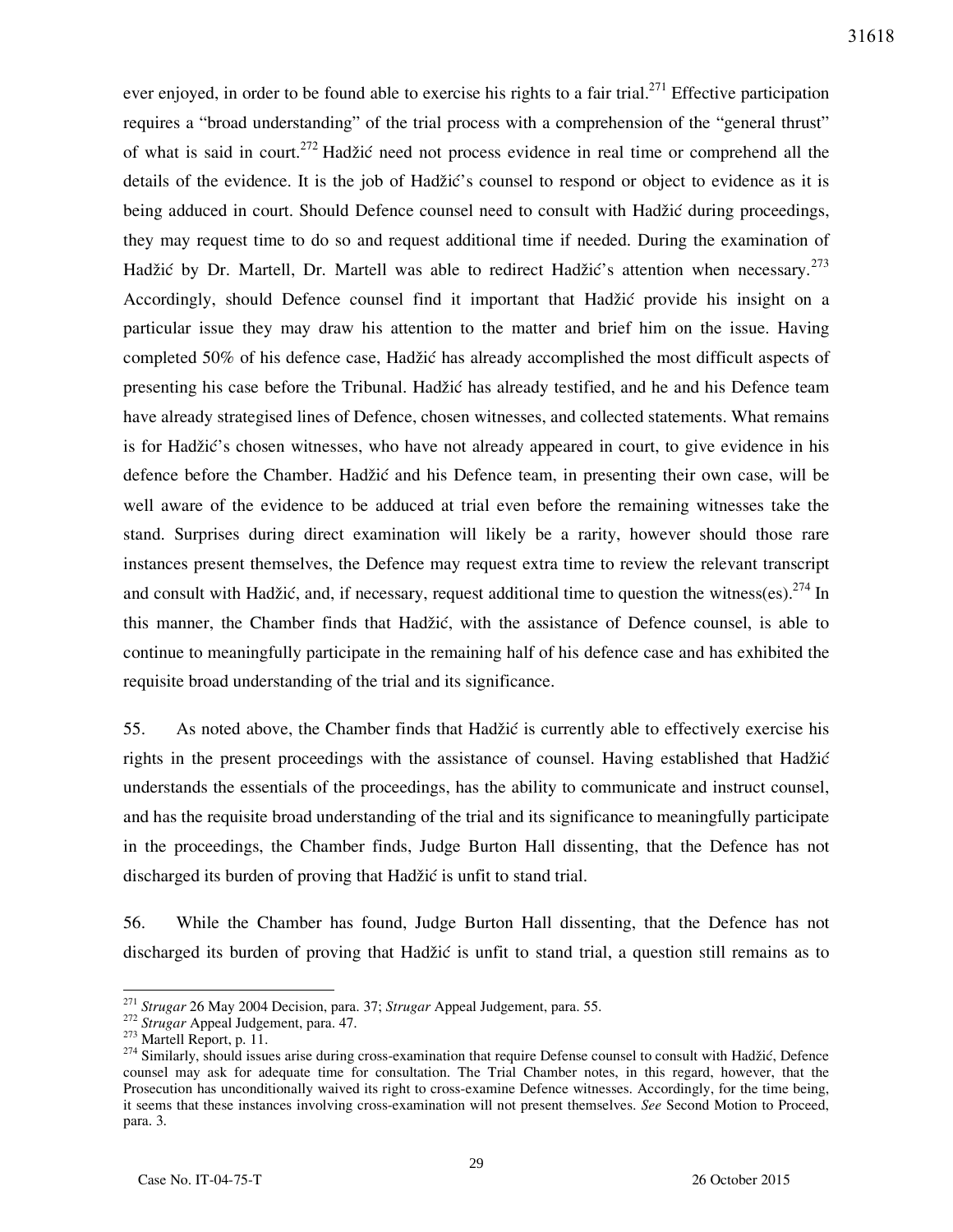whether the terminal nature of Hadžić's illness militates against a continuation of proceedings and in favour of terminating or staying the case at hand. The Chamber considers, in this regard, that a termination or stay of proceedings should not be automatic procedural mechanisms applied once it is discovered that an accused is terminally or seriously ill. These mechanisms should be employed on a case-by-case basis and take into consideration relevant factors, such as an accused's fitness to stand trial, the stage of proceedings, the availability of accommodations for health concerns which facilitate the continuation of proceedings, and the public interest in a determination of an accused's responsibility along with the gravity of the charges against an accused.<sup>275</sup>

57. This case is at a very advanced stage of proceedings: the Prosecution has completed the presentation of its case and the Defence has used approximately half of the hours allotted to it to present its case. Hadžić has made a statement pursuant to Rule 84 *bis* of the Rules and has testified under oath. The Chamber finds that the advanced stage of proceedings weighs in favour of continuing the Defence case.

58. The Prosecution has proposed a number of accommodations for Hadžić's health in order to facilitate the continuation of proceedings. One such accommodation is the unconditional waiver of its right to cross-examine the remaining Defence witnesses.<sup>276</sup> This accommodation in conjunction with a truncated hearing schedule of 2.5 hours per day will allow the Defence to use the remaining 70 hours that it has been allotted for its case in six or seven weeks time. The Chamber does not consider the Prosecution's decision to waive its right to cross-examine the remaining Defence witnesses as a prerequisite to moving forward with the Defence case, but notes that the Prosecution has a right to conduct its case as it chooses. Should the Prosecution choose to revoke its waiver for some or all of the remaining Defence witnesses it may do so. The Chamber accordingly finds that the Prosecution's waiver of its right to cross-examine witnesses weighs neither in favour of nor against continuing proceedings.

59. In addition to waiving its right to cross-examination, the Prosecution has also proposed that the Chamber dispense with the in-court appearance of the remaining witnesses and (a) admit into evidence the written statements of all the remaining Rule 92 *ter* Defence witnesses<sup>277</sup> and (b) direct

<sup>275</sup> *See Strugar* 26 May 2004 Decision, para. 52 (considering an accused's fitness to stand trial in the context of a request for termination); *Stanišić and Simatović* 16 May 2008 Appeals Decision, paras 15-21 (considering video-link to accommodate the Accused's health condition); *Prosecution v. Brdanin and Talić*, Case No. IT-99-36-T, Decision on the Motion for Provisional Release of the Accused Momir Talić, 20 September 2002 ("Talić 20 September 2002 Decision"), paras 26, 31, 32 (considering, *inter alia*, the stage of the proceedings and the public interest). In the *Talić* case, provisional release was considered when the Accused had been certified as being unfit to stand trial by a panel of experts. *Prosecutor v. Brdanin and Talić*, Case No. IT-99-36-T, Decision on Prosecution's Oral Request for the Separation of Trials, 20 September 2002, para. 24.

 $276$  Second Motion to Proceed, paras 3, 11, 15.

<sup>&</sup>lt;sup>277</sup> Second Motion to Proceed, paras 2, 13.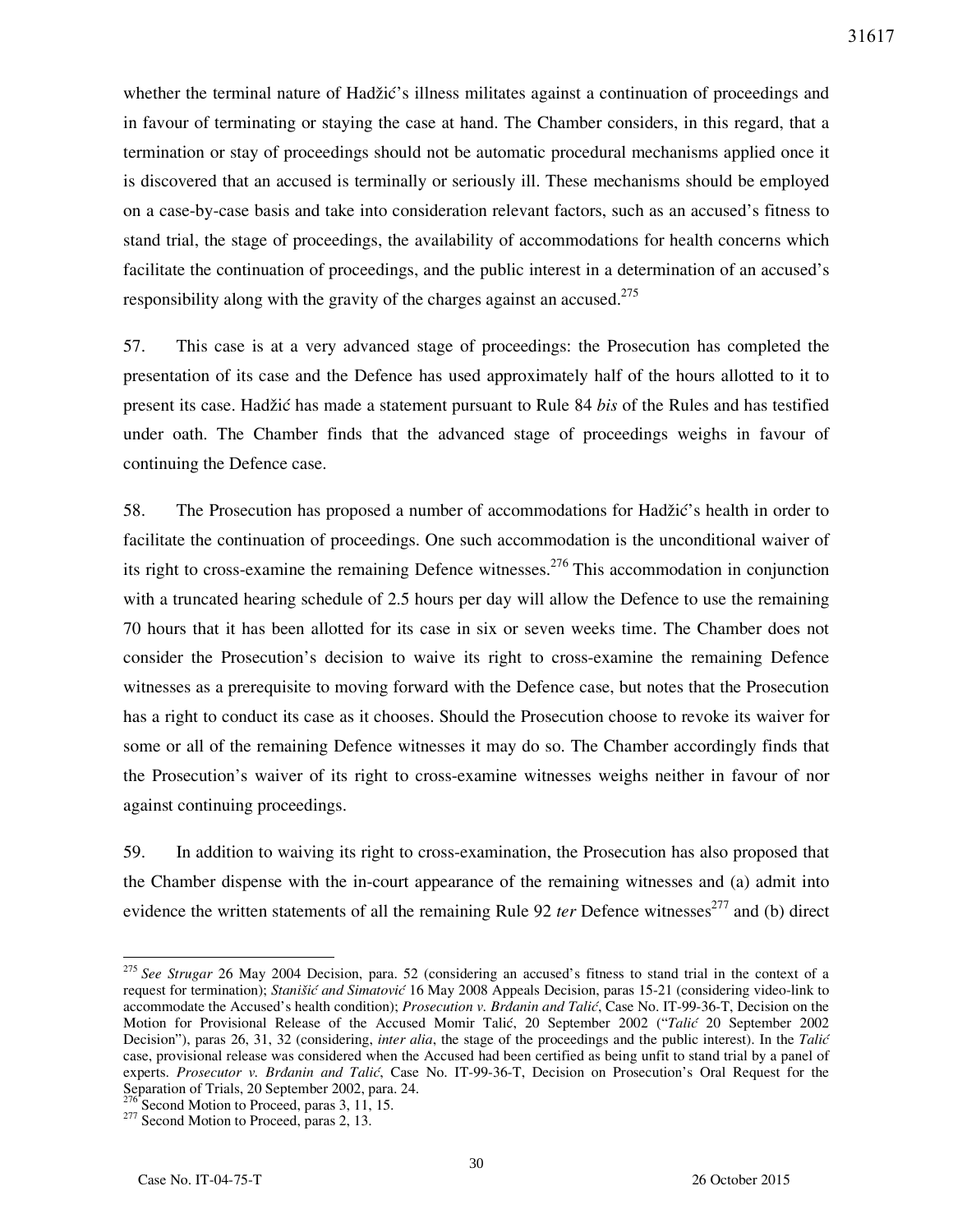the Defence to file written statements of any remaining *viva voce* Defence witnesses. <sup>278</sup> The Chamber notes that 11 *viva voce* witnesses and 33 Rule 92 *ter* witnesses remain to be heard. Of the 33 Rule 92 *ter* witnesses, 23 are Rule 92 *ter* hybrid witnesses, a term the Chamber has used to denote Rule 92 *ter* witnesses whose Rule 65 *ter* witness summaries state that the witness will additionally testify to matters not contained in their statement. With regard to the proposed *viva voce* testimony of the Rule 92 *ter* hybrid Defence witnesses, the Prosecution requests that the Chamber order the Defence to file supplemental Rule 92 *ter* statements containing this additional evidence.<sup>279</sup> While in a few instances Chambers have admitted into evidence the statement of a Rule 92 *ter* witness without an in-court attestation when cross-examination had been waived,<sup>280</sup> this procedure is a rare exception and not the rule as Rule 92 *ter* explicitly provides for the appearance of a witness in court.<sup>281</sup> Here, the Prosecution suggests following this procedure for all of the remaining 33 Rule 92 *ter* witnesses, creating more of a general rule rather than an exception. Neither the Tribunal's rules nor its jurisprudence allow for systematic admission of a large number of written statements pursuant to Rule 92 *ter* without in-court attestations, as currently proposed by the Prosecution.

60. The Chamber, in accordance with the normal practice and procedure at the Tribunal with respect to Rule 92 *ter* and *viva voce* witnesses, prefers that witnesses testify live so that it is better able to assess the credibility of each witness, particularly as the evidence of these remaining witnesses can include evidence regarding Hadžić's acts and conduct. Dispensing with the live testimony of the remaining Rule 92 *ter* and *viva voce* witnesses, denies the Chamber the best opportunity to assess the credibility of 80% of the Defence's Rule 92 *ter* and *viva voce* witnesses. The need to assess the credibility of these remaining witnesses is particularly pertinent as the

<sup>&</sup>lt;sup>278</sup> Second Motion to Proceed, paras 2, 15.

<sup>&</sup>lt;sup>279</sup> Second Motion to Proceed, para. 14.

<sup>&</sup>lt;sup>280</sup> In the *Milutinović et al.* case, upon agreement of the parties one witness gave evidence via Rule 92 *ter* of the Rules without appearing in court to attest to his statement or to be cross-examined. See Prosecutor v. Milutinović et al., Case No. IT-05-87-T, Judgement, 26 February 2009, para. 47. In the *Haradinaj et al*. retrial case, the court appearance of Rule 92 *ter* witnesses was dispensed with upon agreement of the parties and in relation to those witnesses who had testified in the original *Haradinaj et al*. trial. *See Prosecutor v. Haradinaj et al*., Case No. IT-04-84*bis*-T, Judgement, 29 November 2012, para. 11. In the *Orić* case, the Trial Chamber admitted two statements from Prosecution witnesses pursuant to Rule 89(F) of the Rules, a precursor to Rule 92 *ter* of the Rules, upon agreement by the Defence after the Defence had waived its right to cross-examine these witnesses. The *Orić* Trial Chamber, however, reserved its right to call the two witnesses for in court attestations of their written statement or for examination by the Trial Chamber if deemed necessary at a later stage. *Prosecutor v. Orić*, Case No. IT-03-68-T, 7 October 2004, T. 298-299. The Trial Chamber finds these examples inapposite to the present proceedings, as these instances concerned a small number of witnesses and upon agreement of the parties, and in the case of *Haradinaj et al*. in the context of a retrial.

<sup>&</sup>lt;sup>281</sup> The requirement of an in court attestation and the availability of a witness for cross-examination and examination by the judges of the Trial Chamber is not a mere formality as there is a risk that unattested and untested written statements may not be accurate. As noted by Judge Hunt, "[a]nyone who has had experience of trials in which evidence is required to be given *viva voce* knows that that evidence will often depart from the version in the statement taken by the party calling the witness – not only from the actual words used in the statement but also from the substance of the statement." Prosecutor v. S. Milošević, Case No. IT-02-54-AR73.4, Dissenting Opinion of Judge David Hunt on Admissibility of Evidence in Chief in the Form of Written Statement, 21 October 2003, para. 8.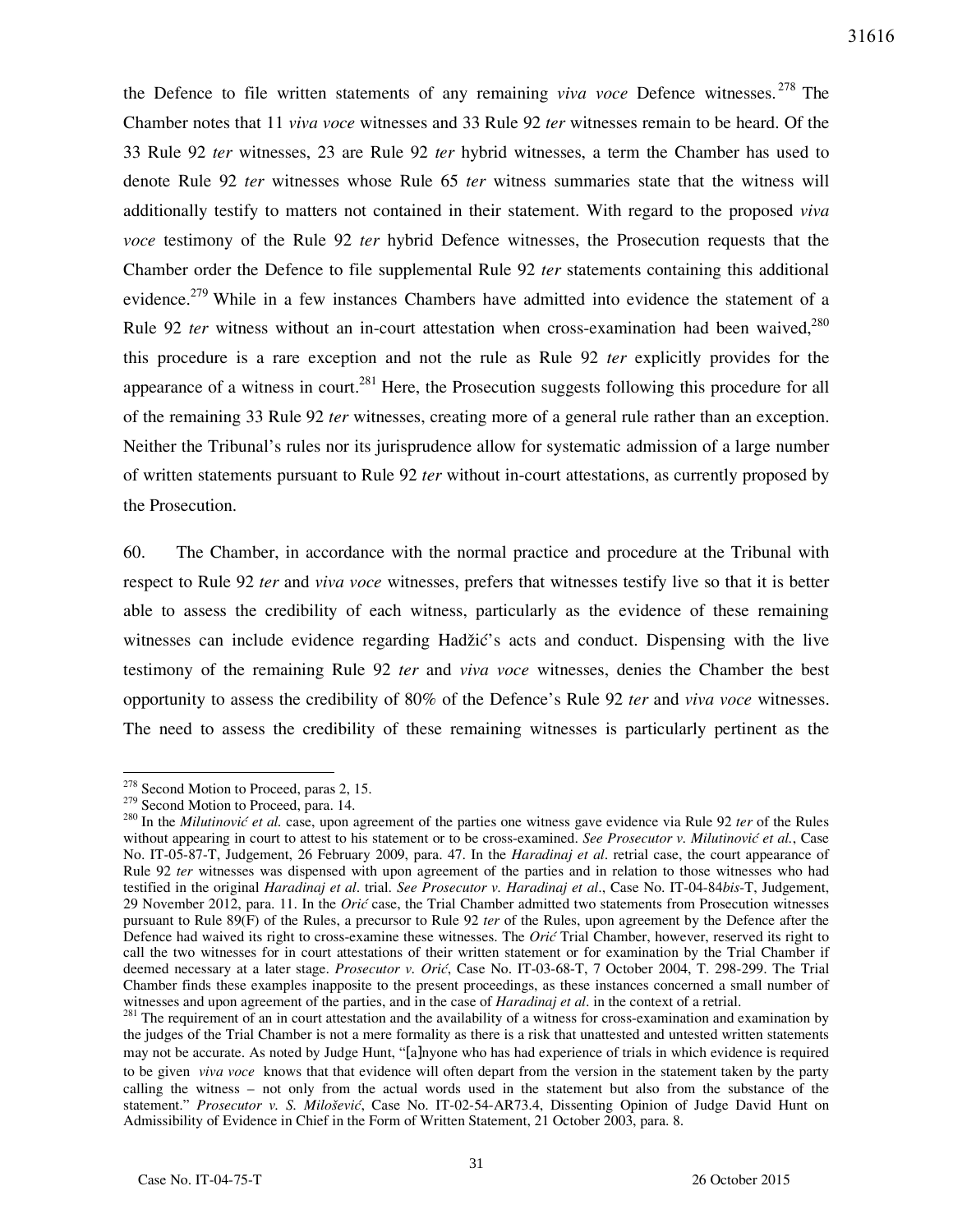Prosecution, in waiving its right to cross-examine these witnesses, does not do so because it accepts the veracity of the evidence. Instead, it has waived its right to cross-examination in order to expedite the resumption and completion of the trial.<sup>282</sup> The Prosecution continues to "reserve its right to challenge the relevance, probative value and/or weight of the uncross-examined evidence in its final submissions."<sup>283</sup> Should the Prosecution lodge such challenges in its final submissions, the Chamber would be placed at a great disadvantage by not having heard the witnesses and not having had the opportunity to assess their credibility in court. For these reasons, the Chamber does not accept the Prosecution's proposals for the Chamber to admit the evidence of the remaining Defence witnesses in written form without testifying live.

61. Having rejected the Prosecution's proposal to accept only written evidence from the remaining Defence witnesses, the Chamber, should it continue proceedings, must do so by accommodating Hadžić's right to be present. Article  $21(4)(d)$  of the Statute provides that an accused has the right "to be tried in his presence." This right, however, is not absolute.  $284$  An accused can waive or forfeit the right to be physically present at trial.<sup>285</sup> Hadžić, for his part, has repeatedly indicated that he is not willing to waive this right for the remainder of the proceedings against him<sup>286</sup> and there have been no instances whereby Hadžić can be considered to have forfeited this right under Rule 80(B) of the Rules. However, the Appeals Chamber has recognised that derogations from the right to be present, for example through the use of video-conference link, may be reasonable in light of substantial, unintentional trial delays due to the health of an accused.<sup>287</sup> In assessing the reasonableness of the use of video-conference link, a trial chamber must also consider whether an accused's physical and mental state allows for effective participation via videoconference link.<sup>288</sup> Dr. Martell testified that if Hadžić were to watch the proceedings via videoconference link, it would probably exacerbate any impairments he has. Dr. Martell further stated that passive observance on a screen, as opposed to being physically present in a courtroom, would not be engaging enough to focus Hadžić's attention and watching proceedings from home would increase the likelihood of outside distractions that would further erode Hadžić's ability to focus.<sup>289</sup>

<sup>&</sup>lt;sup>282</sup> Second Motion to Proceed, para. 11.

<sup>&</sup>lt;sup>283</sup> Second Motion to Proceed, para. 3.

<sup>&</sup>lt;sup>284</sup> The Appeals Chamber has held that when considering a particular limitation on a statutory guarantee, such as the right to be physically present at trial, a trial chamber has to take into account the proportionality principle, pursuant to which any restriction on a fundamental right must be in service of a sufficiently important objective and must impair the right no more than is necessary to accomplish the objective. *Stanišić and Simatović* 16 May 2008 Appeal Decision, para. 6; *Zigiranyirazo v. The Prosecutor*, Case No. ICTR-2001-73-AR73, Decision on Interlocutory Appeal, 30 October 2006, para. 14.

<sup>285</sup> *Stanišić and Simatović* 16 May 2008 Appeal Decision, para. 6. *See also Nahimana et al*. *v. The Prosecutor*, Case No. ICTR-99-52-A, Judgement, 28 November 2007, paras 109, 116.

<sup>&</sup>lt;sup>86</sup> Notice in Response to Trial Chamber Inquiry of 16 February 2015, 17 February 2015.

<sup>287</sup> *Stanišić and Simatović* 16 May 2008 Appeal Decision, paras 16, 19.

<sup>288</sup> *Stanišić and Simatović* 16 May 2008 Appeal Decision, para. 20.

<sup>&</sup>lt;sup>289</sup> Daniel Martell, 29 July 2015, T. 12647-12648. Dr. Martell stated the following in relation to video-conference link: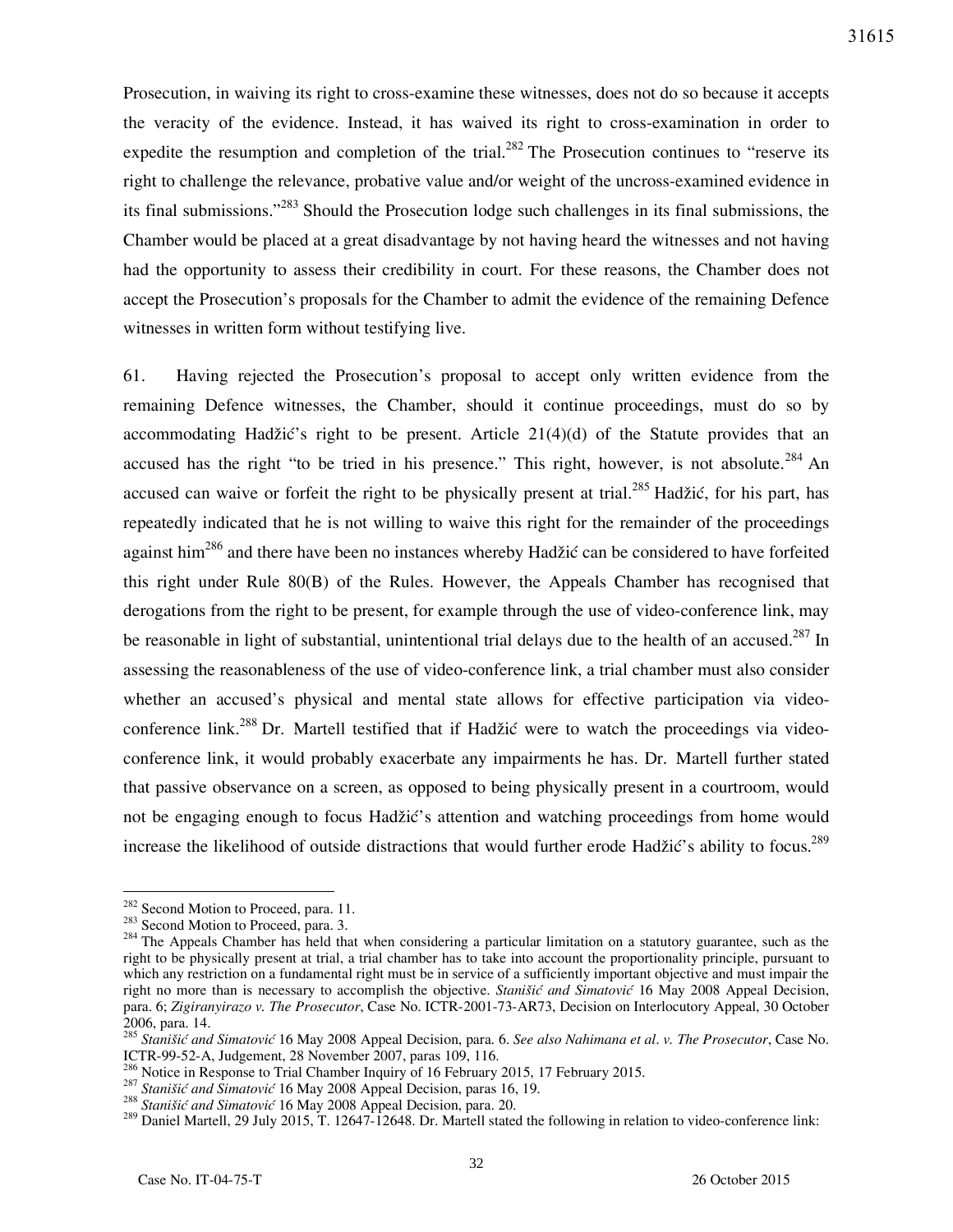While the Chamber has found that Hadžić is fit to stand trial, it has not done so in ignorance of the fact that Hadžić's tumour has caused some impairments, which while not rising to a level such that Hadžić could be considered unfit to stand trial, may nevertheless require some accommodation. As a result, some trial procedures may negatively impact Hadžić's ability to effectively participate in proceedings more than others. In light of the concerns raised by Dr. Martell, the Chamber does not find video-conference link a suitable option allowing for Hadžić's effective participation in trial proceedings.

62. Having ruled out the possibility of conducting proceedings via video-conference link, the only remaining option is to continue proceedings in a courtroom setting at the Tribunal, which would consequently require a revocation of Hadžić's provisional release and his return to the UNDU. The Chamber has previously ruled that conditions of detention at the UNDU were sufficiently compatible with the requirements of Hadžić's health condition.<sup>290</sup> The Chamber has serious concerns as to whether this remains the case today. During Dr. Martell's examination Hadžić reported that he experiences "daily periods of vertigo that require him to take naps to prevent fainting."<sup>291</sup> Dr. Martell has also reported that Hadžić has deficits in motor programming that affect his gait and confidence in ambulation.  $292$  Dr. Specenier has likewise documented Hadžić's unsure gait.<sup>293</sup> Such deficits increase the possibility that he may fall or be injured if left unattended. Such deficits also raise concerns regarding Hadžić's ability to engage in self-care. Based on the answers Hadžić gave during his examination on 27 June 2015 about his daily activities, Dr. Specenier concluded that Hadžić was capable of self-care.<sup>294</sup> Recently, however, Hadžić's wife has stated that Hadžić is increasingly disoriented and it is no longer possible to leave him unsupervised.<sup>295</sup> For example, Hadžić wakes up three to four times per night and needs to be

<sup>[</sup>W]hen one sits in [the courtroom], you have this entire universe of the proceedings to focus your attention upon. When you're sitting on a couch in your house looking at a computer screen and a monitor, you've got your wife, you've got noises in the street, you've got your house, more things to distract you from focusing on what's going on. Plus given his cognitive problems, I doubt that he could attend to, for example, reading words that keep scrolling up on the screen and correlating that with what he is seeing on the video feed. That kind of rapid information processing is a significant deficit area for him.

The primary advantage of that arrangement would be that he could stop and rest. The problem would be he would need to notify the Court that he needs to stop and rest, rather than just disengaging or falling asleep while the proceedings are ongoing.

<sup>&</sup>lt;sup>290</sup> Decision on Defense Urgent Request for Provisional Release, 13 March 2015, para. 38.

<sup>&</sup>lt;sup>291</sup> Martell Report, pp. 9, 14.

 $^{292}$  Martell Report, p. 14.

 $^{293}$  Specenier Report, p. 10.

 $294$  Specenier Report, p. 10, fn. 6; Pol Specenier, 21 August 2015, T. 12661.

<sup>&</sup>lt;sup>295</sup> Deputy Registrar's Submission of Medical Report (confidential), 18 September 2015, confidential Annex, para. 3.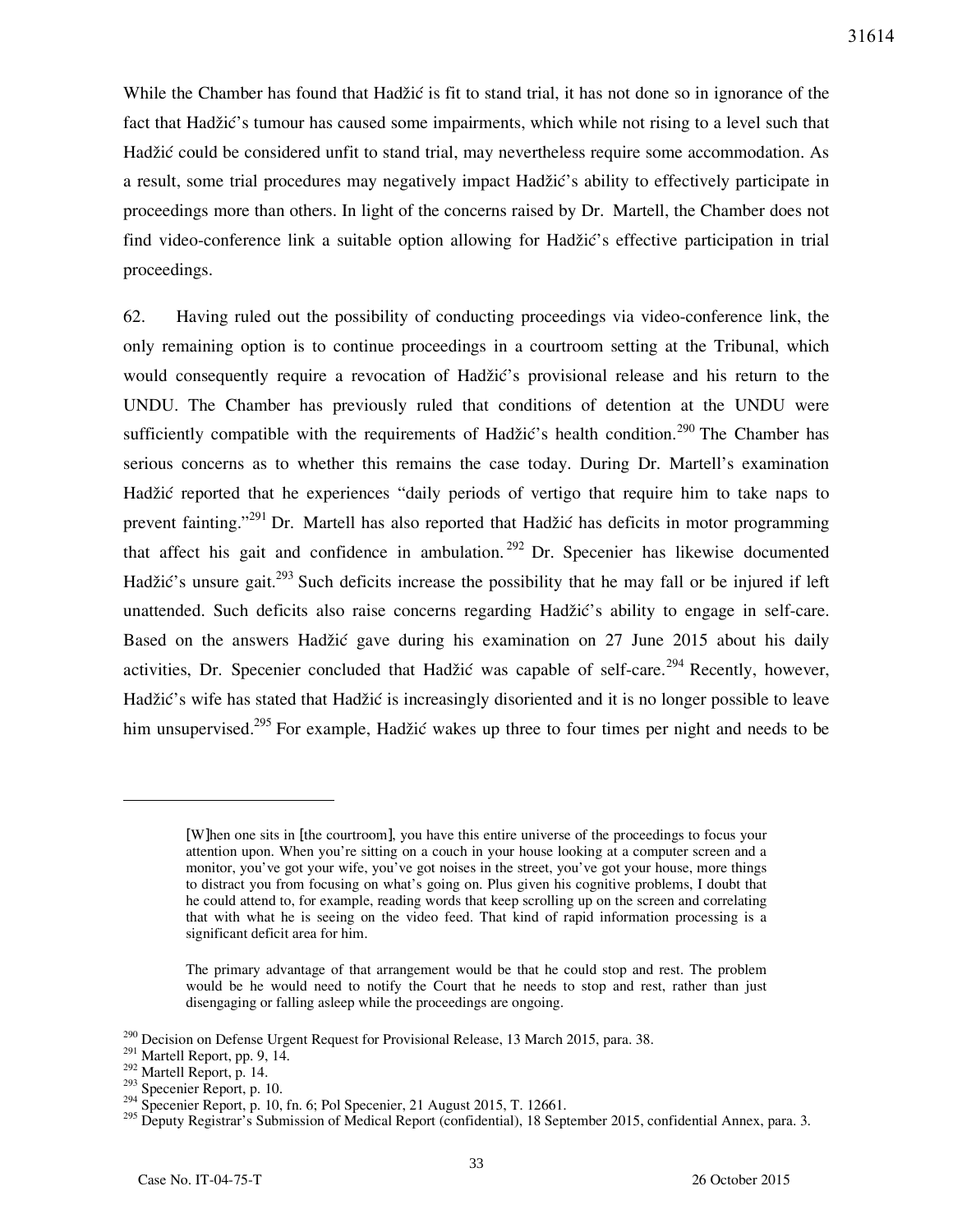"accompanied as nightly confusion and disorientation have not improved."<sup>296</sup> Hadžić's wife also reported that she has to assist him with all aspects of his daily living;<sup>297</sup> and more recently, Hadžić has reported that when walking he needs constant support.<sup>298</sup> The marked change in Hadžić's ability to engage in self-care, while not having been confirmed by expert examinations, is not wholly unreasonable in light of the passage of time and the evolving nature of Hadžić's illness.<sup>299</sup> Upon return to the UNDU, the Chamber accordingly has serious concerns as to Hadžić's ability to engage in self-care.

63. When an accused is not able to engage in self-care, there is the possibility of an accused being placed in the UNDU Judicial Centre for Somatic Care ("Centre for Somatic Care"), where 24 hour care would be available. The Deputy Registrar has previously informed the Chamber that this option is only exercised on the advice of the Medical Officer of the UNDU ("MO") and "where a detainee needs specific care, such as if the detainee's medical condition poses a risk to others or if the detainee can no longer feed and care for himself".<sup>300</sup> Being housed in the Centre for Somatic Care, however, is not without attendant consequences. On 29 January 2015, the MO advised against Hadžić being placed at the Centre for Somatic Care because, in addition to there being no evidence that Hadžić was unable to care for himself at the time, admission to the Centre for Somatic Care might adversely affect Hadžić's psychological health, as he would not have the benefit of social interaction with other detainees who speak his own language or the support of his family.<sup>301</sup> Should proceedings be restarted, Hadžić may very well have to be placed in the Centre for Somatic Care, which denies Hadžić beneficial social contact for the remainder of the Defence case. In light of Hadžić's life expectancy,  $302$  there is a very reasonable prospect that Hadžić could live out the remainder of his life in isolation at the Centre for Somatic Care. Moreover, despite being presumed innocent, in the current context of Hadžić's illness, Hadžić's return to the UNDU could effectively become a life sentence.

64. The reality is that Hadžić's illness is inoperable and incurable. The most recent MRI scan has shown that Hadžić's tumour is growing rapidly and his health is expected to deteriorate.<sup>303</sup> The nature of Hadžić's deterioration will depend on the growth of his tumour.<sup>304</sup> Dr. Martell testified that, at present, the language centres and the executive control centres of Hadžić's brain are fairly

 $\overline{a}$  $296$  Deputy Registrar's Submission of Medical Report (confidential), 3 September 2015, confidential Annex, para. 2.

 $297$  Deputy Registrar's Submission of Medical Report (confidential), 18 September 2015, confidential Annex, para. 3.

<sup>298</sup> Deputy Registrar's Submission of Medical Report (confidential), 25 September 2015, confidential Annex, para. 3.

<sup>&</sup>lt;sup>299</sup> Pol Specenier, 21 August 2015, T. 12664-12645.

<sup>&</sup>lt;sup>300</sup> Deputy Registrar's Submission Regarding Interim Order in Relation to the Urgent Request for Provisional Release (confidential), 29 January 2015 ("Deputy Registrar's Submission of 29 January 2015"), para. 9.

<sup>&</sup>lt;sup>1</sup> Deputy Registrar's Submission of 29 January 2015, para. 9.

<sup>&</sup>lt;sup>302</sup> Specenier Report, pp. 11-12; Pol Specenier, 21 August 2015, T. 12680-12681 (confidential).

<sup>&</sup>lt;sup>303</sup> Daniel Martell, 29 July 2015, T. 12653-12654.

<sup>304</sup> Daniel Martell, 29 July 2015, T. 12654.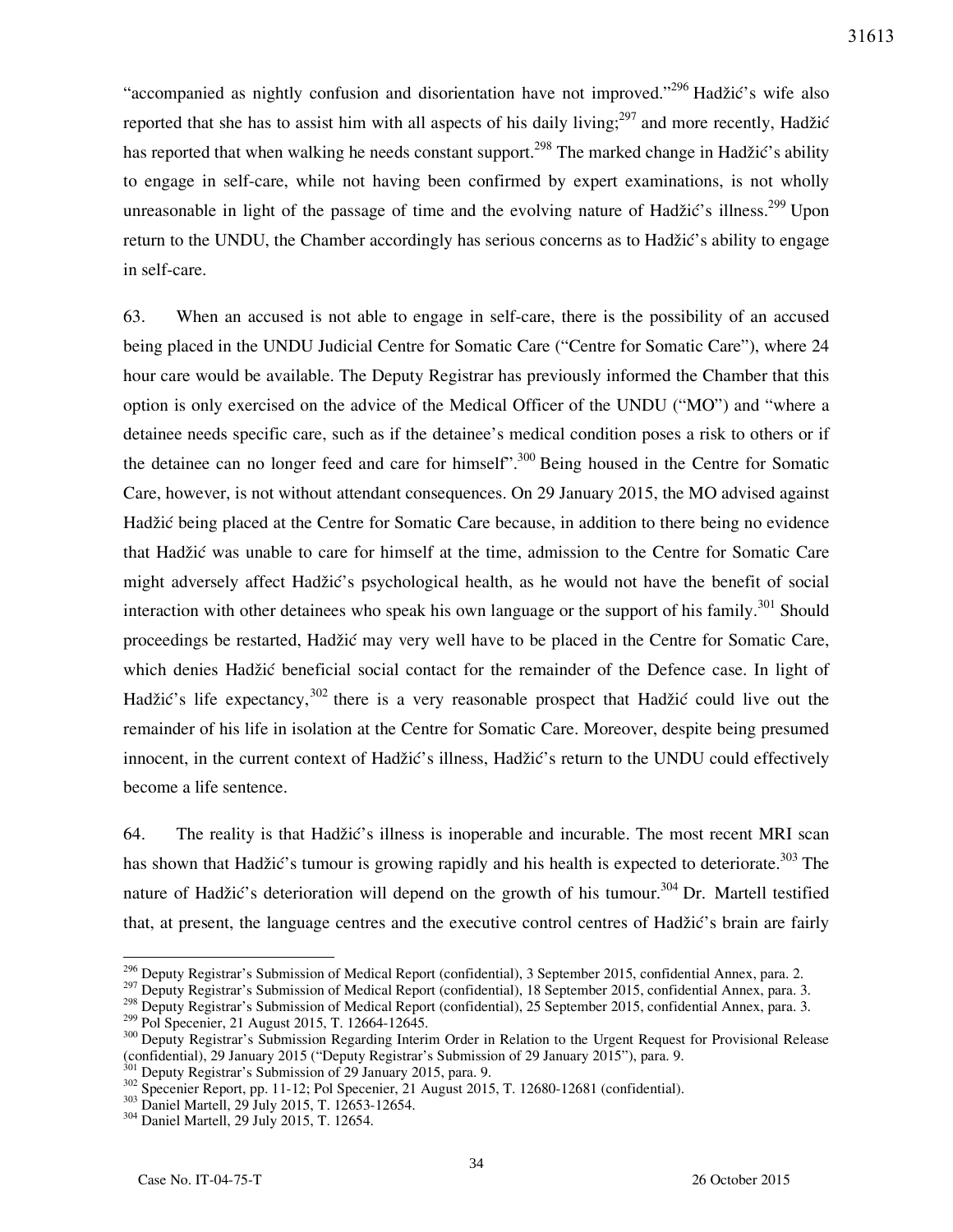well preserved, but if the tumour begins to invade those areas of the brain there will be further deterioration beyond his current impairments.<sup>305</sup> Dr. Specenier stated that Hadžić's condition will evolve day-to-day and that it will worsen rapidly.  $306$  Dr. Specenier described the growth of Hadžić's tumour as "dramatic"; the tumour had trebled in size in the time between the first MRI scan in November 2014 and the second scan in May  $2015$ .<sup>307</sup> Dr. Specenier also testified that, besides the original tumour, there is now a new lesion and an "edema with shift of the midline".<sup>308</sup> He explained that the intracranial pressure resulting from that shift can be fatal in the short-term, meaning that symptoms of a decline in Hadžić's neurological functioning and consciousness could manifest themselves "from week to week".<sup>309</sup> Finally, Hadžić's life expectancy is very limited.<sup>310</sup> This scenario ultimately means that it is unlikely that Hadžić would still be alive when this trial comes to its end, or more so, that if found guilty he would be in a position to serve any sentence.

65. There is certainly a public interest in adjudicating the case at hand as a result of Hadžić's former positions as President of the Government of the SAO SBWS and President of the RSK as well as the gravity of the crimes charged.<sup>311</sup> This factor, like other relevant factors, must be "carefully balanced" against "the right of all detainees to be treated in a humane manner in accordance with the fundamental principles of respect for their inherent dignity and of the presumption of innocence."<sup>312</sup> Here, while Hadžić's fitness to stand trial, the advanced stage of the proceedings, the gravity of the crimes charged, and the interest of victims and witnesses in the adjudication of the case weigh in favour of the continuation of proceedings, such factors do not outweigh the inhumanity of a situation whereby Hadžić would live out the remainder of his life in detention while being presumed innocent or be released while on the verge of death. The Chamber accordingly finds that this trial cannot continue in a manner consistent with the full and fair adjudication of this case without detriment to the fundamental principles of respect for the inherent human dignity of an accused and the presumption of innocence. The Chamber has always aimed to complete the Defence case and render a judgement in full respect of the rights of the Accused. If Hadžić's health does not allow for proceedings to continue in this manner, then this reality must be accepted.

66. The final question before the Chamber is whether, in light of the foregoing, a termination of proceedings, as opposed to a stay of proceedings, should be instituted. While Hadžić's health makes

<sup>305</sup> Daniel Martell, 29 July 2015, T. 12654.

<sup>306</sup> Pol Specenier, 21 August 2015, T. 12644.

<sup>&</sup>lt;sup>307</sup> Specenier Report, p. 11; Pol Specenier, 21 August 2015, T. 12674-12675.

<sup>&</sup>lt;sup>308</sup> Specenier Report, p. 11; Pol Specenier, 21 August 2015, T. 12675-12676.

 $309$  Pol Specenier, 21 August 2015, T. 12676.

<sup>310</sup> Specenier Report, fns 7-8; Pol Specenier, 21 August 2015, T. 12667-12668 (confidential).

<sup>311</sup> *See* Indictment, paras 3-4, 19-48.

<sup>&</sup>lt;sup>312</sup> See Talić 20 September 2002 Decision, para. 31.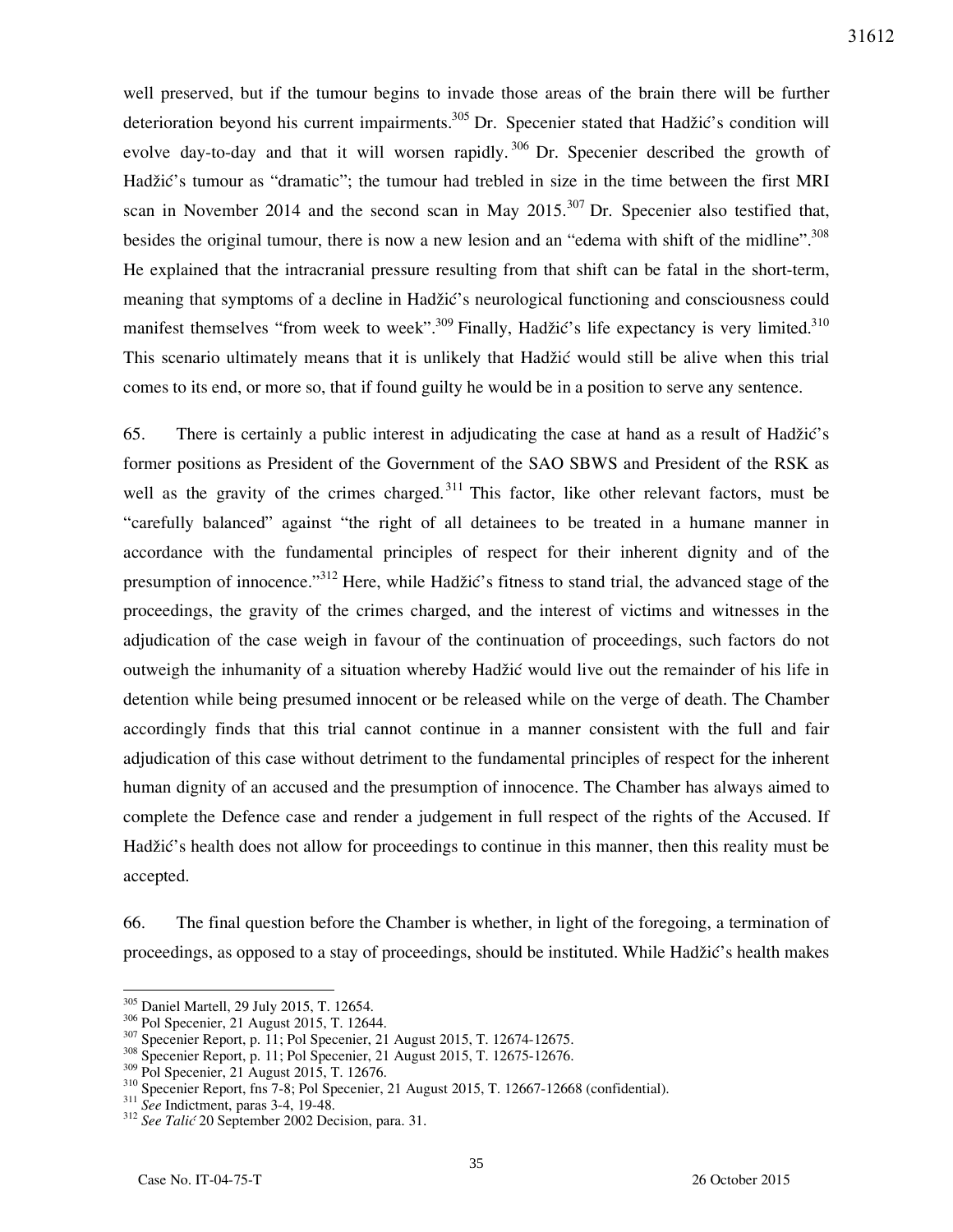the resumption of trial currently impossible, this does not lead to the conclusion that the proceedings must be terminated. The Chamber recalls, despite the Defence's submission to the contrary,  $313$  that it is not the practice of this Tribunal to terminate legal proceedings due to an indefinite suspension of hearings arising from an accused's ill health.<sup>314</sup> The Chamber does not reject the Defence's assertion that termination of proceedings before the death of an accused may in fact be possible under the Statute, but finds that a limited, but renewable, suspension of the proceedings, for three months in the first instance, <sup>315</sup> will more adequately serve the interests of justice in this case and is in line with the practice of the Tribunal. The Chamber considers that a suspension of the proceedings on these terms is the most prudent course of action because it allows the Chamber to remain seised of the proceedings and to continue to monitor Hadžić's health, and also leaves open the possibility, however improbable, that, in the event that Hadžić's health does improve, the Chamber will be able to resume proceedings. A termination of the proceedings, on the other hand, forecloses any such possibility.

67. Noting that the proceedings in this case will initially be stayed for three months, the Chamber considers that the continuation of Hadžić's provisional release is required. Should the Defence seek amendments to the conditions of Hadžić's provisional release, such as allowing contact with witnesses, the Defence may file a motion requesting that Hadžić be allowed to have contact with certain enumerated witnesses or request any other amendment it deems appropriate. The Chamber also considers that it is appropriate to continue to monitor Hadžić's health while on provisional release; therefore, it will continue to require that the RMO communicate with Hadžić and his treating physician in Novi Sad, Republic of Serbia, and report to the Chamber on the medical condition of Hadžić.

68. On the basis of the foregoing, the Chamber concludes that proceedings in this case shall be stayed, that Hadžić's provisional release shall continue on the same terms and conditions as set out in the Provisional Release Decision of 21 May 2015, with the exception that the Chamber shall receive medical reports from the RMO on Hadžić's health every two weeks and that Hadžić shall also consult with his treating physician in Serbia every two weeks.

<sup>&</sup>lt;sup>313</sup> Motion to Terminate or Stay Proceedings, paras 5-7.

<sup>&</sup>lt;sup>314</sup> See Decision on Motion for Voluntary Withdrawal or Disqualification of Judges from Adjudication of Motion to Proceed with the Defence Case, 21 April 2015, para. 14, *citing Prosecutor v. Đukić*, Case No. IT-96-20-T, Decision Rejecting the Application to Withdraw the Indictment and Order for Provisional Release, 24 April 1996; *Prosecutor v. Đukić*, Case No. IT-96-20-A, Order Terminating the Appeal Proceedings, 29 May 1996; *Talić* 20 September 2002 Decision; *Prosecutor v. Talić*, Case No. IT-99-36/1-T, Order Terminating Proceedings Against Momir Talić, 12 June 2003. Contrary to the Defence's submission at paragraph 6 of the Motion to Terminate or Stay Proceedings, the *Strugar* Trial Chamber indicated only that the consequences of finding an accused unfit to stand trial are likely to vary according to the circumstances. *Strugar* 26 May 2004 Decision, para. 39.

<sup>&</sup>lt;sup>315</sup> The parties may apply for an extension of the stay or the Trial Chamber may extend the stay *proprio motu*.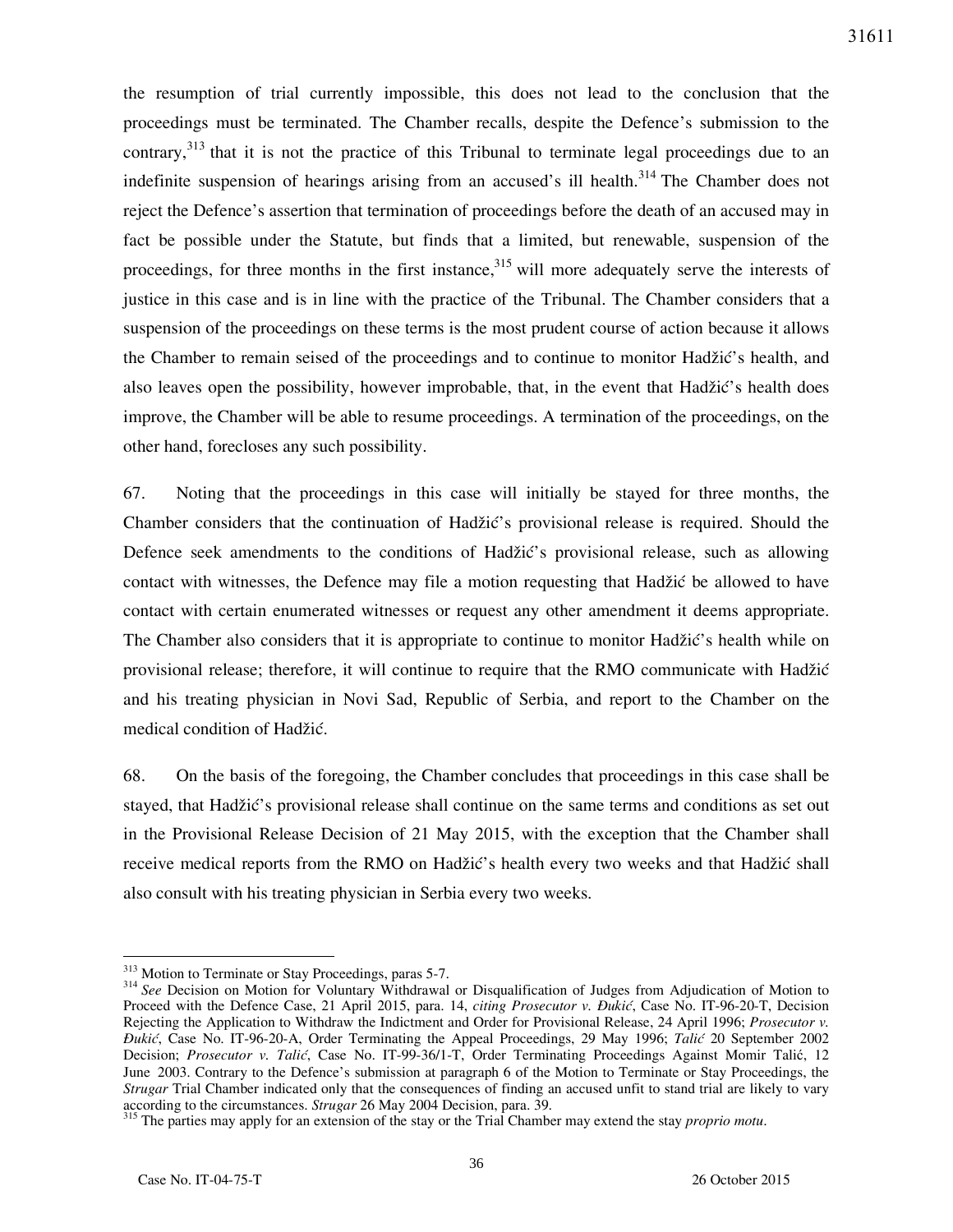## **E. Disposition**

69. Accordingly, the Trial Chamber, pursuant to Articles 20 and 21 of the Statute, Rules 54, 74 *bis*, and 126 *bis* of the Rules, and paragraphs (C)(5) and (7) of the Practice Direction on the Length of Briefs and Motions $316$  hereby:

(a) **GRANTS**, in part, the Defence Motion to Terminate or Stay Proceedings and **STAYS** the present proceedings for an initial period of three months;

(b) **DENIES** the Prosecution's First and Second Motions to Proceed with the Defence case and the Prosecution Proposal Motion;

(c) **GRANTS** the Prosecution and Defence leave to file their respective replies;

(d) **GRANTS** the Defence request to exceed the prescribed word-limit in relation to its First Motion to Proceed Response and its Defence Submissions on Fitness to Stand Trial;

(e) **ORDERS** the parties to file—by 9 November 2015—public redacted versions of the following submissions: the Prosecution Proposal Response; the Defence Submissions on Fitness to Stand Trial; the Prosecution Submission on Fitness to Stand Trial; the Defence Response to Prosecution Submissions on Fitness to Stand Trial; and the Prosecution Response to Defence Submissions on Fitness to Stand Trial;

(f) **AMENDS** paragraphs 8 and 5(j) of the Provisional Release Decision of 21 May 2015, **ORDERS** Hadžić to consult with his treating physician in Serbia every two weeks, and **INSTRUCTS** the RMO and the UNDU Medical Service to (i) put questions to Hadžić by telephone during his provisional release and communicate with Hadžić's treating physician every two weeks and (ii) report to the Chamber on the medical condition of Hadžić within at least two days of the aforementioned communications; and

 $\overline{a}$ <sup>316</sup> IT/184 Rev. 2, 16 September 2005.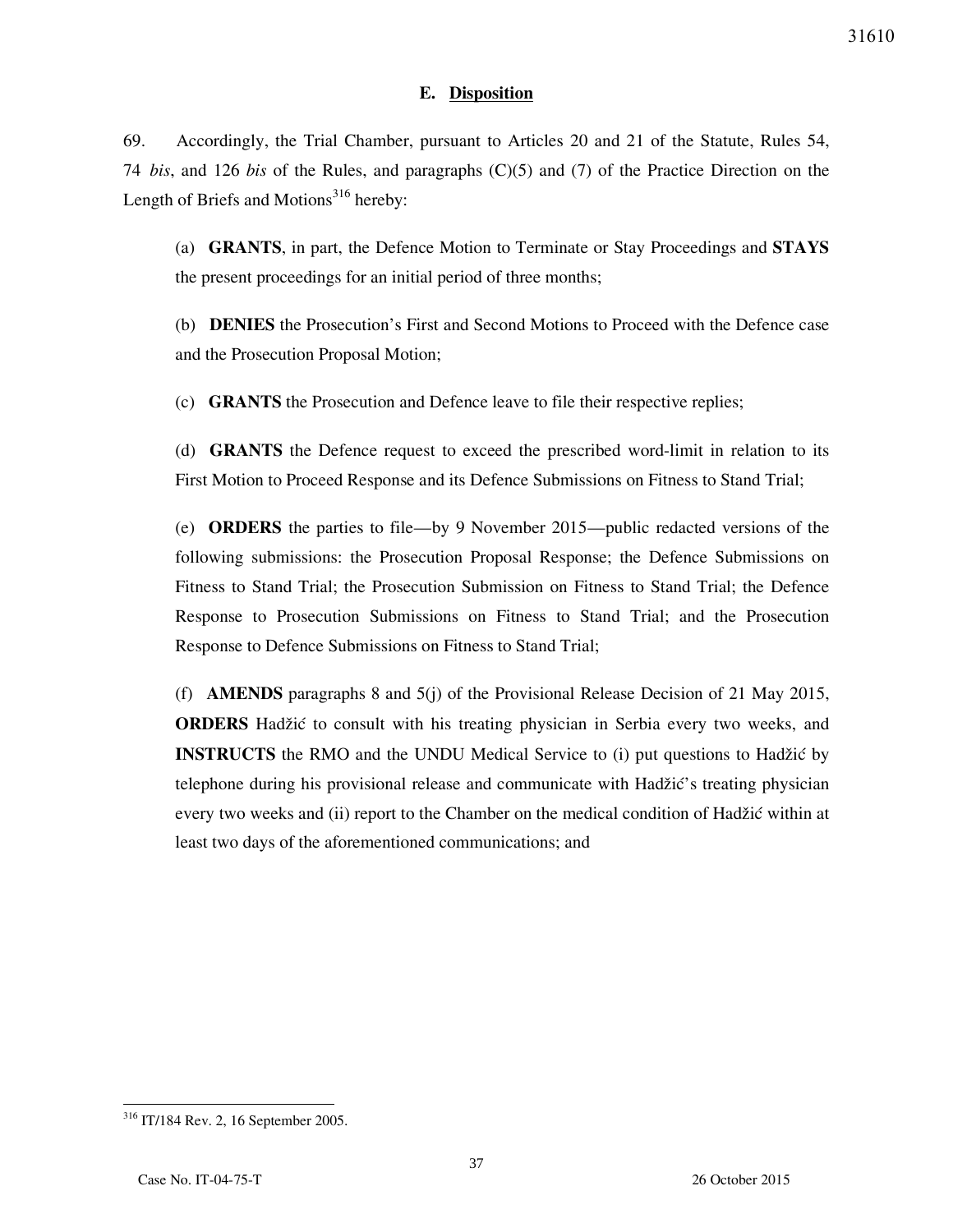- (g) **ORDERS** that all other terms and conditions of the Provisional Release Decision of
- 21 May 2015, with its subsequent modifications,  $317$  stay in effect.

Done in English and French, the English text being authoritative.

Done this twenty-sixth day of October 2015, At The Hague, The Netherlands.

 $\sqrt{2}$ 

Guy Delvoie Presiding

Judge Burton Hall appends a partially dissenting opinion.

[Seal of the Tribunal]

<sup>&</sup>lt;sup>317</sup> Decision on Fourth Request for Modification of Mr. Hadžić's Address While on Provisional Release (confidential), 8 October 2015; Decision on Request for Minor Modification to Terms of Provisional Release (confidential), 18 August 2015.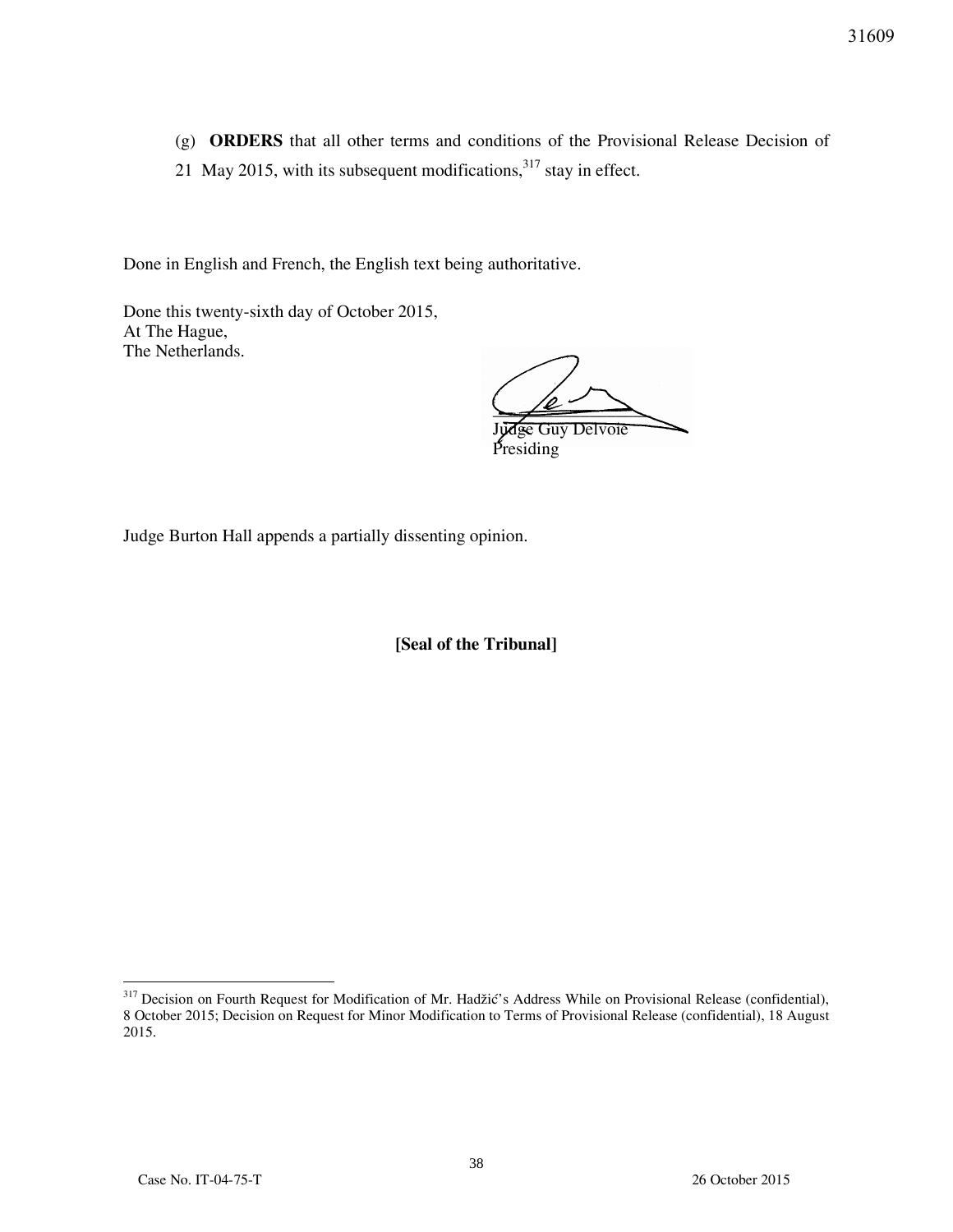# **PARTIALLY DISSENTING OPINION OF JUDGE BURTON HALL**

1. In the Decision, my colleagues, by majority, find that Hadžić is able to understand the essentials of the proceedings, that he has the ability to communicate and instruct counsel, and that he is, therefore, currently able to effectively exercise his fair trial rights in the present proceedings with the assistance of counsel. For the reasons given below, I respectfully disagree with these findings and I find that Hadžić is currently unfit to stand trial.

2. In his report, Dr. Martell concluded that while Hadžić's "preserved language and social skills are strengths that give laymen the impression that he is cognitively intact, which he is clearly not," and that these skills "facilitate [Hadžić's] fundamental ability to communicate and consult with counsel verbally", his "brain tumor has caused severe impairments in many of the core cognitive skills required for him to take part at such a level that it is possible for him to grasp the essentials and participate effectively in the proceedings, and sufficiently exercise his identified rights".<sup>1</sup> Specifically, Dr. Martell summarized Hadžić's impairments as the following: (a) inability to maintain sustained attention and concentration; (b) inability to effectively remember testimony that he hears and evidence that he sees; (c) inability to cognitively process events occurring during the proceedings effectively in real time; and (d) inability to be free from headaches, vertigo, and fatigue that limit his physical and psychological capacity to participate for the standard duration of the proceedings without breaks to sleep.<sup>2</sup>

3. In Dr. Martell's opinion, "to a reasonable degree of neuropsychological certainty, [Hadžić's cognitive deficits] would undermine his capacity to physically participate in the proceedings, and to communicate and consult effectively with counsel during the trial process."<sup>3</sup> Dr. Martell's stated understanding of the standard for legal competency<sup>4</sup> is consistent with Tribunal jurisprudence, as

Meaningful participation allows the accused to exercise his fair trial rights to such a degree that he is able to participate effectively in his trial, and has an understanding of the essentials of the proceedings.

An accused's fitness to stand trial should turn on whether his capacities, viewed overall and in a reasonable and commonsense manner, are at such a level that it is possible for him/her to participate in the proceedings and sufficiently exercise the identified rights.

l <sup>1</sup> Martell Report, p. 15.

 $<sup>2</sup>$  Martell Report, p. 15.</sup>

<sup>&</sup>lt;sup>3</sup> Martell Report, p. 15.

<sup>4</sup> Martell Report, p. 2. *See also* Daniel Martell, 29 July 2015, T. 12646. Specifically, in his report, Dr. Martell stated:

It is this examiner's understanding that a defendant's ability to participate in the trial proceedings is contingent upon whether he possesses the mental capacity to understand their essentials, and the mental and/or physical capacity to communicate, and thus consult, with his counsel.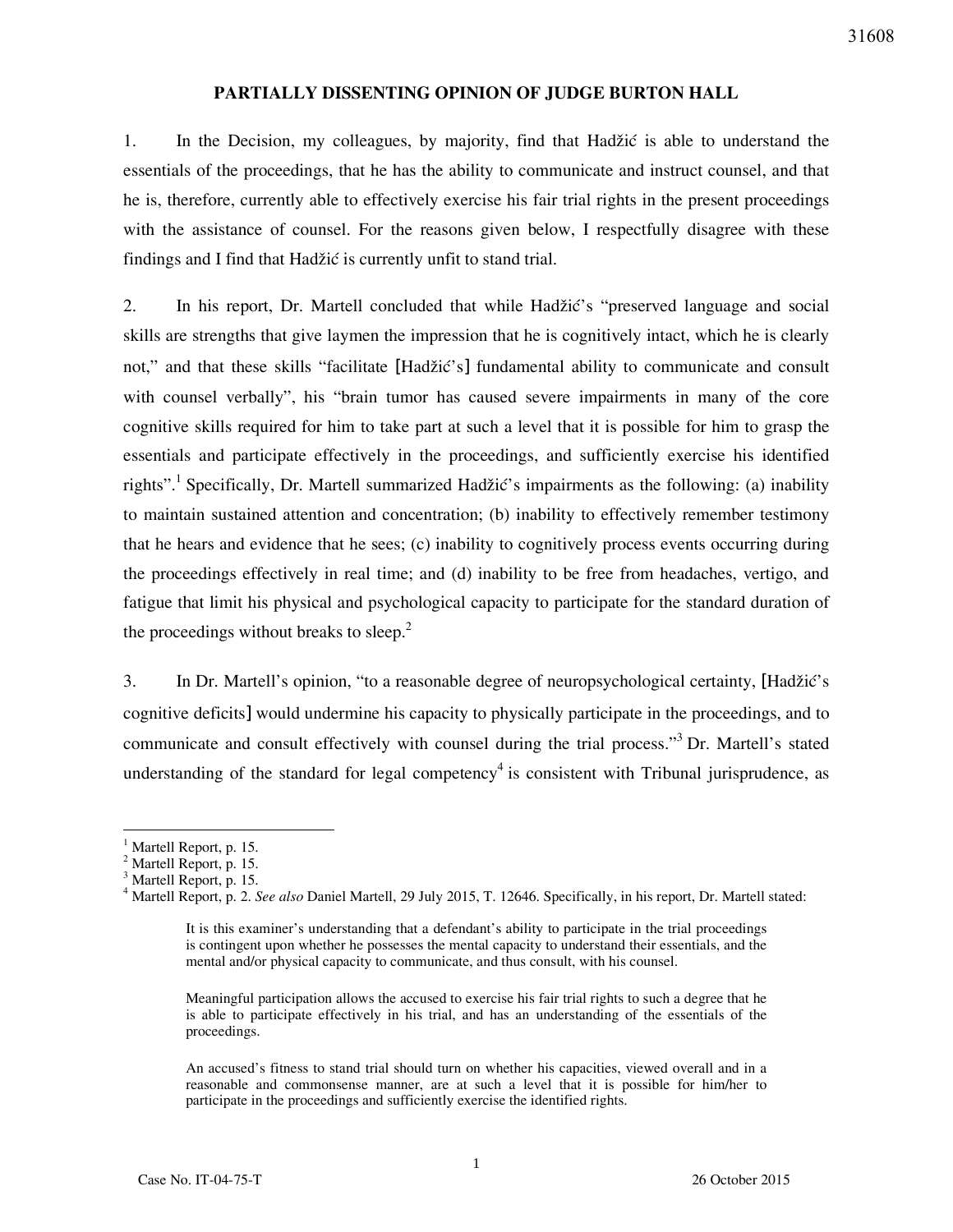set out in the Decision.<sup>5</sup> While the Trial Chamber bears the responsibility to apply the legal standard to the facts at hand and to determine whether, on a balance of probabilities, Hadžić is fit to stand trial, Dr. Martell's expert opinion must be given due consideration.

4. As noted by the majority,  $6$  Dr. Martell found that Hadžić possessed language abilities which were generally intact: Hadžić had no difficulty in understanding verbal instructions or conversing in a normal fashion and he demonstrated good reading comprehension.<sup>7</sup> Dr. Martell observed that Hadžić's thoughts were "expressed in a logical, coherent, and goal-directed fashion with no evidence of formal thought disorder".<sup>8</sup> Dr. Martell found that Hadžić performed "within normal limits" on a test of abstract problem solving, meaning he was able to "set switch" from one idea to another and was able to learn from mistakes.<sup>9</sup> I further note that, while Dr. Martell indicated that Hadžić may have lost some intellectual functioning as a result of his brain tumour, his score on an intelligence test falls within the "average" range. $^{10}$ 

5. These abilities, when viewed on their own, could suggest that Hadžić has the cognitive capacities to understand the evidence in this case and to communicate effectively with his counsel. However, they cannot be viewed in isolation and it must be considered that Dr. Martell also found that Hadžić's brain tumour has caused severe impairments in many core cognitive skills. It is not enough that Hadžić has maintained some cognitive functions which would contribute to his ability to understand the evidence and communicate with counsel. Rather, his capacities must be "viewed overall and in a reasonable and common sense manner".<sup>11</sup> The impact of any cognitive impairments on Hadžić's ability for meaningful participation must, therefore, be considered.

6. In this respect, Dr. Martell concluded that Hadžić has a "severely impaired" capacity to maintain attention and concentration.<sup>12</sup> For example, during tests of his phonemic fluency, Hadžić had difficulty maintaining focus and effort over the course of a one-minute trial.<sup>13</sup> Dr. Martell reported that Hadžić "would start off quite rapidly generating several words in the first 15 seconds of the minute and then slowly stop and go silent for the remaining time."<sup>14</sup> Hadžić scored in the bottom three percentile in his ability to maintain auditory attention over an approximately 15

<sup>5</sup> Decision*,* paras 37-42.

<sup>6</sup> Decision, paras 47, 48.

<sup>7</sup> Martell Report, pp. 10-11, 14, 15; Daniel Martell, 29 July 2015, T. 12642.

<sup>8</sup> Martell Report, p. 8.

<sup>9</sup> Martell Report, pp. 12, 14.

<sup>&</sup>lt;sup>10</sup> Martell Report, p. 9. I note that Dr. Martell suggests that, based on an actuarial method for estimating pre-morbid intelligence, Hadžić has possibly experienced a "loss of intellectual functioning from his premorbid level." <sup>11</sup> Strugar Appeal Judgement, para. 55.

 $12$  Martell Report, pp. 14, 15.

<sup>&</sup>lt;sup>13</sup> Martell Report, p. 10.

<sup>14</sup> Daniel Martell, 29 July 2015, T. 12648-12649.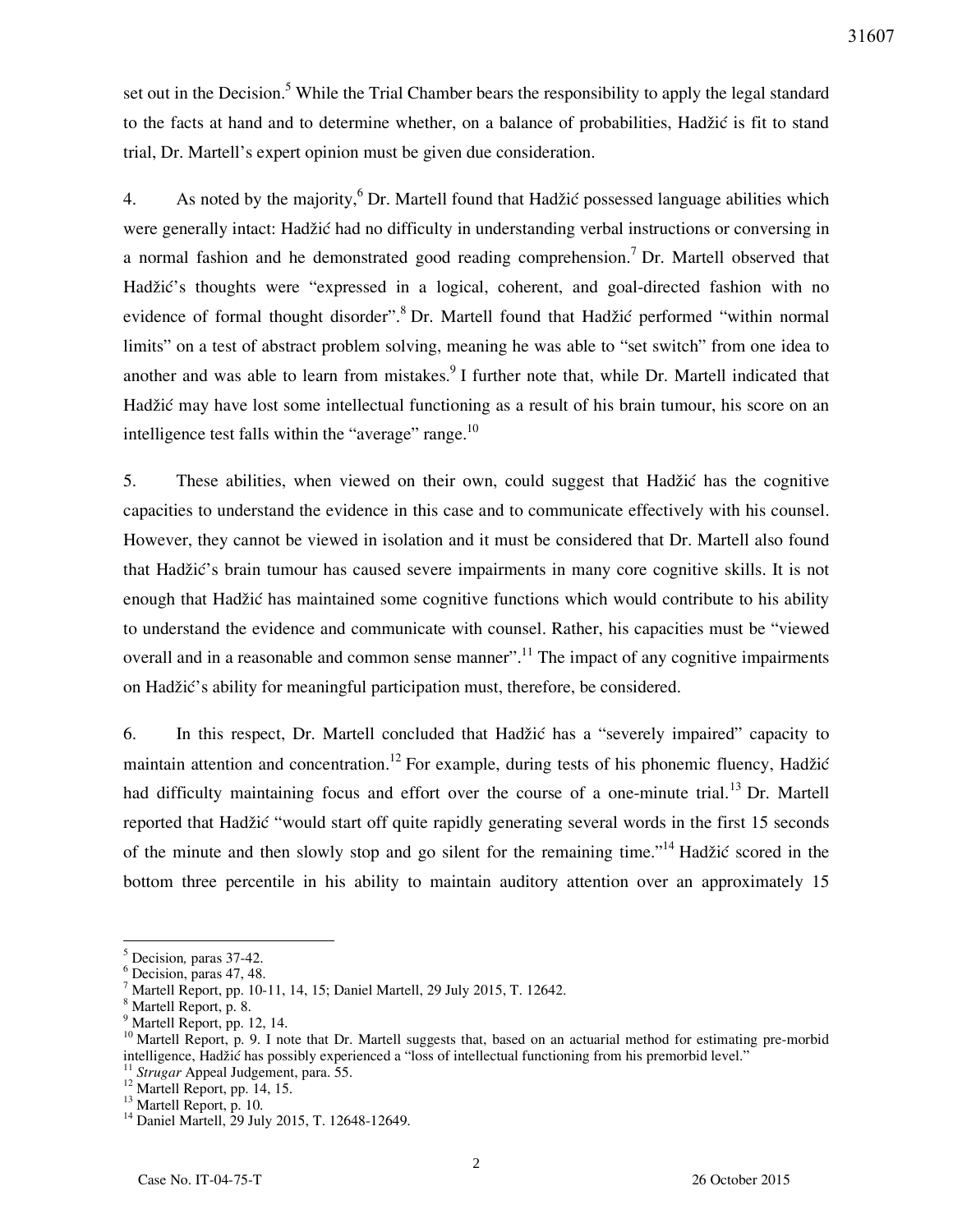minute period, demonstrating "moderate impairment".<sup>15</sup> In a test of his capacity for sustained attention and vigilance, Hadžić scored in the bottom one percentile, demonstrating "severe impairment".<sup>16</sup> Dr. Martell, who monitored Hadžić's ability to perform throughout the duration of the testing, observed that Hadžić "was seen to become significantly fatigued, lose focus and have difficulty maintaining attention and arousal after approximately two-and-a-half hours of concerted effort."<sup>17</sup> He also noted that Hadžić "complained of losing awareness of what he was supposed to be doing during some of the testing" and that this lack of awareness was detected in certain portions of the tests performed.<sup>18</sup> Dr. Martell also indicated that Hadžić "found it very difficult to complete the 567 questions on the [written] test".<sup>19</sup> Dr. Martell, in full awareness of Hadžić's performance for the duration of the testing, found that Hadžić was unable to maintain sustained attention and concentration.<sup>20</sup> Relying on Dr. Martell's expertise, the results of the tests he performed, and the observations he has made, I accept that Hadžić's ability to maintain sustained attention and concentration is impaired.

7. Further, Dr. Martell concluded that "[b]oth verbal and visual memory proved to be major deficit areas for [Hadžić]."<sup>21</sup> On a test of Hadžićs ability to remember and recognise words he had heard, he scored in the bottom one percentile, suggesting a "severe level of impairment".  $^{22}$ Likewise, on a test of his ability to recognise and remember images that he had seen, he also scored in the bottom one percentile, suggesting that his abilities were severely impaired.<sup>23</sup> His composite memory score fell in the bottom one percentile.<sup>24</sup> While Dr. Martell observed that Hadžić was able to recount details from the recent and distant past, he clarified that Hadžić is "extremely impaired with regard to his short-term memory, but he was better able to discuss things that had happened in his past."<sup>25</sup> He further observed that Hadžić "will not remember something he told you that morning, [...] he will not remember something you just watched on television."<sup>26</sup> Dr. Martell is an expert in neuro-psychology who was specifically tasked with "carry[ing] out in-depth test(s) that would assist the Trial Chamber in determining whether Hadžić is fit to stand trial".<sup>27</sup> Dr. Martell has the expertise to determine and execute the appropriate tests to fulfil this mandate, including to

- $^{20}$  Martell Report, p. 15.<br> $^{21}$  Martell Report, p. 10.
- Martell Report, p. 10.
- $^{22}$  Martell Report, p. 10.<br> $^{23}$  Martell Report, p. 10.
- Martell Report, p. 10.

- <sup>25</sup> Daniel Martell, 29 July 2015, T. 12639.
- <sup>26</sup> Daniel Martell, 29 July 2015, T. 12653.

<sup>&</sup>lt;sup>15</sup> Martell Report, p. 11.

<sup>&</sup>lt;sup>16</sup> Martell Report, p. 12.

<sup>&</sup>lt;sup>17</sup> Martell Report, p. 7.

<sup>&</sup>lt;sup>18</sup> Martell Report, p. 7.

<sup>19</sup> Daniel Martell, 29 July 2015, T. 12635-12636.

<sup>&</sup>lt;sup>24</sup> Martell Report, p. 10.

 $27$  First Order for Further Medical Examination, p. 2.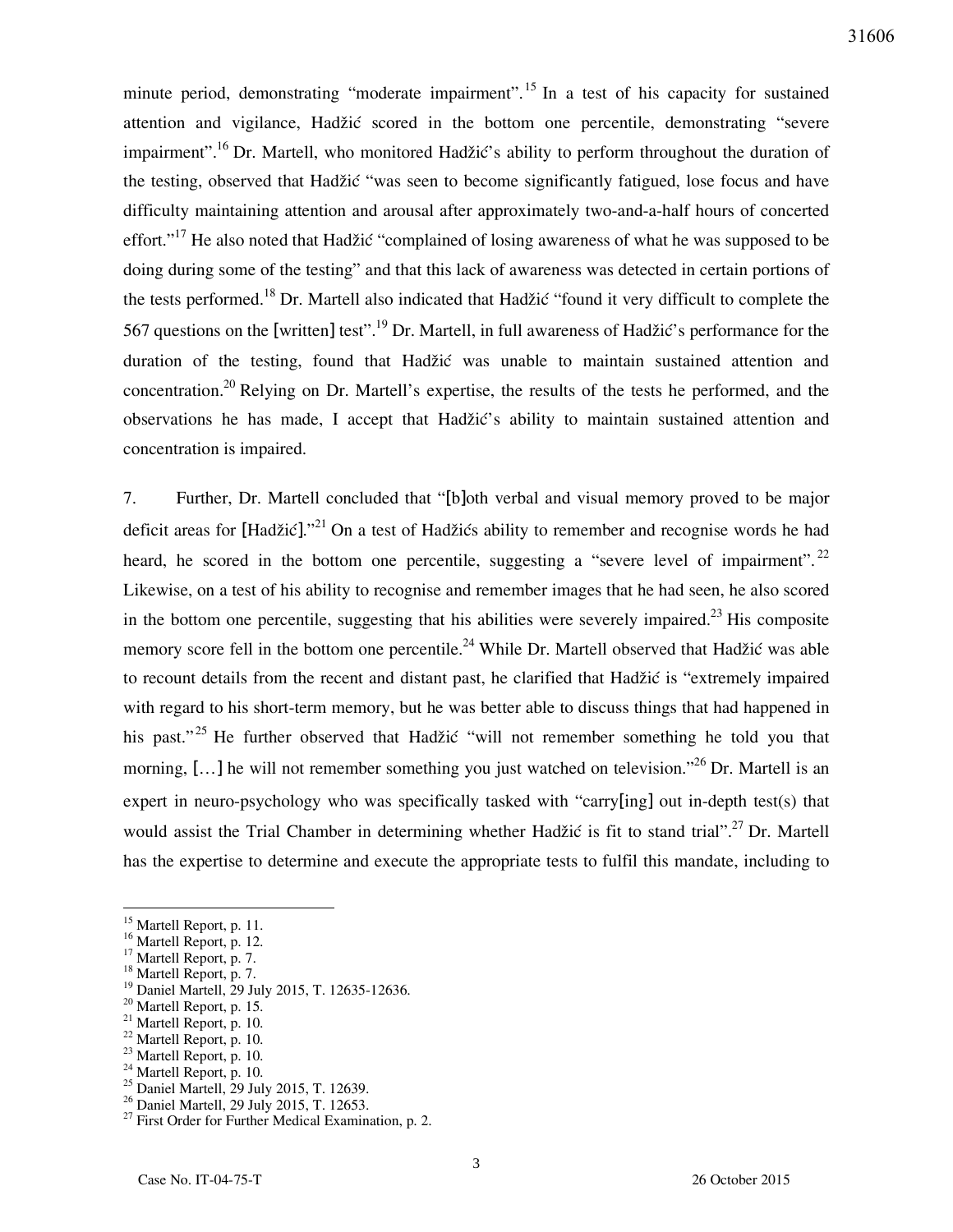properly test Hadžić's memory capabilities. Furthermore, while Dr. Specenier indicated that he "found no signs of impaired memory, either long or short",<sup>28</sup> he did not conduct any cognitive tests of Hadžić's memory and stated that Dr. Martell was in a better position to give an opinion about Hadžić's cognitive performance.<sup>29</sup> Based on Hadžić's demonstrated incapacities, I accept that Hadžić's verbal and visual memory are major deficit areas and I am not satisfied that he will not have difficulty effectively remembering the testimony that he hears or the evidence that he sees.

8. Finally, on a test of his ability to recognize and process information, Hadžić fell in the severely impaired range, or bottom one percentile.<sup>30</sup> I, therefore, accept that Hadžić's ability "to cognitively process events occurring during the proceedings effectively in real time" is impaired.<sup>31</sup>

9. I am satisfied that the record establishes that Hadžić has cognitive impairments which would at least reduce his ability to maintain sustained attention and concentration, to effectively remember testimony that is heard or evidence that is seen, or to cognitively process events effectively in real time.

10. Moreover, I note that Dr. Martell testified that Hadžić's tumour is rapidly growing and that Hadžić's condition will further deteriorate.<sup>32</sup> Dr. Specenier stated that Hadžić's condition is evolving from day to day and it can be expected that it will worsen rapidly.<sup>33</sup> He clarified that the growth of Hadžić's tumour was "dramatic": the tumour had trebled in size since the first MRI scan in November 2014 to the second scan in May 2015.<sup>34</sup> Dr. Specenier also testified that, in addition to the original tumour, the May 2015 scan revealed a new lesion and an "edema with shift of the midline".<sup>35</sup> He explained that the intracranial pressure resulting from that shift can be fatal in the short-term, meaning that symptoms of Hadžić's gradual decline in neurological functioning and consciousness could manifest themselves "from week to week".<sup>36</sup> Under these circumstances, it can reasonably be expected that Hadžić's capacities have deteriorated since the time of the examinations and will further deteriorate in the near future.

11. Regardless of the stage of trial proceedings, Hadžić must have the capacity to, *inter alia*, understand the details of the evidence, with the assistance of counsel, and to instruct his counsel.<sup>37</sup>

 $28$  Specenier Report, p. 9.

<sup>&</sup>lt;sup>29</sup> Pol Specenier, 21 August 2015, T. 12682-12683.

<sup>30</sup> Martell Report, p. 12.

<sup>&</sup>lt;sup>31</sup> Martell Report, p. 15.

<sup>&</sup>lt;sup>32</sup> Daniel Martell, 29 July 2015, T. 12653-12654.

<sup>33</sup> Pol Specenier, 21 August 2015, T. 12664.

<sup>34</sup> Pol Specenier, 21 August 2015, T. 12674-12675; Specenier Report, p. 11.

<sup>&</sup>lt;sup>35</sup> Pol Specenier, 21 August 2015, T. 12674-12676; Specenier Report, p. 11.

<sup>&</sup>lt;sup>36</sup> Pol Specenier, 21 August 2015, T. 12676.

<sup>37</sup> In this respect, I note the Prosecution's reliance on the analysis of the Appeals Chamber in the *Popović* 30 November 2012 Appeals Decision. However, the facts of this case are different from those in relation to Milan Gvero. The Appeals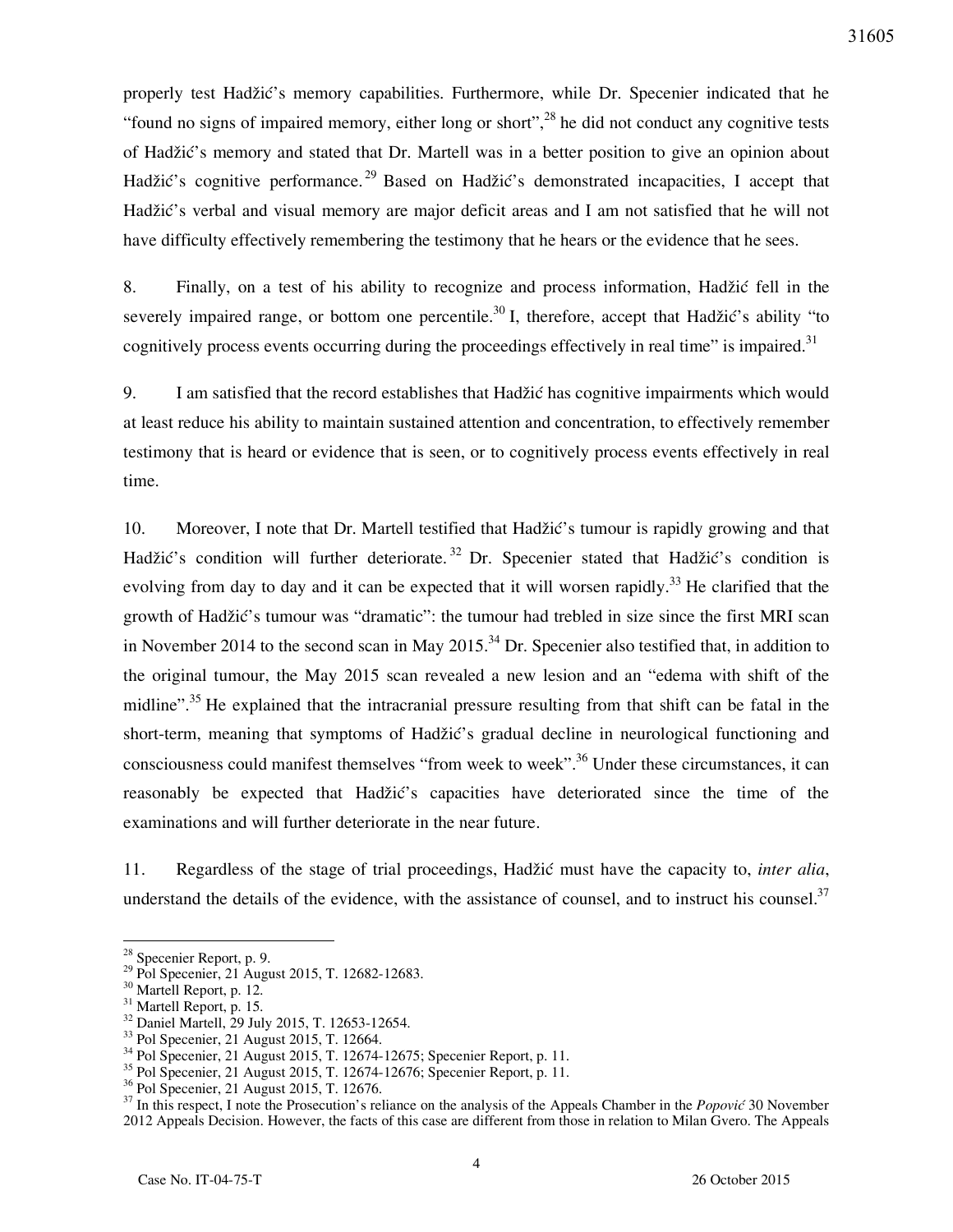While it is for Hadžić's counsel to process the wealth of complex information inherent in international criminal proceedings and it is not necessary for Hadžić to *fully* understand the course of the proceedings,  $38$  in my view, in order for Hadžić to be able to instruct his counsel, he must be able to, at a minimum, understand and process the evidence as explained to him by counsel, understand the advice his counsel provides, and understand options his counsel presents to him. He must also be able to understand the potential consequences of the various options.

12. I note Dr. Martell's opinion that Hadžić's impairments negatively impact his capacity to assist in his own defence.<sup>39</sup> Likewise, I consider that Hadžić's impaired ability to maintain focus over a period of 15 minutes and his difficulty in doing so even for a period of one minute, will make it impracticable for him to effectively follow the presentation of witness testimony in real time, regardless of whether he is present in the court room or remotely watching the proceedings on a video screen.  $40$  Even if the Chamber accepted that accommodations could be made to the presentation of the evidence which would enable Hadžić to follow the evidence and which would adequately protect his fair trial rights, Hadžić's difficulty in effectively remembering the evidence that he has seen or the testimony that he has heard and, in particular his impaired processing speed, will negatively impact on his ability to instruct counsel.

13. Further, Hadžić's ability to understand the evidence, even as explained by his counsel, in such a way that he will be able to process its relevance to his case is impaired. I accept that, based on the observations of the experts during their examinations, Hadžić's counsel are likely able to draw his attention to a discrete aspect of the evidence and, considering that Hadžić's long term memory is less impacted, he may even be able to form an opinion as to whether this evidence is accurate. Hadžić's language functioning is intact and he will therefore be able to communicate this to his counsel. Noting, however, Hadžić's cognitive processing impairments, his difficulty in maintaining attention, as well as his deficiencies in short term memory, I am not satisfied that Hadžić will not have difficulty, even with the assistance of his counsel, understanding how evidence fits into the overall context of the case, even if just in a general sense. Hadžić's ability to do so is a minimum requirement to enable him to understand the details of the evidence sufficiently to be able to effectively participate in the proceedings and sufficiently exercise his rights.

Chamber in relation to Gvero was making a determination of the level of participation necessary for an appellant, which is distinct from the current proceedings. Moreover, Gvero retained capacities that the evidence suggests that Hadžić does not. For example, unlike for Gvero, Dr. Martell did not find that Hadžić's "cognitive processing speed is intact." *See* Prosecution Submissions on Fitness to Stand Trial, para. 18, *citing Popović* 30 November 2012 Appeals Decision, para. 22; Prosecution Response to Defence Submissions on Fitness to Stand Trial, para. 3, *citing Popović* 30 November 2012 Appeals Decision, para. 23.

<sup>38</sup> *Popović* 30 November 2012 Appeals Decision, para. 22; *Strugar* Appeal Judgement, para. 60, emphasis added.

<sup>39</sup> Daniel Martell, 29 July 2015, T. 12646.

<sup>&</sup>lt;sup>40</sup> I further note that Dr. Martell indicated that the use of video-conference link would likely exacerbate, rather than ameliorate, Hadžić's impairments. Daniel Martell, 29 July 2015, T. 12647-12648.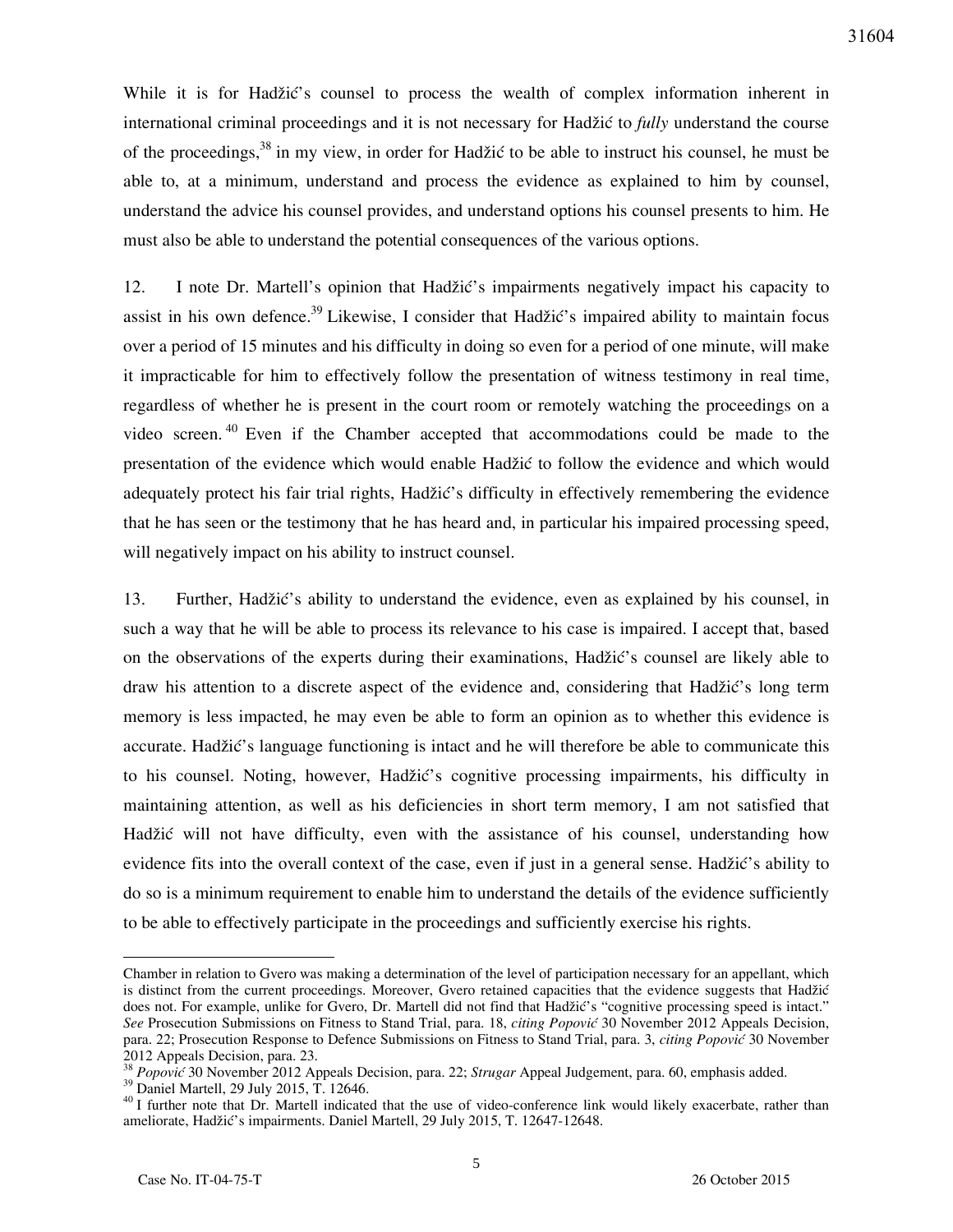14. Moreover, understanding the evidence in its context is essential for Hadžić to be able to instruct his counsel in relation to the finalization of the final trial brief and closing arguments. These final stages of the trial give the parties an opportunity to re-evaluate the evidence as a whole—the evidence that was actually *admitted* before the Chamber as opposed to the evidence that was *planned* to be *tendered*—and to decide upon its final theory of the case. It is essential that Hadžić, at a minimum, have the capacity to understand an explanation of the overall strategy set out by his counsel in the final trial brief and closing arguments, understand the advice his counsel provides in relation thereto, and understand the possible consequences thereof. For the reasons given above, Hadžić's impaired ability to remain focused and to remember information that was recently told to him, as well as his reduced cognitive processing speed, will make it impracticable for Hadžić to instruct his counsel sufficiently and will thus prevent him from effectively participating in the proceedings and sufficiently exercising his rights. Even though the majority has not found that Hadžić currently has this level of impairment, it is likely that he will by the time the final trial brief and closing arguments are being prepared.

15. Dr. Specenier opined that requiring Hadžić to perform cognitive tests for a period of more than two hours would be a significant strain and that if he were required to do it on a daily basis it could damage his health.<sup>41</sup> Moreover, while Hadžić was able to complete the tests required for the cognitive examination, Dr. Martell observed that Hadžić was unable to continue after two and a half hours of concerted effort and that the following day Hadžić "was less able to focus and engage in the testing."  $42$  Even if the Chamber accepted the Prosecution's proposals to complete the presentation of the Defence case in such a way that Hadžić would not be required to physically attend court proceedings, doing so would still require Hadžić to, at a minimum, engage with written evidence or his counsel at a level that I consider would be equivalent to the strain of performing the cognitive tests. Even if Hadžić were able to do this, based on Dr. Specenier's medical opinion, I consider that this could be harmful to his health.

16. Bearing in mind that the standard to be applied in a determination of fitness to stand trial is the balance of probabilities, I am satisfied that it is more likely than not that Hadžić does not have the mental or physical capacity to understand the details of the evidence, even with the assistance of counsel, or to instruct counsel at such a level that it is possible for him to participate in the proceedings and sufficiently exercise his rights. The evidence of Dr. Martell and Dr. Specenier establishes that it is more likely than not that Hadžić is incapable of the meaningful participation required at this stage of the proceedings to allow him to exercise his fair trial rights to such a degree

 $41$  Pol Specenier, 21 August 2015, T. 12686.

<sup>&</sup>lt;sup>42</sup> Martell Report, p. 7; Daniel Martell, 29 July 2015, T. 12635-12636.